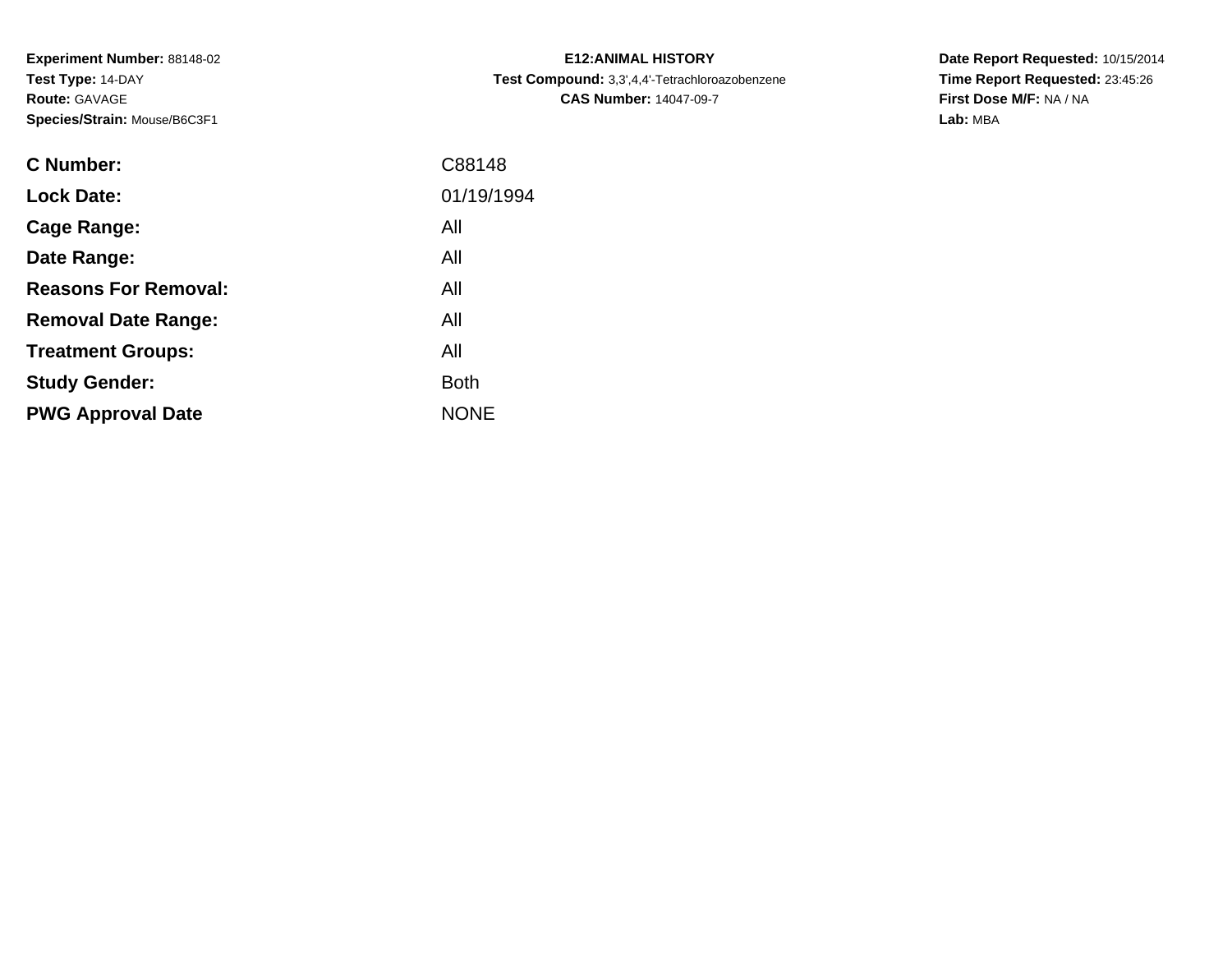| Experiment Number: 88148-02 |  |  |
|-----------------------------|--|--|
|-----------------------------|--|--|

**Route:** GAVAGE

**Species/Strain:** Mouse/B6C3F1

# **E12:ANIMAL HISTORY**

**Test Compound:** 3,3',4,4'-Tetrachloroazobenzene

**CAS Number:** 14047-09-7

| <b>CAGE: 1</b><br><b>ANIMAL ID: 1</b> |                                               |              | <b>SEX: Male</b> |                    |       | <b>TRT#: 1</b>                 |                 |                     | $TRT: 0$ MG/KG |  |  |
|---------------------------------------|-----------------------------------------------|--------------|------------------|--------------------|-------|--------------------------------|-----------------|---------------------|----------------|--|--|
| <b>DAY</b>                            | <b>DATE</b>                                   | <b>OP ID</b> | <b>DOSE TIME</b> | <b>WEIGHT TIME</b> | WT(a) | <b>WEIGHT</b><br><b>STATUS</b> | <b>OBS TIME</b> | <b>OBSERVATIONS</b> |                |  |  |
|                                       | 10/13/92                                      | 5            |                  | 08:06:22           | 24.6  |                                | 08:06:22        | Unremarkable        |                |  |  |
| 8                                     | 10/20/92                                      | 5            |                  | 10:53:50           | 24.2  |                                | 10:53:50        | Unremarkable        |                |  |  |
| 17                                    | 10/29/92                                      | 5            |                  | 06:48:12           | 26.5  |                                | 06:48:12        | Unremarkable        |                |  |  |
|                                       | <b>REMOVED ** REASON - TERMINAL SACRIFICE</b> |              |                  |                    |       |                                |                 |                     |                |  |  |
| 17                                    | 10/29/92                                      | 5            |                  | 13:35:54           | 26.5  |                                | 13:35:54        | Unremarkable        |                |  |  |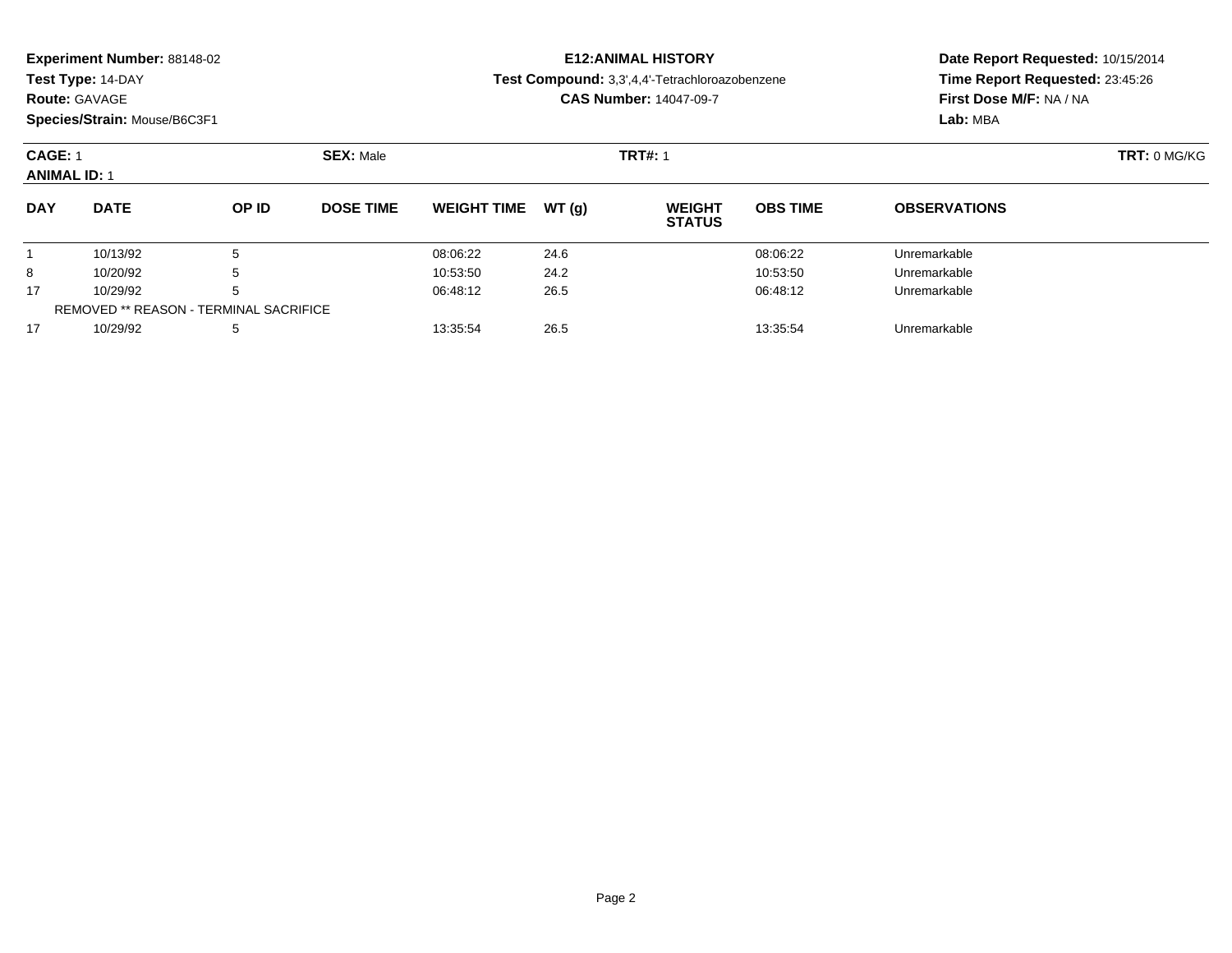|  | Experiment Number: 88148-02 |
|--|-----------------------------|
|--|-----------------------------|

**Route:** GAVAGE

**Species/Strain:** Mouse/B6C3F1

### **E12:ANIMAL HISTORY**

**Test Compound:** 3,3',4,4'-Tetrachloroazobenzene

**CAS Number:** 14047-09-7

| CAGE: 2<br><b>ANIMAL ID: 2</b> |                                               | <b>SEX: Male</b> |                  |                    |       | <b>TRT#: 1</b>                 |                 |                     |  |
|--------------------------------|-----------------------------------------------|------------------|------------------|--------------------|-------|--------------------------------|-----------------|---------------------|--|
| <b>DAY</b>                     | <b>DATE</b>                                   | OP ID            | <b>DOSE TIME</b> | <b>WEIGHT TIME</b> | WT(q) | <b>WEIGHT</b><br><b>STATUS</b> | <b>OBS TIME</b> | <b>OBSERVATIONS</b> |  |
|                                | 10/13/92                                      | .5               |                  | 08:07:10           | 22.6  |                                | 08:07:10        | Unremarkable        |  |
| 8                              | 10/20/92                                      | 5                |                  | 10:55:02           | 23.5  |                                | 10:55:02        | Unremarkable        |  |
| 17                             | 10/29/92                                      | 5                |                  | 06:48:58           | 25.3  |                                | 06:48:58        | Unremarkable        |  |
|                                | <b>REMOVED ** REASON - TERMINAL SACRIFICE</b> |                  |                  |                    |       |                                |                 |                     |  |
| 17                             | 10/29/92                                      | 5                |                  | 13:35:56           | 25.3  |                                | 13:35:56        | Unremarkable        |  |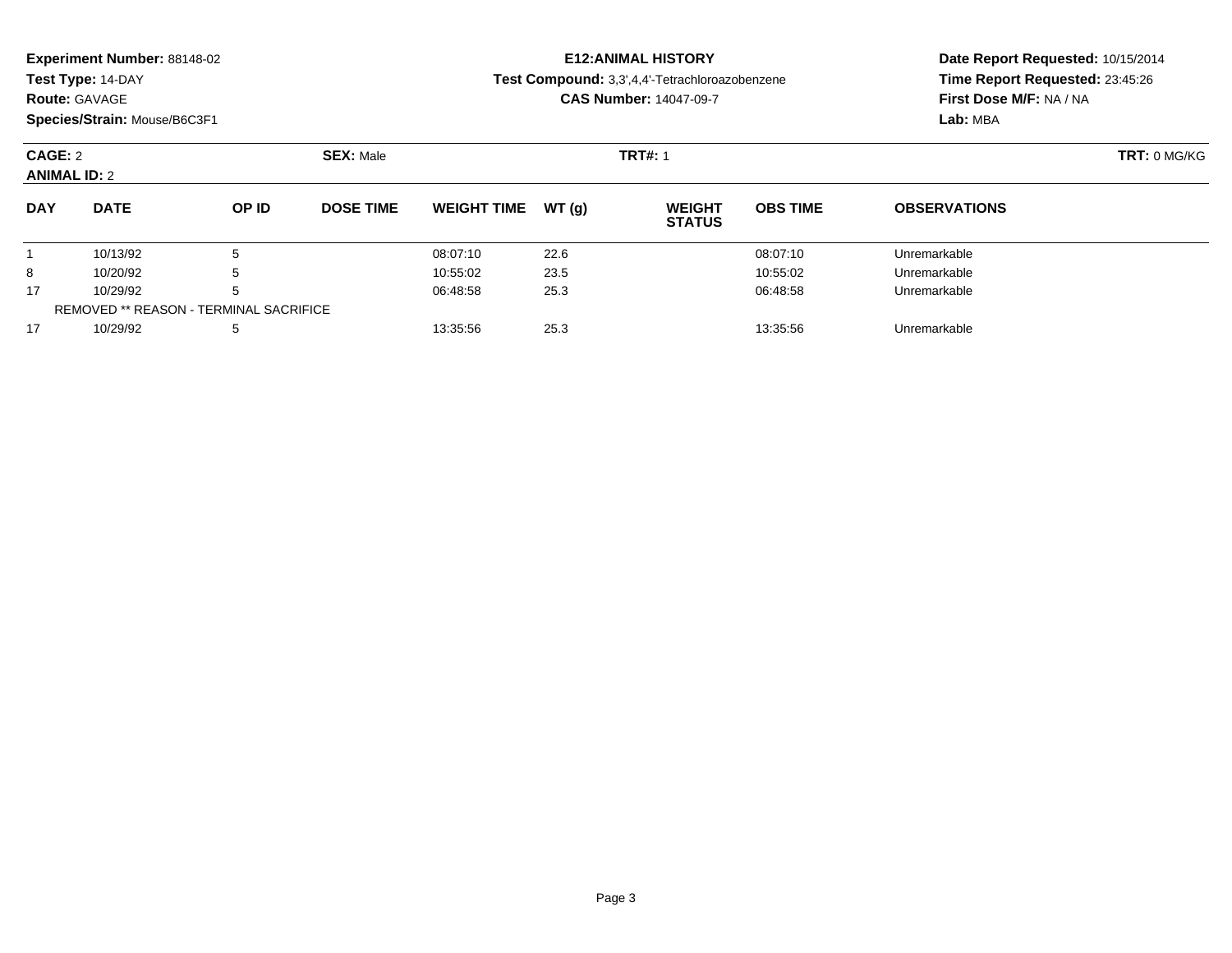**Route:** GAVAGE

**Species/Strain:** Mouse/B6C3F1

# **E12:ANIMAL HISTORY**

**Test Compound:** 3,3',4,4'-Tetrachloroazobenzene

**CAS Number:** 14047-09-7

| CAGE: 3<br><b>ANIMAL ID: 3</b> |                                               | <b>SEX: Male</b> |                  |                    | <b>TRT#: 1</b> | <b>TRT: 0 MG/KG</b>            |                 |                     |  |  |  |
|--------------------------------|-----------------------------------------------|------------------|------------------|--------------------|----------------|--------------------------------|-----------------|---------------------|--|--|--|
| <b>DAY</b>                     | <b>DATE</b>                                   | OP ID            | <b>DOSE TIME</b> | <b>WEIGHT TIME</b> | WT(a)          | <b>WEIGHT</b><br><b>STATUS</b> | <b>OBS TIME</b> | <b>OBSERVATIONS</b> |  |  |  |
|                                | 10/13/92                                      | 5                |                  | 08:07:38           | 23.2           |                                | 08:07:38        | Unremarkable        |  |  |  |
| 8                              | 10/20/92                                      | 5                |                  | 10:55:42           | 24.3           |                                | 10:55:42        | Unremarkable        |  |  |  |
| 17                             | 10/29/92                                      | 5                |                  | 06:49:40           | 26.6           |                                | 06:49:40        | Unremarkable        |  |  |  |
|                                | <b>REMOVED ** REASON - TERMINAL SACRIFICE</b> |                  |                  |                    |                |                                |                 |                     |  |  |  |
| 17                             | 10/29/92                                      | 5                |                  | 13:35:58           | 26.6           |                                | 13:35:58        | Unremarkable        |  |  |  |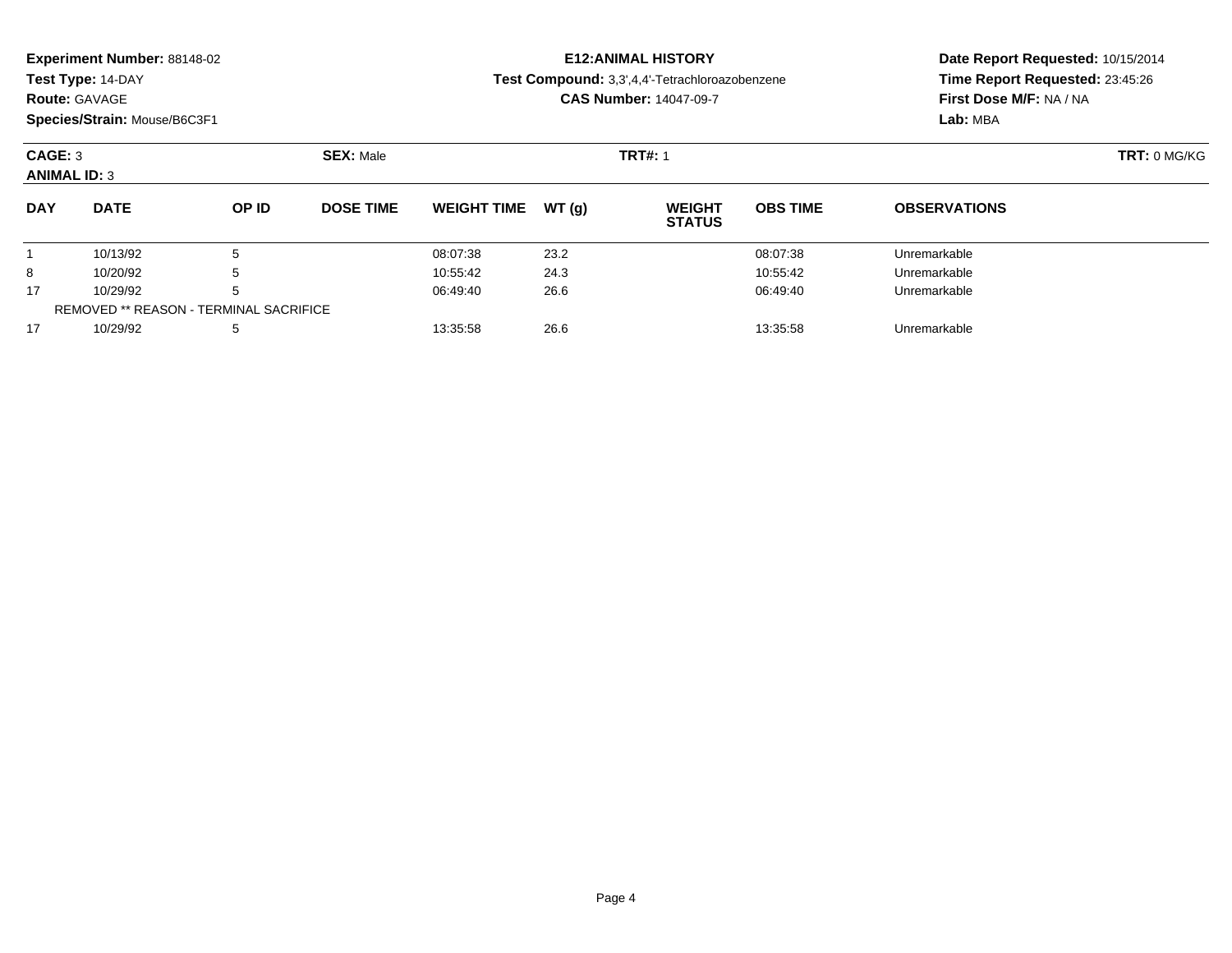| Experiment Number: 88148-02 |  |  |
|-----------------------------|--|--|
|-----------------------------|--|--|

**Route:** GAVAGE

**Species/Strain:** Mouse/B6C3F1

## **E12:ANIMAL HISTORY**

**Test Compound:** 3,3',4,4'-Tetrachloroazobenzene

**CAS Number:** 14047-09-7

| CAGE: 4<br><b>ANIMAL ID: 4</b> |                                               | <b>SEX: Male</b> |                  |                    | <b>TRT#: 1</b> | $TRT: 0$ MG/KG                 |                 |                     |  |  |  |
|--------------------------------|-----------------------------------------------|------------------|------------------|--------------------|----------------|--------------------------------|-----------------|---------------------|--|--|--|
| <b>DAY</b>                     | <b>DATE</b>                                   | <b>OP ID</b>     | <b>DOSE TIME</b> | <b>WEIGHT TIME</b> | WT(a)          | <b>WEIGHT</b><br><b>STATUS</b> | <b>OBS TIME</b> | <b>OBSERVATIONS</b> |  |  |  |
|                                | 10/13/92                                      | 5                |                  | 08:08:06           | 24.9           |                                | 08:08:06        | Unremarkable        |  |  |  |
| 8                              | 10/20/92                                      | 5                |                  | 10:56:56           | 25.1           |                                | 10:56:56        | Unremarkable        |  |  |  |
| 17                             | 10/29/92                                      | 5                |                  | 06:50:12           | 26.4           |                                | 06:50:12        | Unremarkable        |  |  |  |
|                                | <b>REMOVED ** REASON - TERMINAL SACRIFICE</b> |                  |                  |                    |                |                                |                 |                     |  |  |  |
| 17                             | 10/29/92                                      | 5                |                  | 13:35:00           | 26.4           |                                | 13:35:00        | Unremarkable        |  |  |  |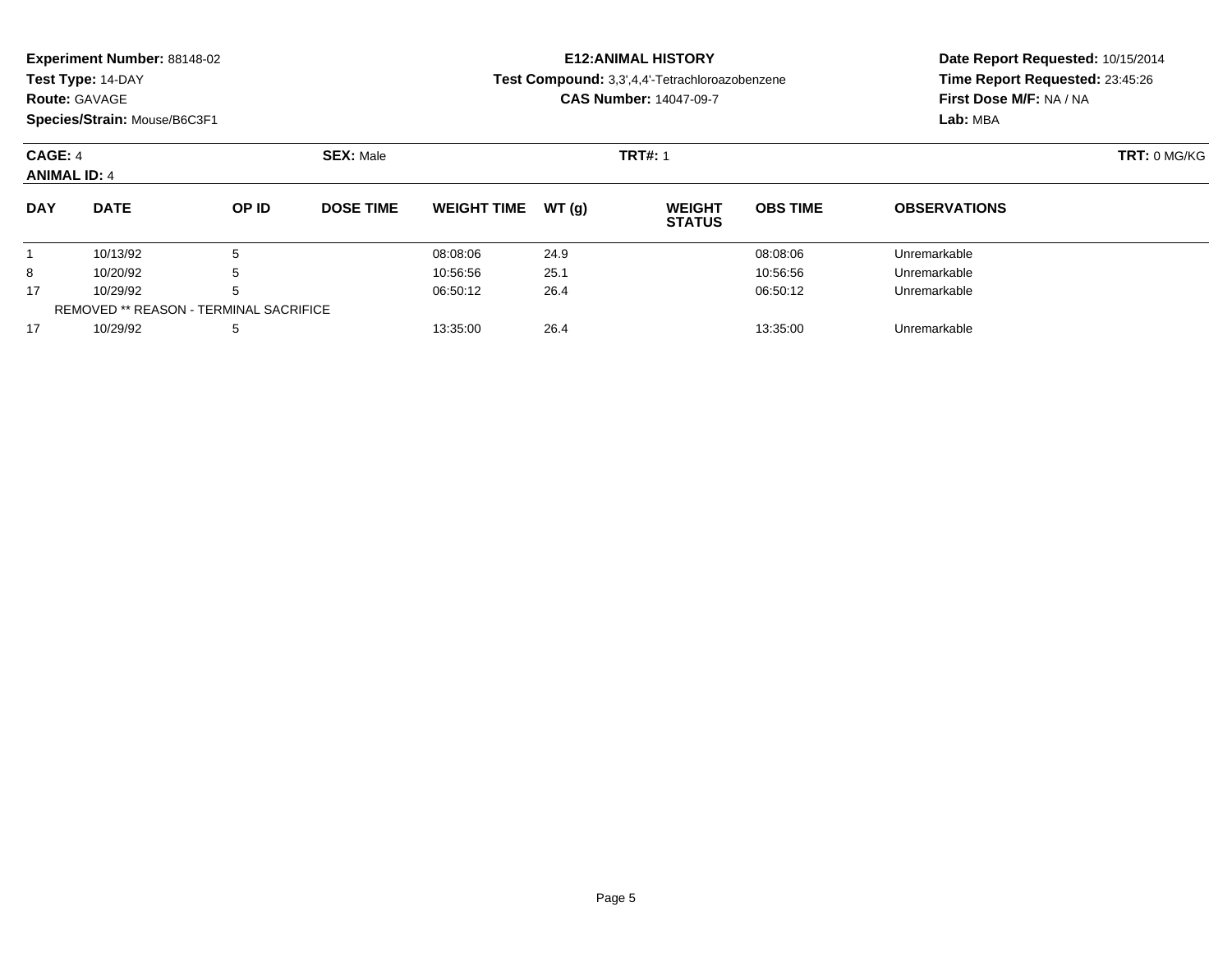|  | Experiment Number: 88148-02 |
|--|-----------------------------|
|--|-----------------------------|

### **Route:** GAVAGE

**Species/Strain:** Mouse/B6C3F1

## **E12:ANIMAL HISTORY**

#### **Test Compound:** 3,3',4,4'-Tetrachloroazobenzene

**CAS Number:** 14047-09-7

| CAGE: 5<br><b>ANIMAL ID: 5</b> |                                               | <b>SEX: Male</b> |                  |                    | <b>TRT#: 1</b> |                                |                 | TRT: 0 MG/KG        |  |
|--------------------------------|-----------------------------------------------|------------------|------------------|--------------------|----------------|--------------------------------|-----------------|---------------------|--|
| <b>DAY</b>                     | <b>DATE</b>                                   | OP ID            | <b>DOSE TIME</b> | <b>WEIGHT TIME</b> | WT(g)          | <b>WEIGHT</b><br><b>STATUS</b> | <b>OBS TIME</b> | <b>OBSERVATIONS</b> |  |
|                                | 10/13/92                                      | đ                |                  | 08:08:28           | 24.9           |                                | 08:08:28        | Unremarkable        |  |
| 8                              | 10/20/92                                      | 5                |                  | 10:57:44           | 25.2           |                                | 10:57:44        | Unremarkable        |  |
| 17                             | 10/29/92                                      | 5                |                  | 06:50:54           | 26.8           |                                | 06:50:54        | Unremarkable        |  |
|                                | <b>REMOVED ** REASON - TERMINAL SACRIFICE</b> |                  |                  |                    |                |                                |                 |                     |  |
| 17                             | 10/29/92                                      | 5                |                  | 13:35:02           | 26.8           |                                | 13:35:02        | Unremarkable        |  |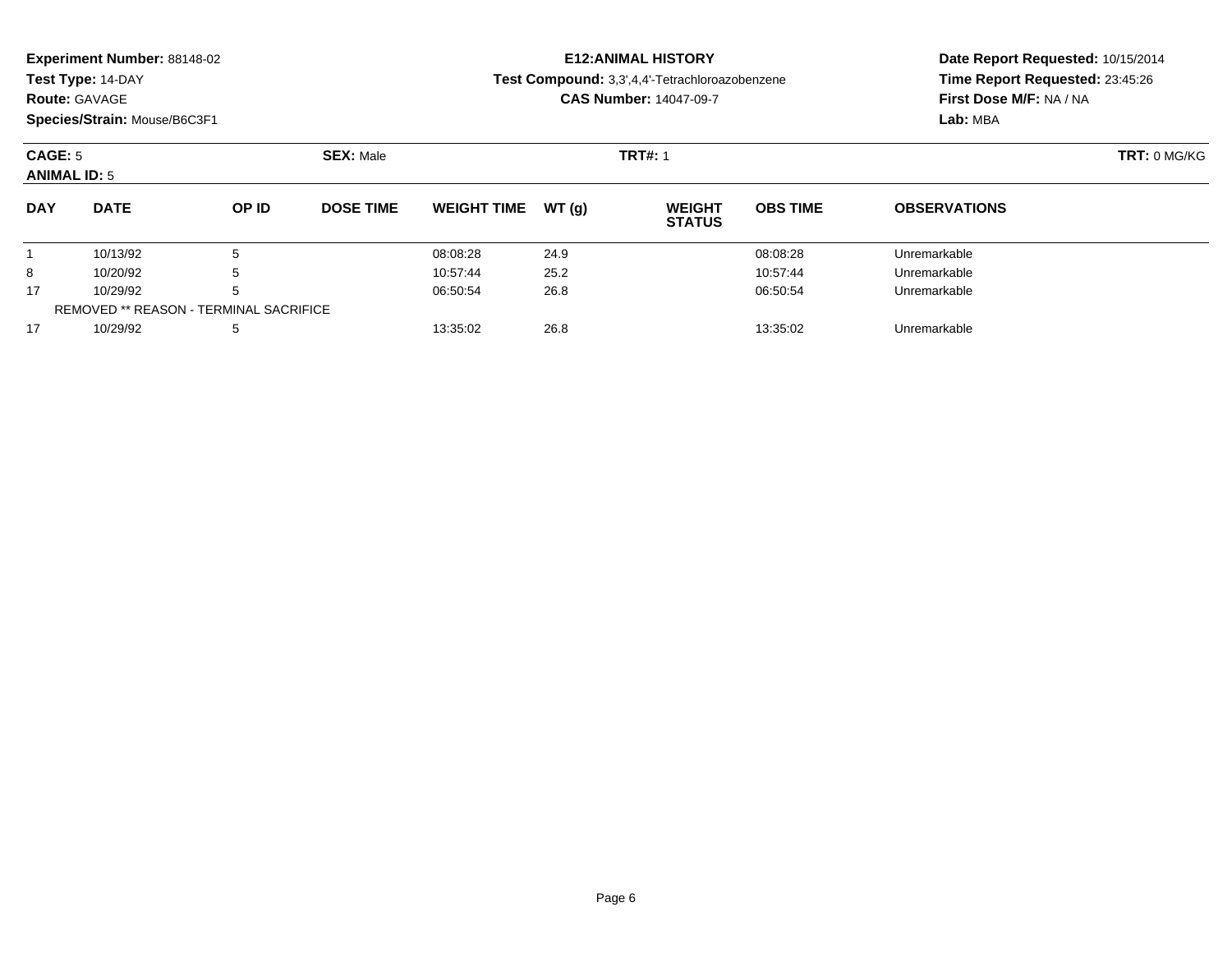### **Route:** GAVAGE

**Species/Strain:** Mouse/B6C3F1

### **E12:ANIMAL HISTORY**

#### **Test Compound:** 3,3',4,4'-Tetrachloroazobenzene

**CAS Number:** 14047-09-7

| CAGE: 6<br><b>ANIMAL ID: 6</b> |                                               |       | <b>SEX: Male</b> |                    |       | <b>TRT#: 2</b>                 | <b>TRT: 1 MG/KG</b> |                     |  |
|--------------------------------|-----------------------------------------------|-------|------------------|--------------------|-------|--------------------------------|---------------------|---------------------|--|
| <b>DAY</b>                     | <b>DATE</b>                                   | OP ID | <b>DOSE TIME</b> | <b>WEIGHT TIME</b> | WT(g) | <b>WEIGHT</b><br><b>STATUS</b> | <b>OBS TIME</b>     | <b>OBSERVATIONS</b> |  |
|                                | 10/13/92                                      | 5     |                  | 08:08:54           | 23.6  |                                | 08:08:54            | Unremarkable        |  |
| 8                              | 10/20/92                                      | 5     |                  | 10:58:22           | 24.1  |                                | 10:58:22            | Unremarkable        |  |
| 17                             | 10/29/92                                      | 5     |                  | 06:52:12           | 25.9  |                                | 06:52:12            | Unremarkable        |  |
|                                | <b>REMOVED ** REASON - TERMINAL SACRIFICE</b> |       |                  |                    |       |                                |                     |                     |  |
| 17                             | 10/29/92                                      | 5     |                  | 13:35:04           | 25.9  |                                | 13:35:04            | Unremarkable        |  |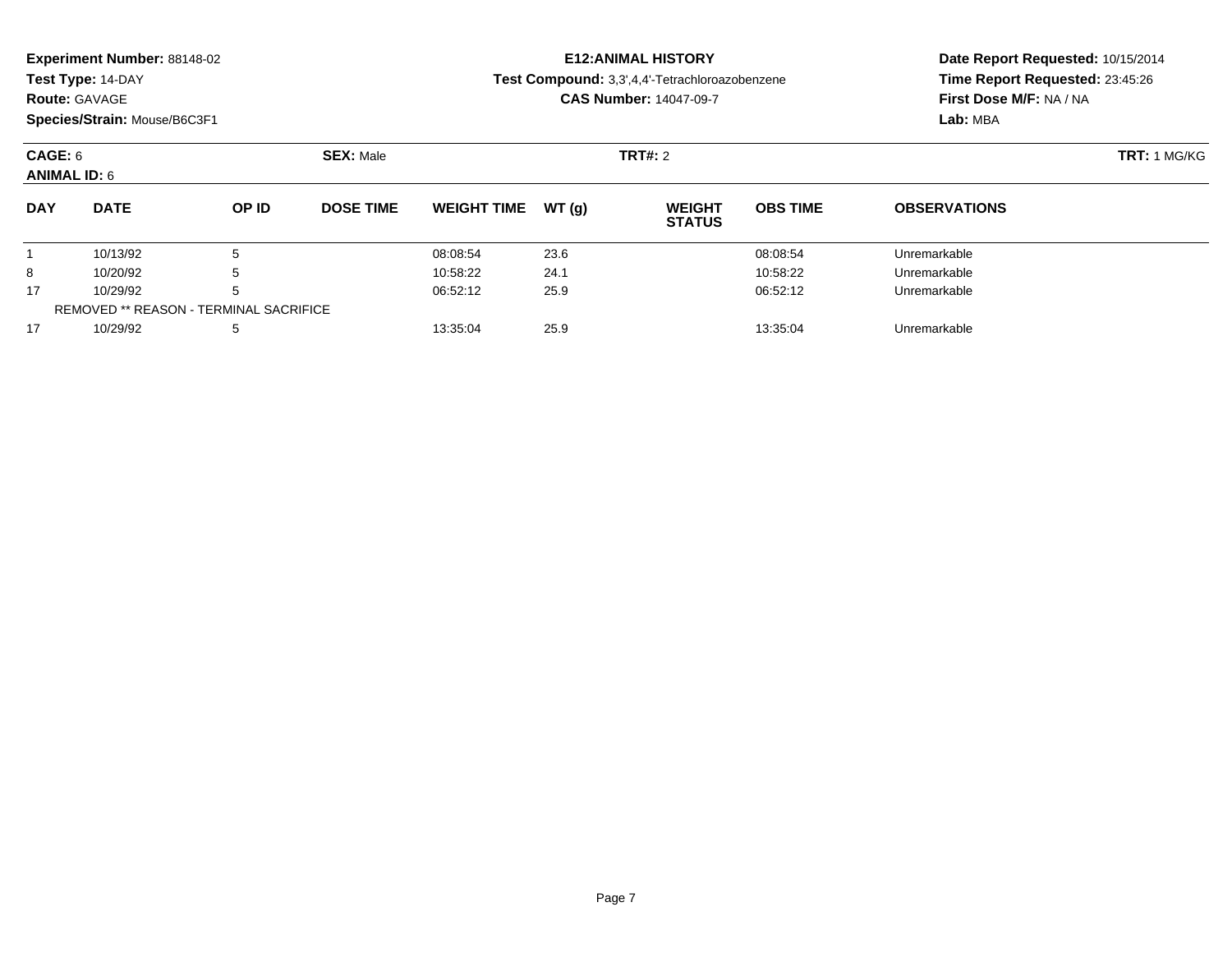| Experiment Number: 88148-02 |
|-----------------------------|
|-----------------------------|

**Route:** GAVAGE

**Species/Strain:** Mouse/B6C3F1

### **E12:ANIMAL HISTORY**

**Test Compound:** 3,3',4,4'-Tetrachloroazobenzene

**CAS Number:** 14047-09-7

| <b>CAGE: 7</b><br><b>ANIMAL ID: 7</b> |                                               |       | <b>SEX: Male</b> |                    |        | <b>TRT#:</b> 2                 | <b>TRT:</b> 1 MG/KG |                     |  |
|---------------------------------------|-----------------------------------------------|-------|------------------|--------------------|--------|--------------------------------|---------------------|---------------------|--|
| <b>DAY</b>                            | <b>DATE</b>                                   | OP ID | <b>DOSE TIME</b> | <b>WEIGHT TIME</b> | WT (q) | <b>WEIGHT</b><br><b>STATUS</b> | <b>OBS TIME</b>     | <b>OBSERVATIONS</b> |  |
|                                       | 10/13/92                                      |       |                  | 08:09:56           | 21.4   |                                | 08:09:56            | Unremarkable        |  |
| 8                                     | 10/20/92                                      | b     |                  | 10:59:28           | 21.9   |                                | 10:59:28            | Unremarkable        |  |
| 17                                    | 10/29/92                                      | b     |                  | 06:53:12           | 23.7   |                                | 06:53:12            | Unremarkable        |  |
|                                       | <b>REMOVED ** REASON - TERMINAL SACRIFICE</b> |       |                  |                    |        |                                |                     |                     |  |
| 17                                    | 10/29/92                                      | 5     |                  | 13:35:06           | 23.7   |                                | 13:35:06            | Unremarkable        |  |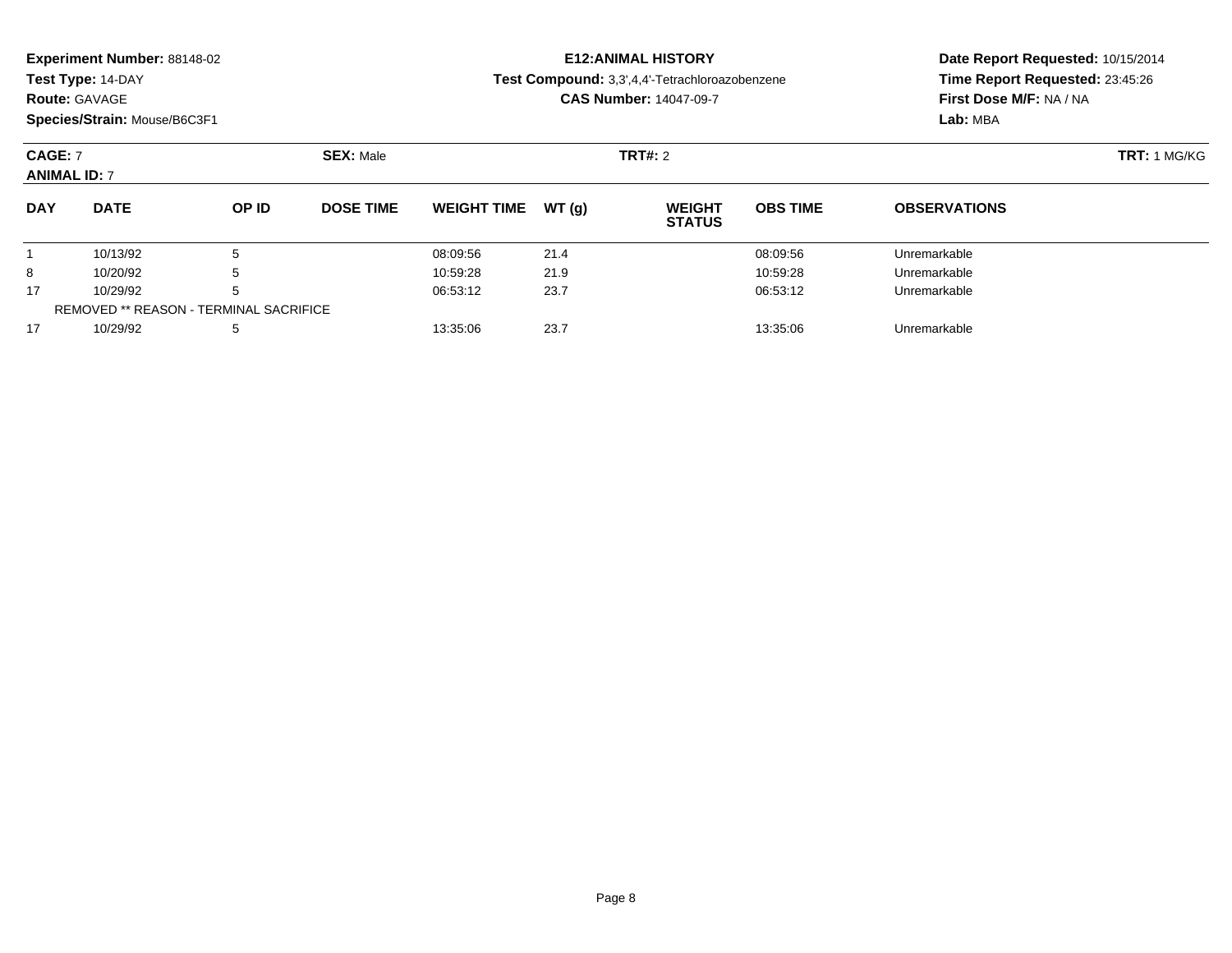**Route:** GAVAGE

**Species/Strain:** Mouse/B6C3F1

## **E12:ANIMAL HISTORY**

**Test Compound:** 3,3',4,4'-Tetrachloroazobenzene

**CAS Number:** 14047-09-7

| CAGE: 8<br><b>ANIMAL ID: 8</b> |                                               |       | <b>SEX: Male</b> |                    |       | <b>TRT#:</b> 2                 | <b>TRT: 1 MG/KG</b> |                     |  |
|--------------------------------|-----------------------------------------------|-------|------------------|--------------------|-------|--------------------------------|---------------------|---------------------|--|
| <b>DAY</b>                     | <b>DATE</b>                                   | OP ID | <b>DOSE TIME</b> | <b>WEIGHT TIME</b> | WT(a) | <b>WEIGHT</b><br><b>STATUS</b> | <b>OBS TIME</b>     | <b>OBSERVATIONS</b> |  |
|                                | 10/13/92                                      | 5     |                  | 08:10:20           | 23.3  |                                | 08:10:20            | Unremarkable        |  |
| 8                              | 10/20/92                                      | 5     |                  | 11:00:38           | 24.4  |                                | 11:00:38            | Unremarkable        |  |
| 17                             | 10/29/92                                      | 5     |                  | 06:53:58           | 26.4  |                                | 06:53:58            | Unremarkable        |  |
|                                | <b>REMOVED ** REASON - TERMINAL SACRIFICE</b> |       |                  |                    |       |                                |                     |                     |  |
| 17                             | 10/29/92                                      | 5     |                  | 13:35:08           | 26.4  |                                | 13:35:08            | Unremarkable        |  |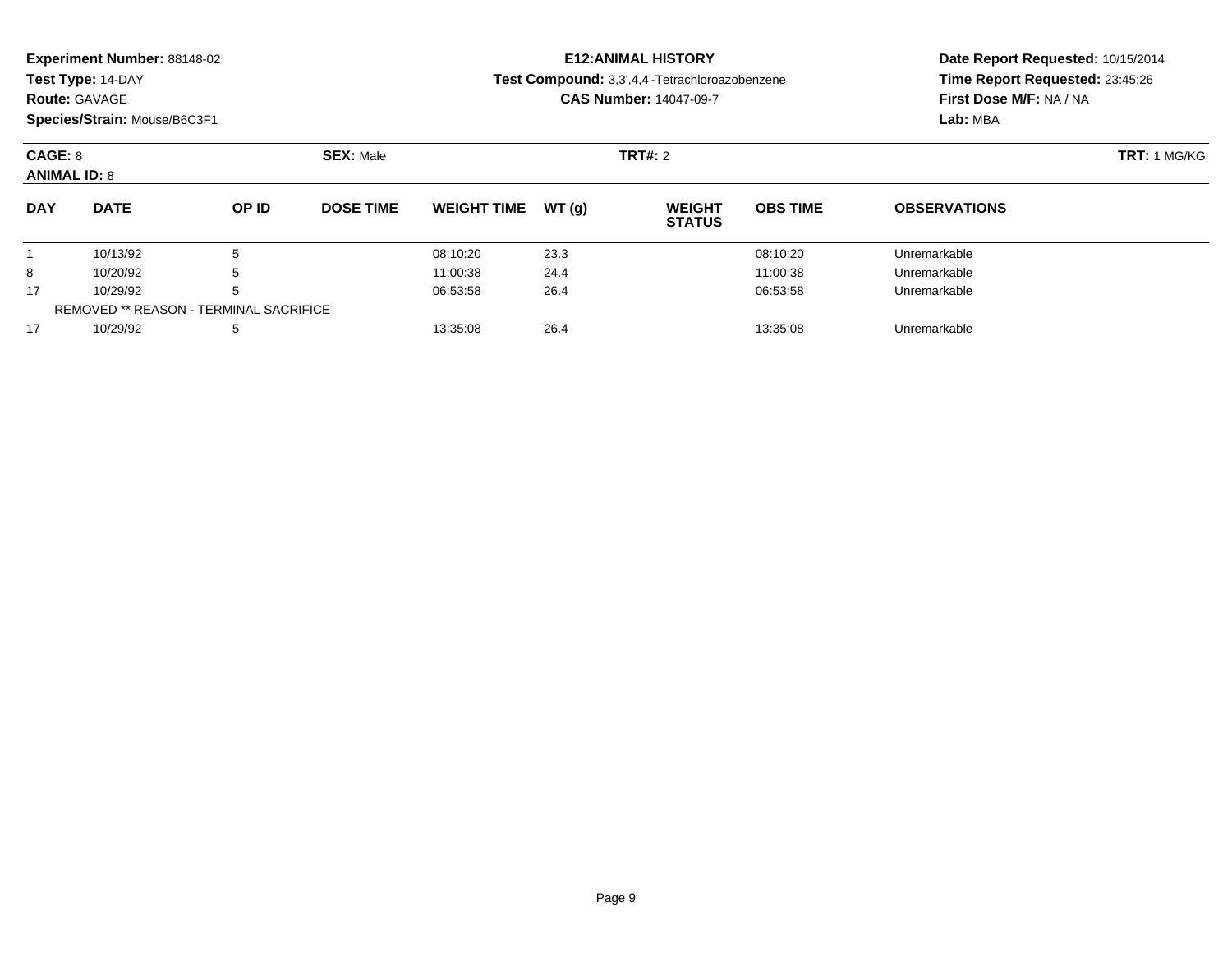| Experiment Number: 88148-02 |  |  |
|-----------------------------|--|--|
|-----------------------------|--|--|

### **Route:** GAVAGE

**Species/Strain:** Mouse/B6C3F1

### **E12:ANIMAL HISTORY**

#### **Test Compound:** 3,3',4,4'-Tetrachloroazobenzene

**CAS Number:** 14047-09-7

| CAGE: 9<br><b>ANIMAL ID: 9</b> |                                               |       | <b>SEX: Male</b> |                    |       | <b>TRT#: 2</b>                 | <b>TRT: 1 MG/KG</b> |                     |  |
|--------------------------------|-----------------------------------------------|-------|------------------|--------------------|-------|--------------------------------|---------------------|---------------------|--|
| <b>DAY</b>                     | <b>DATE</b>                                   | OP ID | <b>DOSE TIME</b> | <b>WEIGHT TIME</b> | WT(g) | <b>WEIGHT</b><br><b>STATUS</b> | <b>OBS TIME</b>     | <b>OBSERVATIONS</b> |  |
|                                | 10/13/92                                      | 5     |                  | 08:10:48           | 25.0  |                                | 08:10:48            | Unremarkable        |  |
| 8                              | 10/20/92                                      | 5     |                  | 11:01:12           | 25.2  |                                | 11:01:12            | Unremarkable        |  |
| 17                             | 10/29/92                                      | 5     |                  | 06:54:26           | 27.1  |                                | 06:54:26            | Unremarkable        |  |
|                                | <b>REMOVED ** REASON - TERMINAL SACRIFICE</b> |       |                  |                    |       |                                |                     |                     |  |
| 17                             | 10/29/92                                      | 5     |                  | 13:35:10           | 27.1  |                                | 13:35:10            | Unremarkable        |  |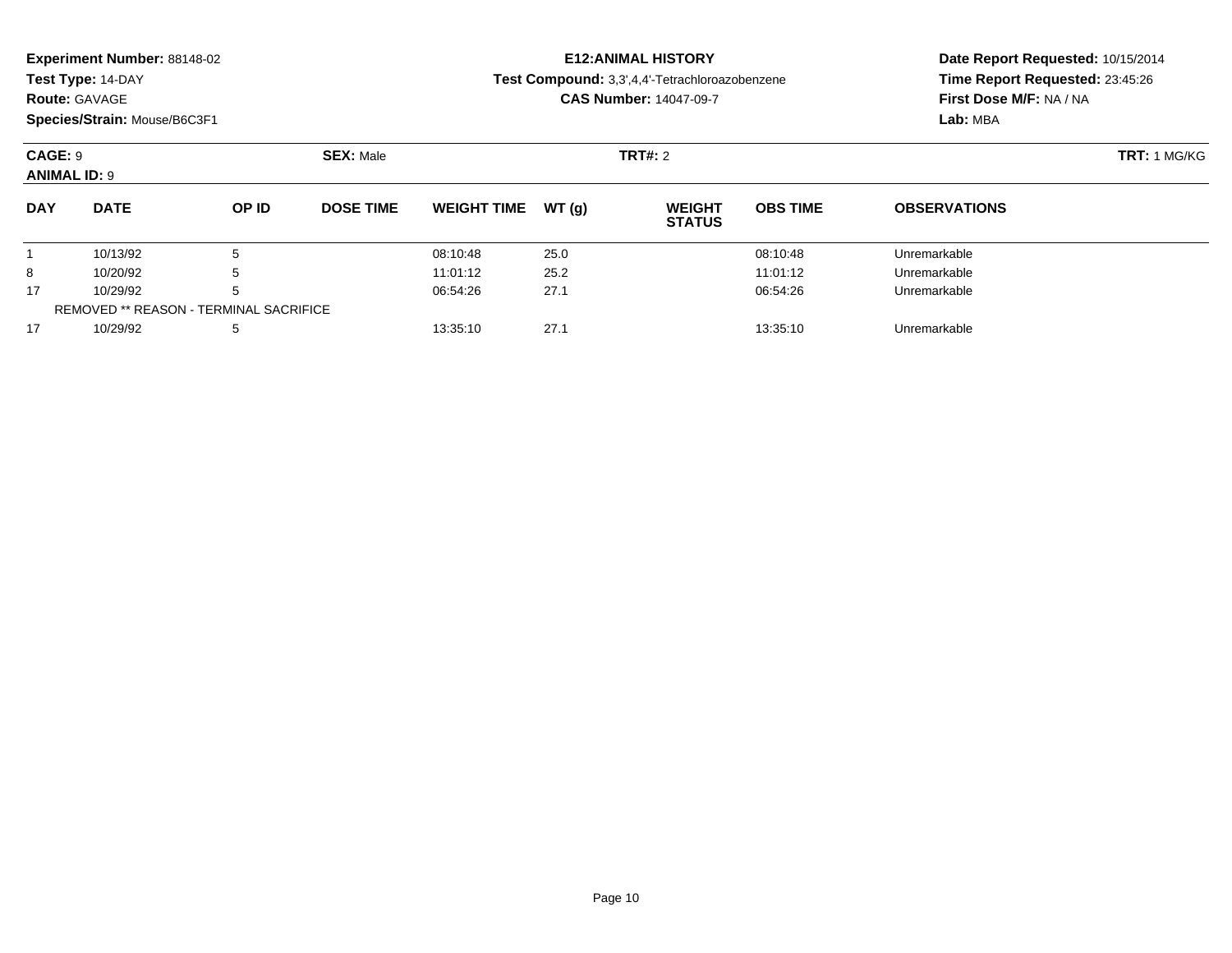| Experiment Number: 88148-02 |
|-----------------------------|
|-----------------------------|

### **Route:** GAVAGE

**Species/Strain:** Mouse/B6C3F1

### **E12:ANIMAL HISTORY**

**Test Compound:** 3,3',4,4'-Tetrachloroazobenzene

**CAS Number:** 14047-09-7

| <b>CAGE: 10</b><br><b>ANIMAL ID: 10</b> |                                               |              | <b>SEX: Male</b> |                     |      | TRT#: 2                        | <b>TRT: 1 MG/KG</b> |                     |  |
|-----------------------------------------|-----------------------------------------------|--------------|------------------|---------------------|------|--------------------------------|---------------------|---------------------|--|
| <b>DAY</b>                              | <b>DATE</b>                                   | <b>OP ID</b> | <b>DOSE TIME</b> | WEIGHT TIME $WT(g)$ |      | <b>WEIGHT</b><br><b>STATUS</b> | <b>OBS TIME</b>     | <b>OBSERVATIONS</b> |  |
|                                         | 10/13/92                                      |              |                  | 08:11:14            | 24.1 |                                | 08:11:14            | Unremarkable        |  |
| 8                                       | 10/20/92                                      |              |                  | 11:02:00            | 24.3 |                                | 11:02:00            | Unremarkable        |  |
| 17                                      | 10/29/92                                      |              |                  | 06:55:10            | 25.7 |                                | 06:55:10            | Unremarkable        |  |
|                                         | <b>REMOVED ** REASON - TERMINAL SACRIFICE</b> |              |                  |                     |      |                                |                     |                     |  |
| 17                                      | 10/29/92                                      |              |                  | 13:35:12            | 25.7 |                                | 13:35:12            | Unremarkable        |  |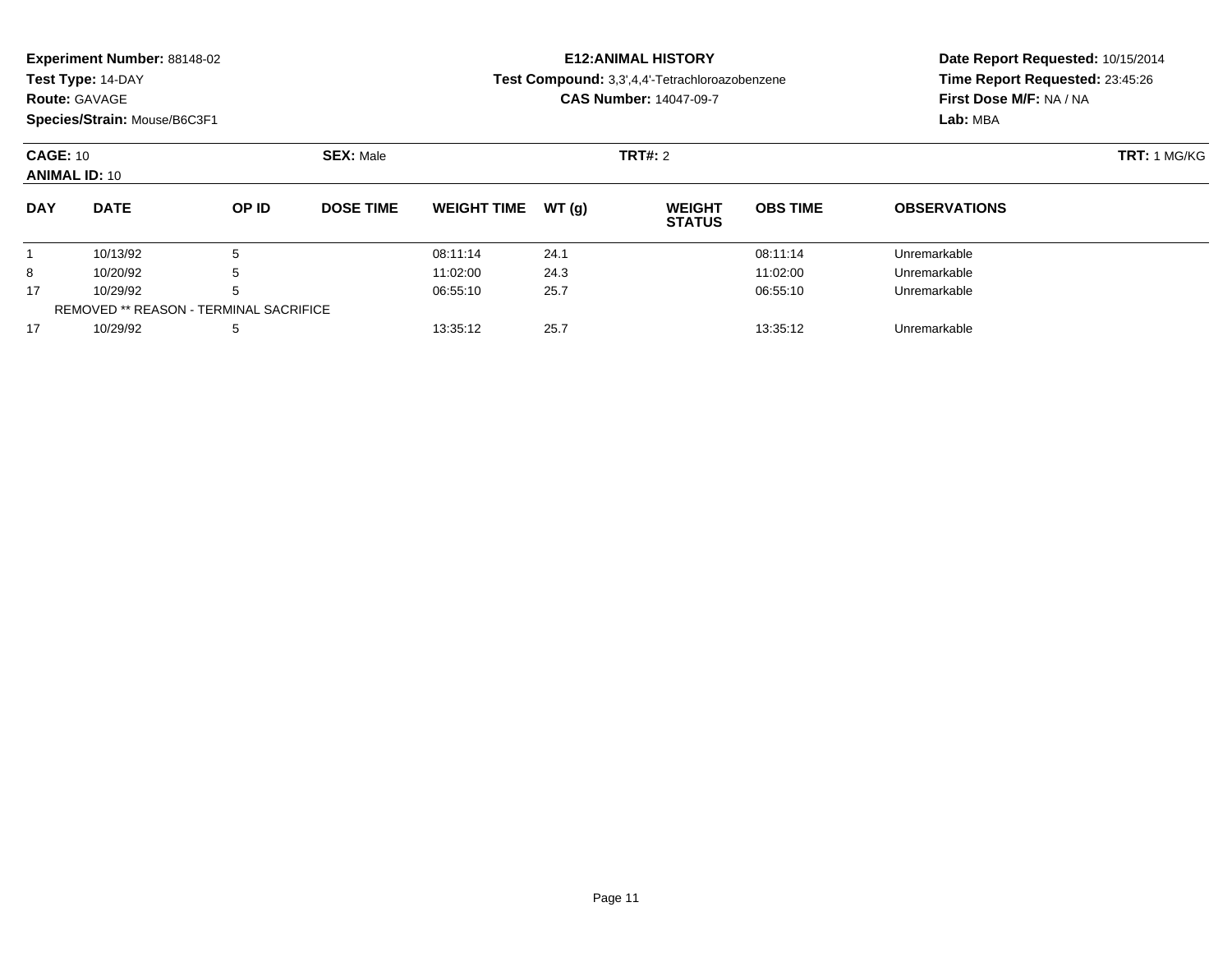| <b>Experiment Number: 88148-02</b> |  |
|------------------------------------|--|
|------------------------------------|--|

### **Route:** GAVAGE

**Species/Strain:** Mouse/B6C3F1

## **E12:ANIMAL HISTORY**

**Test Compound:** 3,3',4,4'-Tetrachloroazobenzene

**CAS Number:** 14047-09-7

| <b>CAGE: 11</b><br><b>ANIMAL ID: 11</b> |                                               |       | <b>SEX: Male</b> |                     |      | <b>TRT#: 3</b>                 | <b>TRT:</b> 3.2 | MG/KG               |  |  |
|-----------------------------------------|-----------------------------------------------|-------|------------------|---------------------|------|--------------------------------|-----------------|---------------------|--|--|
| <b>DAY</b>                              | <b>DATE</b>                                   | OP ID | <b>DOSE TIME</b> | WEIGHT TIME $WT(q)$ |      | <b>WEIGHT</b><br><b>STATUS</b> | <b>OBS TIME</b> | <b>OBSERVATIONS</b> |  |  |
|                                         | 10/13/92                                      |       |                  | 08:11:54            | 24.4 |                                | 08:11:54        | Unremarkable        |  |  |
| 8                                       | 10/20/92                                      |       |                  | 11:02:52            | 25.1 |                                | 11:02:52        | Unremarkable        |  |  |
| 17                                      | 10/29/92                                      |       |                  | 06:56:30            | 27.1 |                                | 06:56:30        | Unremarkable        |  |  |
|                                         | <b>REMOVED ** REASON - TERMINAL SACRIFICE</b> |       |                  |                     |      |                                |                 |                     |  |  |
| 17                                      | 10/29/92                                      |       |                  | 13:35:14            | 27.1 |                                | 13:35:14        | Unremarkable        |  |  |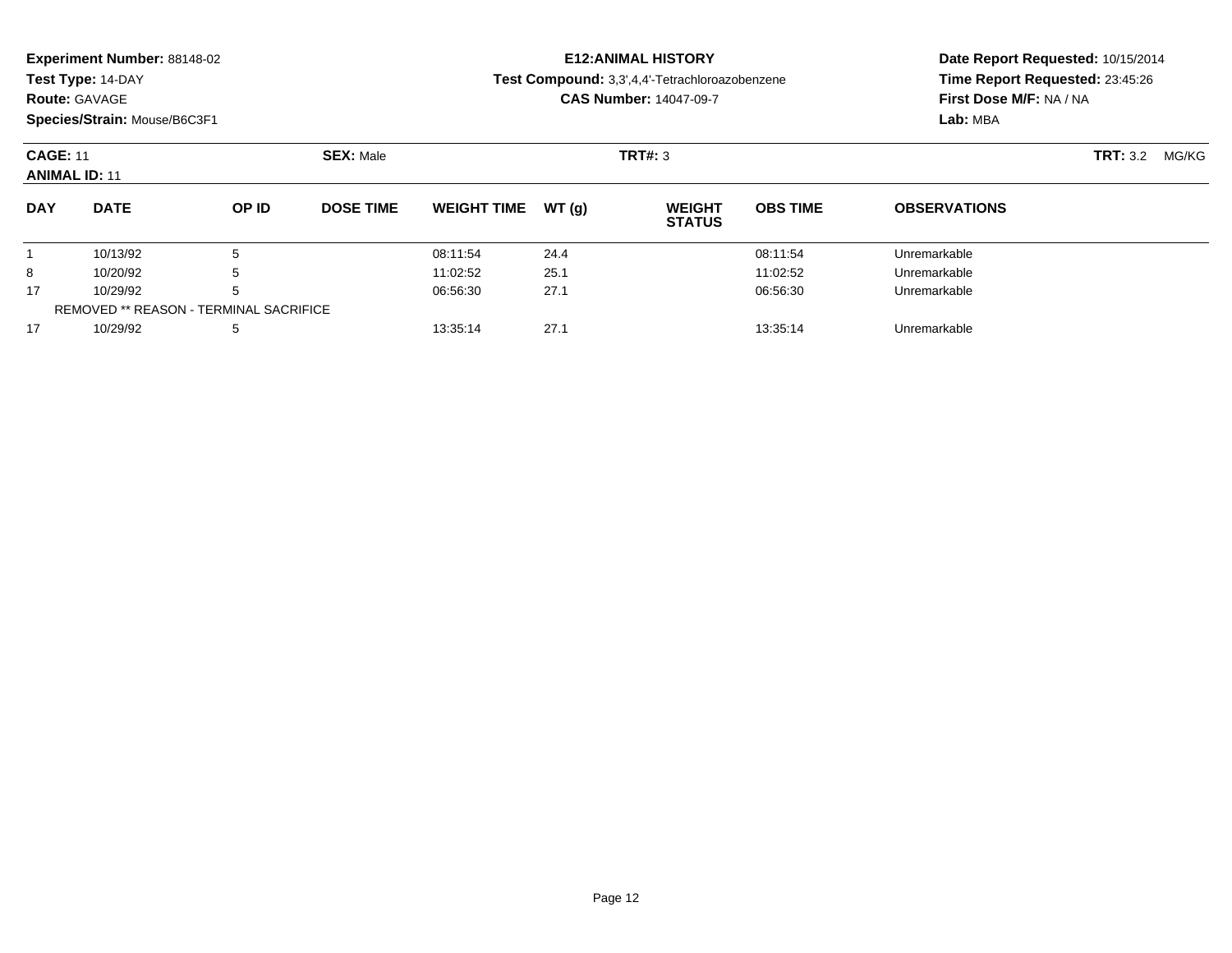| <b>Experiment Number: 88148-02</b> |  |
|------------------------------------|--|
|------------------------------------|--|

### **Route:** GAVAGE

**Species/Strain:** Mouse/B6C3F1

### **E12:ANIMAL HISTORY**

**Test Compound:** 3,3',4,4'-Tetrachloroazobenzene

**CAS Number:** 14047-09-7

| <b>CAGE: 12</b><br><b>ANIMAL ID: 12</b> |                                               |       | <b>SEX: Male</b> |                     |      | <b>TRT#: 3</b>                 |                 |                     | <b>TRT:</b> 3.2 MG/KG |
|-----------------------------------------|-----------------------------------------------|-------|------------------|---------------------|------|--------------------------------|-----------------|---------------------|-----------------------|
| <b>DAY</b>                              | <b>DATE</b>                                   | OP ID | <b>DOSE TIME</b> | WEIGHT TIME $WT(q)$ |      | <b>WEIGHT</b><br><b>STATUS</b> | <b>OBS TIME</b> | <b>OBSERVATIONS</b> |                       |
|                                         | 10/13/92                                      |       |                  | 08:12:30            | 22.5 |                                | 08:12:30        | Unremarkable        |                       |
| 8                                       | 10/20/92                                      |       |                  | 11:03:52            | 22.9 |                                | 11:03:52        | Unremarkable        |                       |
| 17                                      | 10/29/92                                      |       |                  | 06:57:16            | 24.9 |                                | 06:57:16        | Unremarkable        |                       |
|                                         | <b>REMOVED ** REASON - TERMINAL SACRIFICE</b> |       |                  |                     |      |                                |                 |                     |                       |
| 17                                      | 10/29/92                                      |       |                  | 13:35:16            | 24.9 |                                | 13:35:16        | Unremarkable        |                       |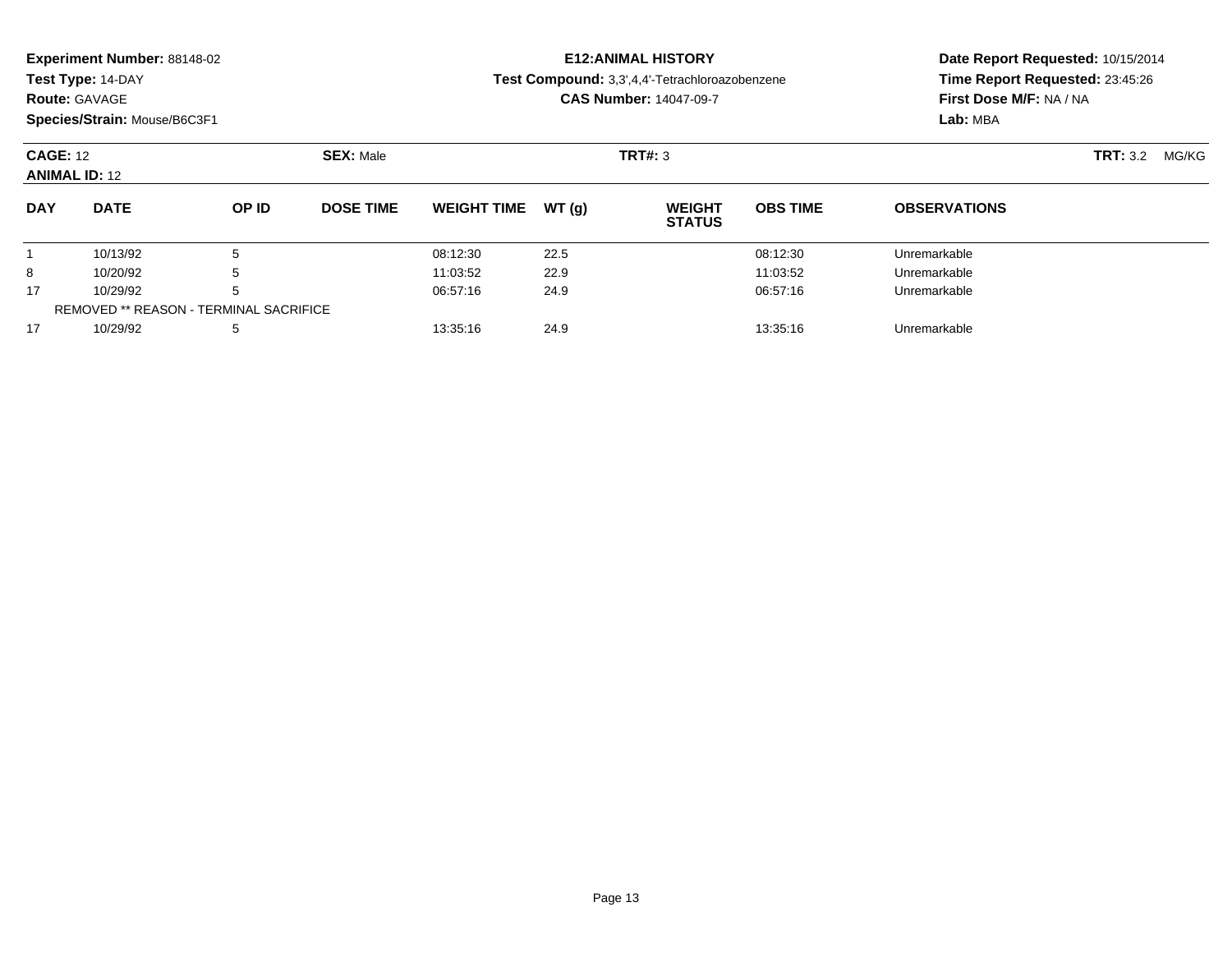| <b>Experiment Number: 88148-02</b> |
|------------------------------------|
|------------------------------------|

**Route:** GAVAGE

**Species/Strain:** Mouse/B6C3F1

### **E12:ANIMAL HISTORY**

**Test Compound:** 3,3',4,4'-Tetrachloroazobenzene

**CAS Number:** 14047-09-7

| <b>CAGE: 13</b><br><b>ANIMAL ID: 13</b> |                                               |       | <b>SEX: Male</b> |                    |        | <b>TRT#: 3</b>                 |                 |                     | <b>TRT:</b> 3.2 MG/KG |  |
|-----------------------------------------|-----------------------------------------------|-------|------------------|--------------------|--------|--------------------------------|-----------------|---------------------|-----------------------|--|
| <b>DAY</b>                              | <b>DATE</b>                                   | OP ID | <b>DOSE TIME</b> | <b>WEIGHT TIME</b> | WT (q) | <b>WEIGHT</b><br><b>STATUS</b> | <b>OBS TIME</b> | <b>OBSERVATIONS</b> |                       |  |
|                                         | 10/13/92                                      | b     |                  | 08:12:54           | 24.6   |                                | 08:12:54        | Unremarkable        |                       |  |
| 8                                       | 10/20/92                                      | b     |                  | 11:04:42           | 24.8   |                                | 11:04:42        | Unremarkable        |                       |  |
| 17                                      | 10/29/92                                      | b     |                  | 06:57:50           | 27.0   |                                | 06:57:50        | Unremarkable        |                       |  |
|                                         | <b>REMOVED ** REASON - TERMINAL SACRIFICE</b> |       |                  |                    |        |                                |                 |                     |                       |  |
| 17                                      | 10/29/92                                      | 5     |                  | 13:35:18           | 27.0   |                                | 13:35:18        | Unremarkable        |                       |  |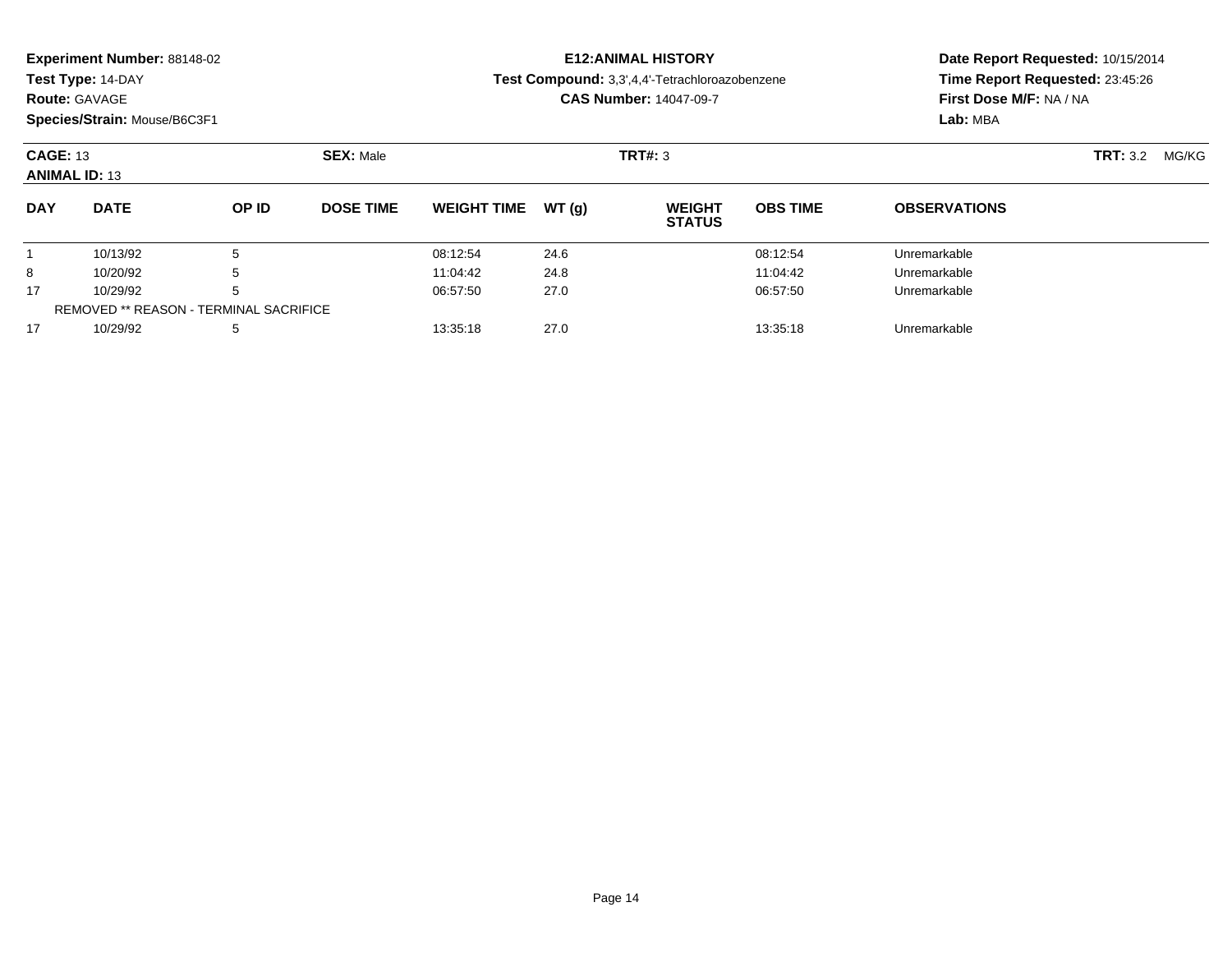| <b>Experiment Number: 88148-02</b> | E12:ANIMAL HISTO                 |
|------------------------------------|----------------------------------|
| Test Type: 14-DAY                  | Test Compound: 3,3',4,4'-Tetracl |

#### **Route:** GAVAGE

**Species/Strain:** Mouse/B6C3F1

### **E12:ANIMAL HISTORY**

#### **Test Compound:** 3,3',4,4'-Tetrachloroazobenzene

**CAS Number:** 14047-09-7

| <b>CAGE: 14</b><br><b>ANIMAL ID: 14</b> |                                               |              | <b>SEX: Male</b> |                    |        | <b>TRT#: 3</b>                 |                 |                     | <b>TRT:</b> 3.2 | MG/KG |
|-----------------------------------------|-----------------------------------------------|--------------|------------------|--------------------|--------|--------------------------------|-----------------|---------------------|-----------------|-------|
| <b>DAY</b>                              | <b>DATE</b>                                   | <b>OP ID</b> | <b>DOSE TIME</b> | <b>WEIGHT TIME</b> | WT (q) | <b>WEIGHT</b><br><b>STATUS</b> | <b>OBS TIME</b> | <b>OBSERVATIONS</b> |                 |       |
|                                         | 10/13/92                                      | 5            |                  | 08:14:32           | 25.2   |                                | 08:14:32        | Unremarkable        |                 |       |
| 8                                       | 10/20/92                                      | 5            |                  | 11:05:40           | 25.3   |                                | 11:05:40        | Unremarkable        |                 |       |
| 17                                      | 10/29/92                                      | 5            |                  | 06:58:36           | 26.9   |                                | 06:58:36        | Unremarkable        |                 |       |
|                                         | <b>REMOVED ** REASON - TERMINAL SACRIFICE</b> |              |                  |                    |        |                                |                 |                     |                 |       |
| 17                                      | 10/29/92                                      | 5            |                  | 13:35:20           | 26.9   |                                | 13:35:20        | Unremarkable        |                 |       |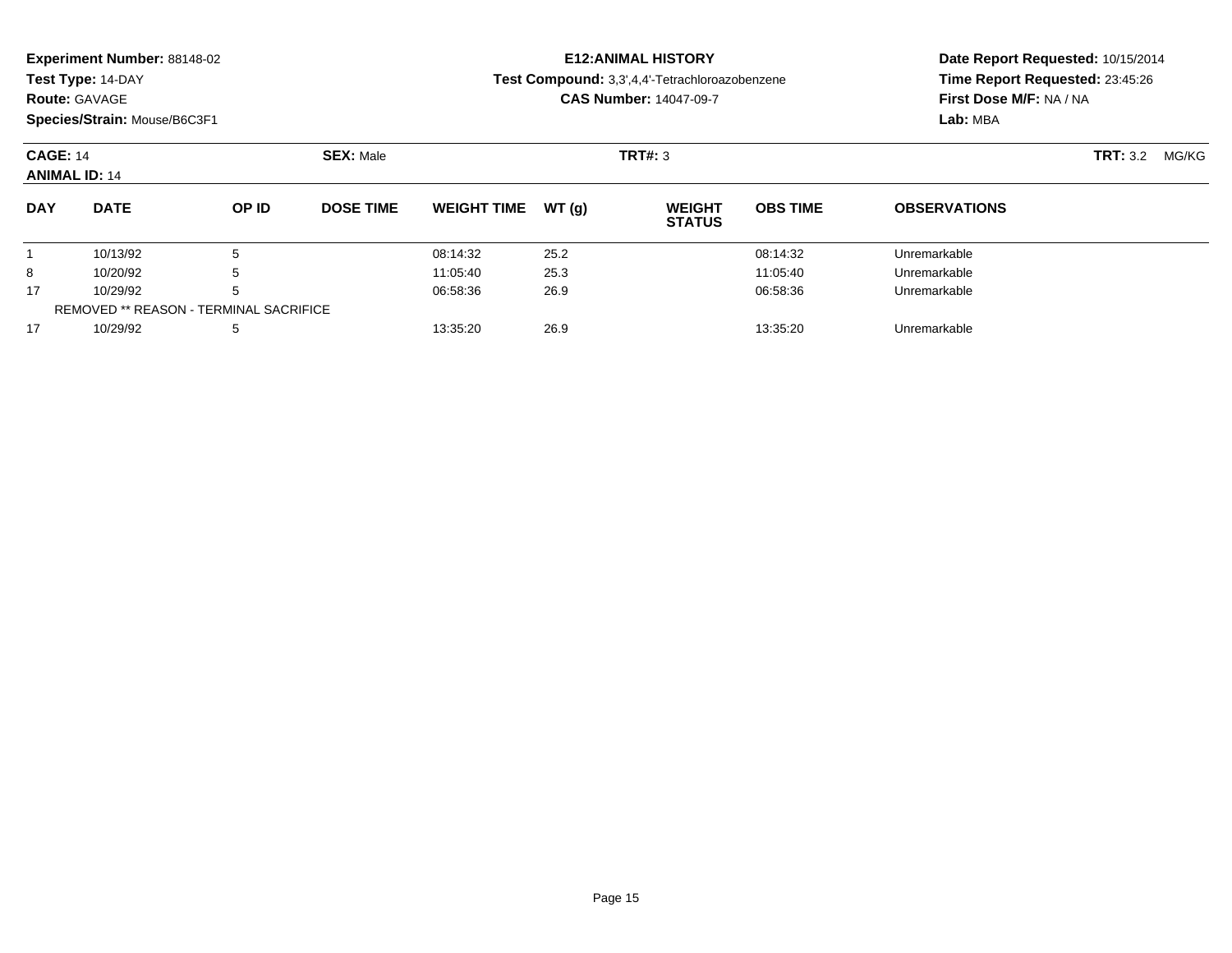| <b>Experiment Number: 88148-02</b> |
|------------------------------------|
|------------------------------------|

### **Route:** GAVAGE

**Species/Strain:** Mouse/B6C3F1

## **E12:ANIMAL HISTORY**

**Test Compound:** 3,3',4,4'-Tetrachloroazobenzene

**CAS Number:** 14047-09-7

| <b>CAGE: 15</b><br><b>ANIMAL ID: 15</b> |                                               |       | <b>SEX: Male</b> |                     |      | <b>TRT#: 3</b>                 |                 |                     | <b>TRT:</b> 3.2<br>MG/KG |
|-----------------------------------------|-----------------------------------------------|-------|------------------|---------------------|------|--------------------------------|-----------------|---------------------|--------------------------|
| <b>DAY</b>                              | <b>DATE</b>                                   | OP ID | <b>DOSE TIME</b> | WEIGHT TIME $WT(q)$ |      | <b>WEIGHT</b><br><b>STATUS</b> | <b>OBS TIME</b> | <b>OBSERVATIONS</b> |                          |
|                                         | 10/13/92                                      | 5     |                  | 08:15:30            | 23.7 |                                | 08:15:30        | Unremarkable        |                          |
| 8                                       | 10/20/92                                      |       |                  | 11:06:52            | 24.3 |                                | 11:06:52        | Unremarkable        |                          |
| 17                                      | 10/29/92                                      | 5     |                  | 06:59:26            | 25.7 |                                | 06:59:26        | Unremarkable        |                          |
|                                         | <b>REMOVED ** REASON - TERMINAL SACRIFICE</b> |       |                  |                     |      |                                |                 |                     |                          |
| 17                                      | 10/29/92                                      | 5     |                  | 13:35:22            | 25.7 |                                | 13:35:22        | Unremarkable        |                          |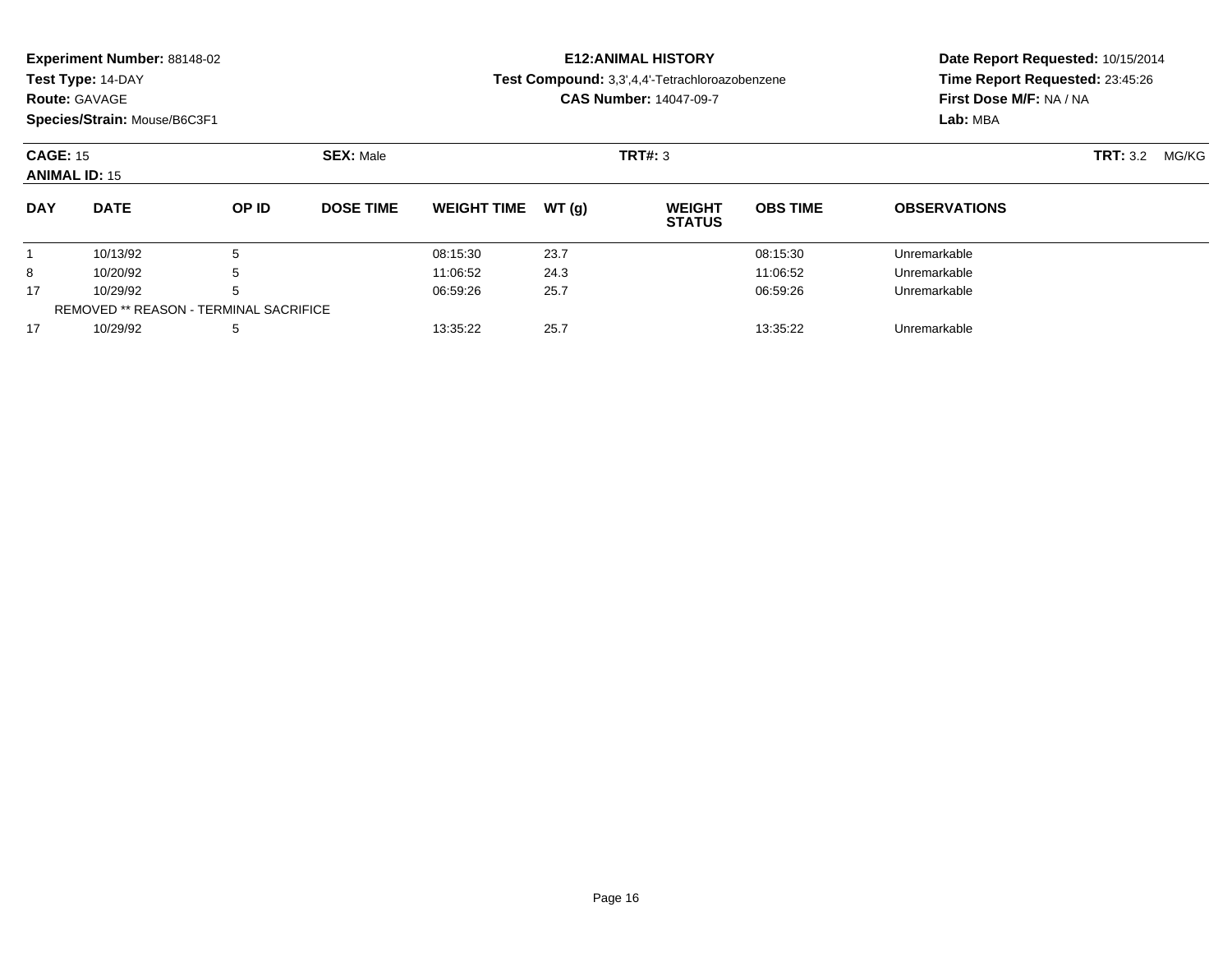| Experiment Number: 88148-02 |  |  |
|-----------------------------|--|--|
|-----------------------------|--|--|

### **Route:** GAVAGE

**Species/Strain:** Mouse/B6C3F1

### **E12:ANIMAL HISTORY**

**Test Compound:** 3,3',4,4'-Tetrachloroazobenzene

**CAS Number:** 14047-09-7

| <b>CAGE: 16</b><br><b>ANIMAL ID: 16</b> |                                               |       | <b>SEX: Male</b> |                     |      | <b>TRT#: 4</b>                 |                 |                     | <b>TRT: 10 MG/KG</b> |
|-----------------------------------------|-----------------------------------------------|-------|------------------|---------------------|------|--------------------------------|-----------------|---------------------|----------------------|
| <b>DAY</b>                              | <b>DATE</b>                                   | OP ID | <b>DOSE TIME</b> | WEIGHT TIME $WT(g)$ |      | <b>WEIGHT</b><br><b>STATUS</b> | <b>OBS TIME</b> | <b>OBSERVATIONS</b> |                      |
|                                         | 10/13/92                                      |       |                  | 08:15:54            | 23.9 |                                | 08:15:54        | Unremarkable        |                      |
| 8                                       | 10/20/92                                      |       |                  | 11:07:32            | 23.8 |                                | 11:07:32        | Unremarkable        |                      |
| 17                                      | 10/29/92                                      | b     |                  | 07:01:06            | 25.8 |                                | 07:01:06        | Unremarkable        |                      |
|                                         | <b>REMOVED ** REASON - TERMINAL SACRIFICE</b> |       |                  |                     |      |                                |                 |                     |                      |
| 17                                      | 10/29/92                                      |       |                  | 13:35:24            | 25.8 |                                | 13:35:24        | Unremarkable        |                      |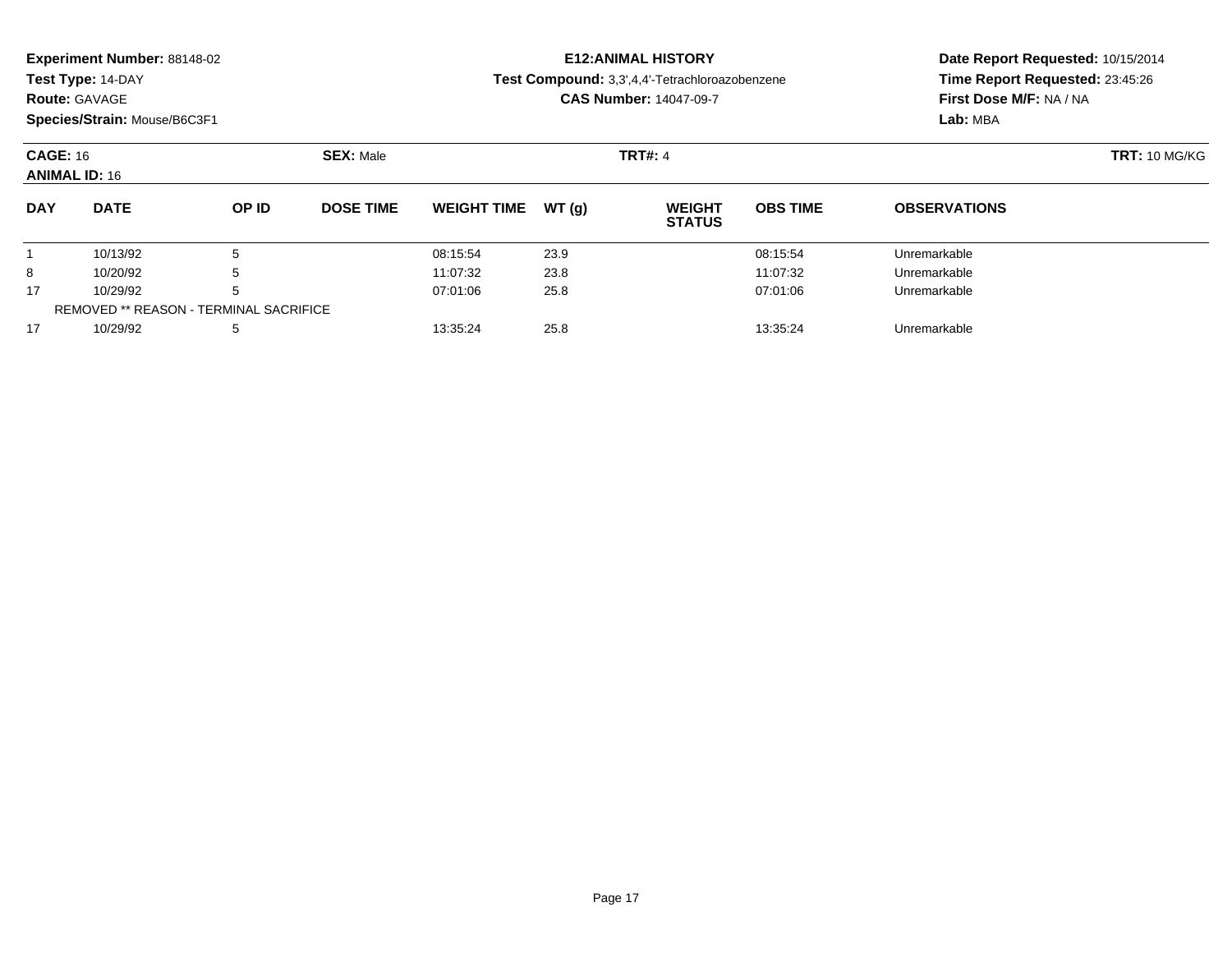| Experiment Number: 88148-02 |  |  |
|-----------------------------|--|--|
|-----------------------------|--|--|

### **Route:** GAVAGE

**Species/Strain:** Mouse/B6C3F1

## **E12:ANIMAL HISTORY**

#### **Test Compound:** 3,3',4,4'-Tetrachloroazobenzene

**CAS Number:** 14047-09-7

| <b>CAGE: 17</b><br><b>ANIMAL ID: 17</b> |                                               |       | <b>SEX: Male</b> |                    |        | <b>TRT#: 4</b>                 |                 |                     | <b>TRT: 10 MG/KG</b> |
|-----------------------------------------|-----------------------------------------------|-------|------------------|--------------------|--------|--------------------------------|-----------------|---------------------|----------------------|
| <b>DAY</b>                              | <b>DATE</b>                                   | OP ID | <b>DOSE TIME</b> | <b>WEIGHT TIME</b> | WT (a) | <b>WEIGHT</b><br><b>STATUS</b> | <b>OBS TIME</b> | <b>OBSERVATIONS</b> |                      |
|                                         | 10/13/92                                      |       |                  | 08:16:18           | 22.9   |                                | 08:16:18        | Unremarkable        |                      |
| 8                                       | 10/20/92                                      |       |                  | 11:08:20           | 22.8   |                                | 11:08:20        | Unremarkable        |                      |
| 17                                      | 10/29/92                                      |       |                  | 07:01:42           | 24.8   |                                | 07:01:42        | Unremarkable        |                      |
|                                         | <b>REMOVED ** REASON - TERMINAL SACRIFICE</b> |       |                  |                    |        |                                |                 |                     |                      |
| 17                                      | 10/29/92                                      |       |                  | 13:35:26           | 24.8   |                                | 13:35:26        | Unremarkable        |                      |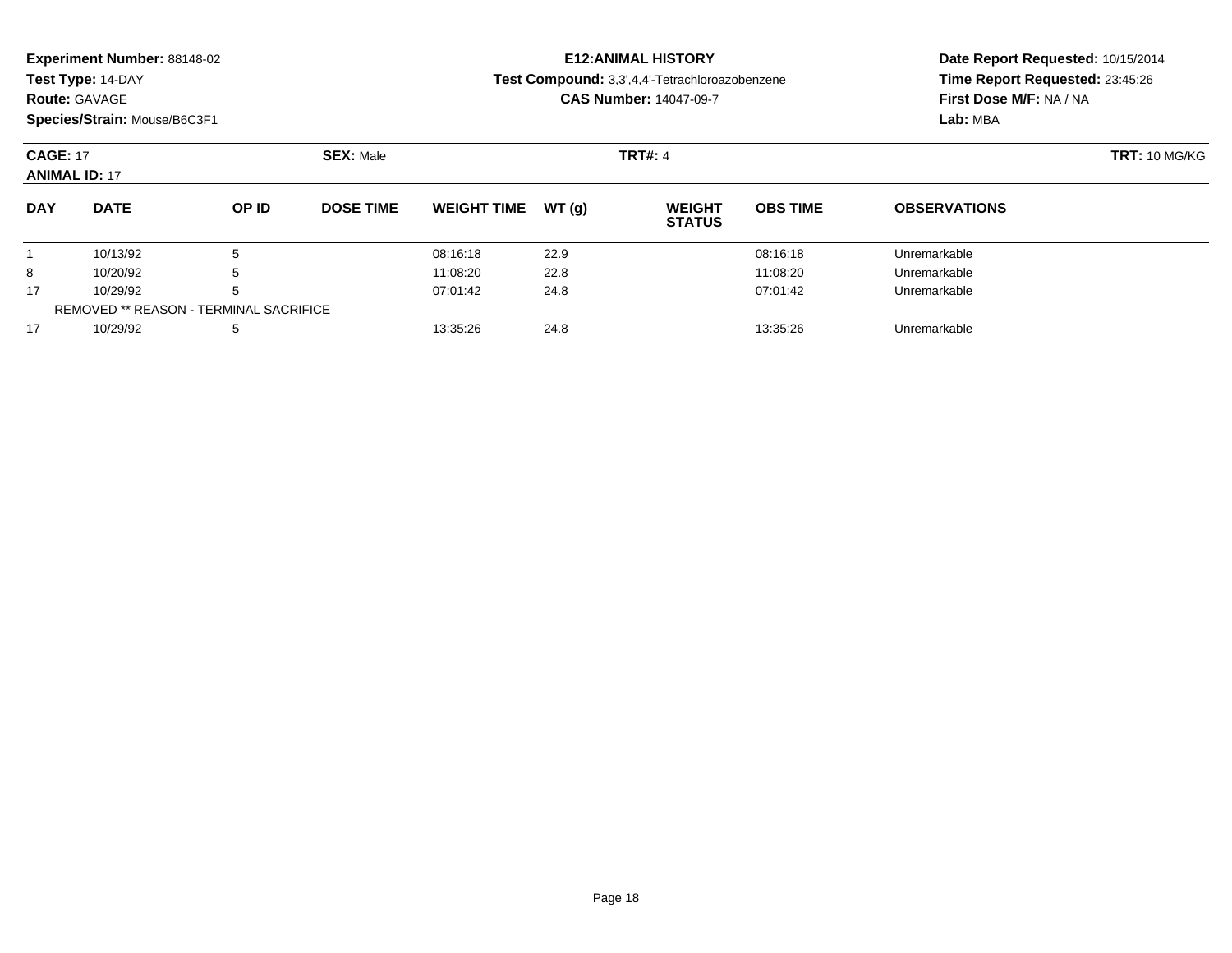|  | Experiment Number: 88148-02 |
|--|-----------------------------|
|--|-----------------------------|

**Route:** GAVAGE

**Species/Strain:** Mouse/B6C3F1

# **E12:ANIMAL HISTORY**

**Test Compound:** 3,3',4,4'-Tetrachloroazobenzene

**CAS Number:** 14047-09-7

| <b>CAGE: 18</b><br><b>ANIMAL ID: 18</b> |                                               |       | <b>SEX: Male</b> |                     |      | <b>TRT#: 4</b>                 |                 |                     | <b>TRT: 10 MG/KG</b> |
|-----------------------------------------|-----------------------------------------------|-------|------------------|---------------------|------|--------------------------------|-----------------|---------------------|----------------------|
| <b>DAY</b>                              | <b>DATE</b>                                   | OP ID | <b>DOSE TIME</b> | WEIGHT TIME $WT(g)$ |      | <b>WEIGHT</b><br><b>STATUS</b> | <b>OBS TIME</b> | <b>OBSERVATIONS</b> |                      |
|                                         | 10/13/92                                      |       |                  | 08:17:02            | 23.8 |                                | 08:17:02        | Unremarkable        |                      |
| 8                                       | 10/20/92                                      |       |                  | 11:09:26            | 24.9 |                                | 11:09:26        | Unremarkable        |                      |
| 17                                      | 10/29/92                                      | b     |                  | 07:02:28            | 26.9 |                                | 07:02:28        | Unremarkable        |                      |
|                                         | <b>REMOVED ** REASON - TERMINAL SACRIFICE</b> |       |                  |                     |      |                                |                 |                     |                      |
| 17                                      | 10/29/92                                      |       |                  | 13:35:28            | 26.9 |                                | 13:35:28        | Unremarkable        |                      |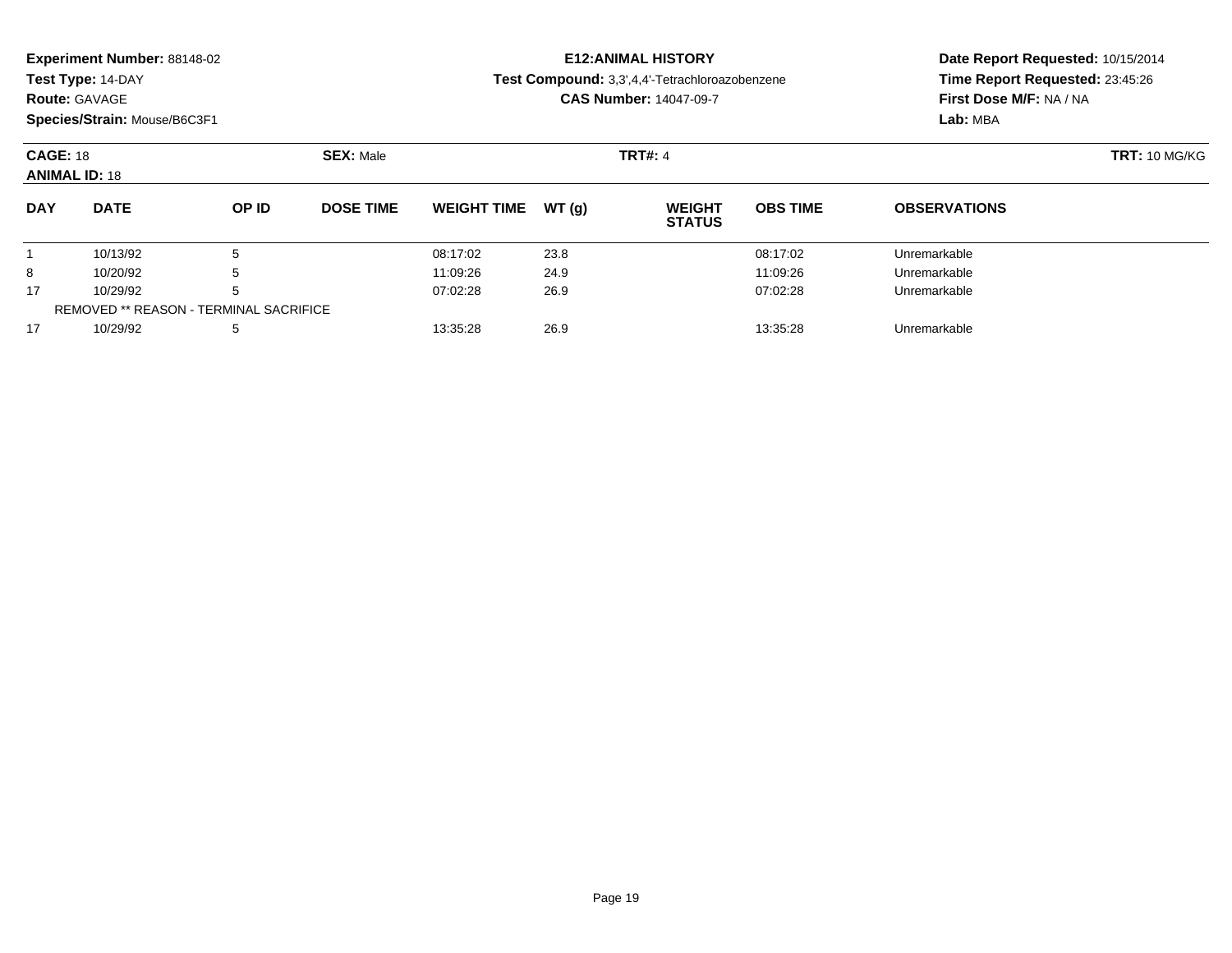|  |  | Experiment Number: 88148-02 |  |
|--|--|-----------------------------|--|
|--|--|-----------------------------|--|

### **Route:** GAVAGE

**Species/Strain:** Mouse/B6C3F1

### **E12:ANIMAL HISTORY**

#### **Test Compound:** 3,3',4,4'-Tetrachloroazobenzene

**CAS Number:** 14047-09-7

| <b>CAGE: 19</b><br><b>ANIMAL ID: 19</b> |                                               |       | <b>SEX: Male</b> |                    |        | <b>TRT#: 4</b>                 |                 |                     | <b>TRT: 10 MG/KG</b> |
|-----------------------------------------|-----------------------------------------------|-------|------------------|--------------------|--------|--------------------------------|-----------------|---------------------|----------------------|
| <b>DAY</b>                              | <b>DATE</b>                                   | OP ID | <b>DOSE TIME</b> | <b>WEIGHT TIME</b> | WT (q) | <b>WEIGHT</b><br><b>STATUS</b> | <b>OBS TIME</b> | <b>OBSERVATIONS</b> |                      |
|                                         | 10/13/92                                      |       |                  | 08:17:36           | 22.4   |                                | 08:17:36        | Unremarkable        |                      |
| 8                                       | 10/20/92                                      |       |                  | 11:10:02           | 23.8   |                                | 11:10:02        | Unremarkable        |                      |
| 17                                      | 10/29/92                                      |       |                  | 07:03:16           | 25.6   |                                | 07:03:16        | Unremarkable        |                      |
|                                         | <b>REMOVED ** REASON - TERMINAL SACRIFICE</b> |       |                  |                    |        |                                |                 |                     |                      |
| 17                                      | 10/29/92                                      |       |                  | 14:00:00           | 25.6   |                                | 14:00:00        | Unremarkable        |                      |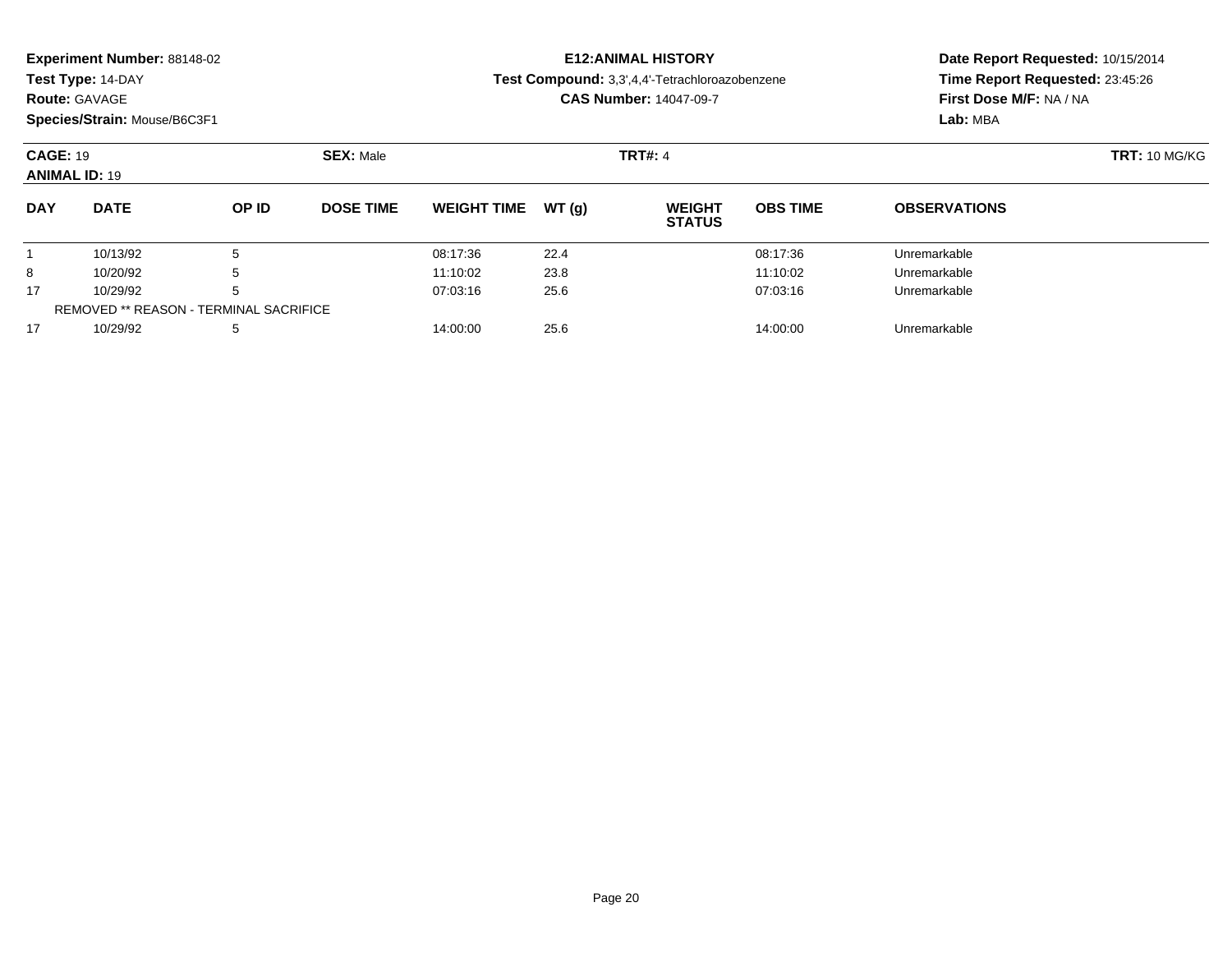|  |  | Experiment Number: 88148-02 |  |
|--|--|-----------------------------|--|
|--|--|-----------------------------|--|

### **Route:** GAVAGE

**Species/Strain:** Mouse/B6C3F1

# **E12:ANIMAL HISTORY**

**Test Compound:** 3,3',4,4'-Tetrachloroazobenzene

**CAS Number:** 14047-09-7

| <b>CAGE: 20</b><br><b>ANIMAL ID: 20</b> |                                               |       | <b>SEX: Male</b> |                    |       | <b>TRT#: 4</b>                 |                 |                     | <b>TRT: 10 MG/KG</b> |
|-----------------------------------------|-----------------------------------------------|-------|------------------|--------------------|-------|--------------------------------|-----------------|---------------------|----------------------|
| <b>DAY</b>                              | <b>DATE</b>                                   | OP ID | <b>DOSE TIME</b> | <b>WEIGHT TIME</b> | WT(g) | <b>WEIGHT</b><br><b>STATUS</b> | <b>OBS TIME</b> | <b>OBSERVATIONS</b> |                      |
|                                         | 10/13/92                                      | Ð     |                  | 08:18:00           | 26.1  |                                | 08:18:00        | Unremarkable        |                      |
| 8                                       | 10/20/92                                      | b     |                  | 11:11:28           | 26.3  |                                | 11:11:28        | Unremarkable        |                      |
| 17                                      | 10/29/92                                      | b     |                  | 07:03:54           | 28.8  |                                | 07:03:54        | Unremarkable        |                      |
|                                         | <b>REMOVED ** REASON - TERMINAL SACRIFICE</b> |       |                  |                    |       |                                |                 |                     |                      |
| 17                                      | 10/29/92                                      | 5     |                  | 14:00:02           | 28.8  |                                | 14:00:02        | Unremarkable        |                      |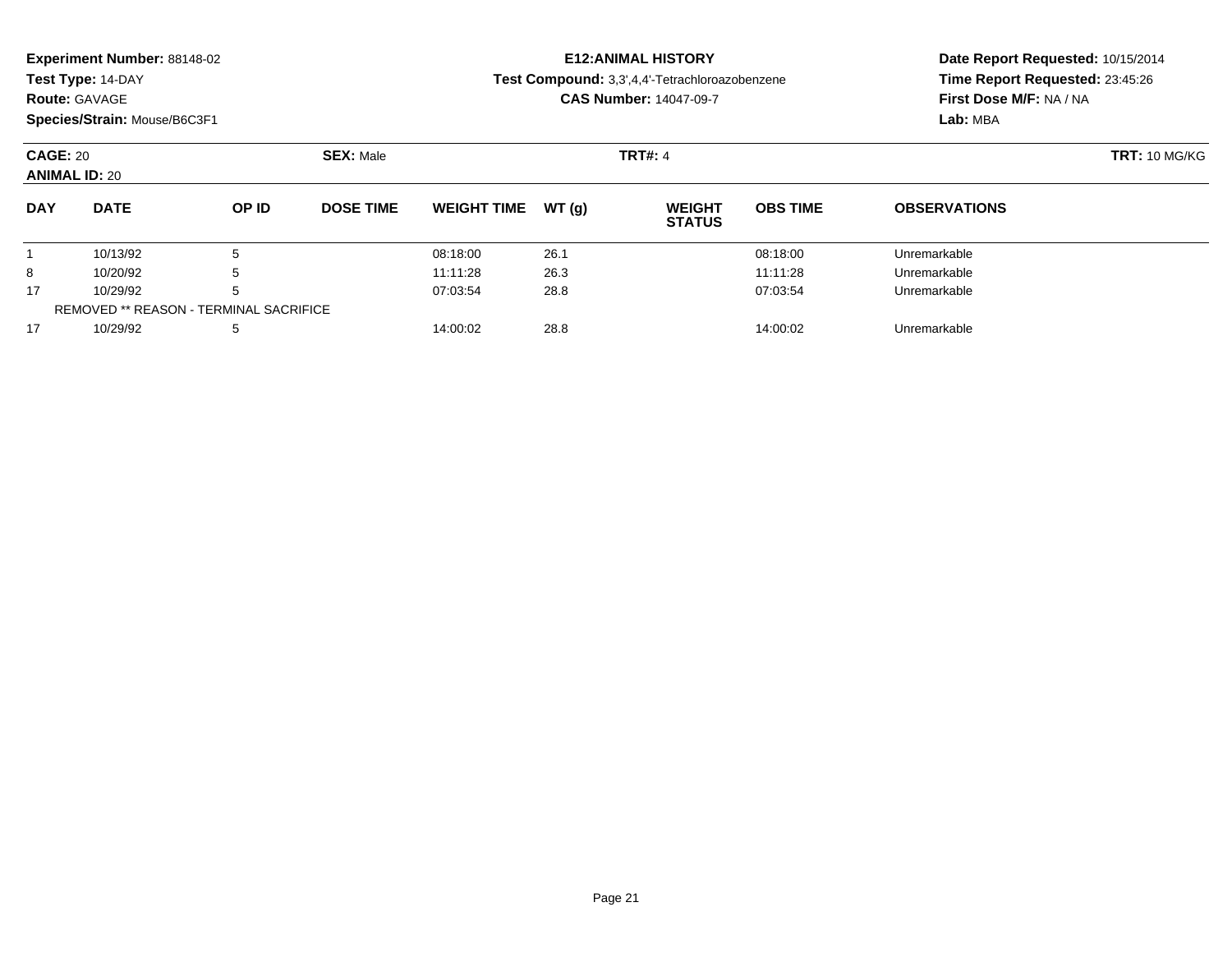|  |  | Experiment Number: 88148-02 |  |
|--|--|-----------------------------|--|
|--|--|-----------------------------|--|

### **Route:** GAVAGE

**Species/Strain:** Mouse/B6C3F1

# **E12:ANIMAL HISTORY**

**Test Compound:** 3,3',4,4'-Tetrachloroazobenzene

**CAS Number:** 14047-09-7

| <b>CAGE: 21</b><br><b>ANIMAL ID: 21</b> |                                               |              | <b>SEX: Male</b> |                     |      | TRT#: 5                        |                 |                     | <b>TRT: 32 MG/KG</b> |
|-----------------------------------------|-----------------------------------------------|--------------|------------------|---------------------|------|--------------------------------|-----------------|---------------------|----------------------|
| <b>DAY</b>                              | <b>DATE</b>                                   | <b>OP ID</b> | <b>DOSE TIME</b> | WEIGHT TIME $WT(g)$ |      | <b>WEIGHT</b><br><b>STATUS</b> | <b>OBS TIME</b> | <b>OBSERVATIONS</b> |                      |
|                                         | 10/13/92                                      |              |                  | 08:18:26            | 24.2 |                                | 08:18:26        | Unremarkable        |                      |
| 8                                       | 10/20/92                                      |              |                  | 11:12:32            | 24.7 |                                | 11:12:32        | Unremarkable        |                      |
| 17                                      | 10/29/92                                      |              |                  | 07:04:32            | 27.9 |                                | 07:04:32        | Unremarkable        |                      |
|                                         | <b>REMOVED ** REASON - TERMINAL SACRIFICE</b> |              |                  |                     |      |                                |                 |                     |                      |
| 17                                      | 10/29/92                                      |              |                  | 14:00:04            | 27.9 |                                | 14:00:04        | Unremarkable        |                      |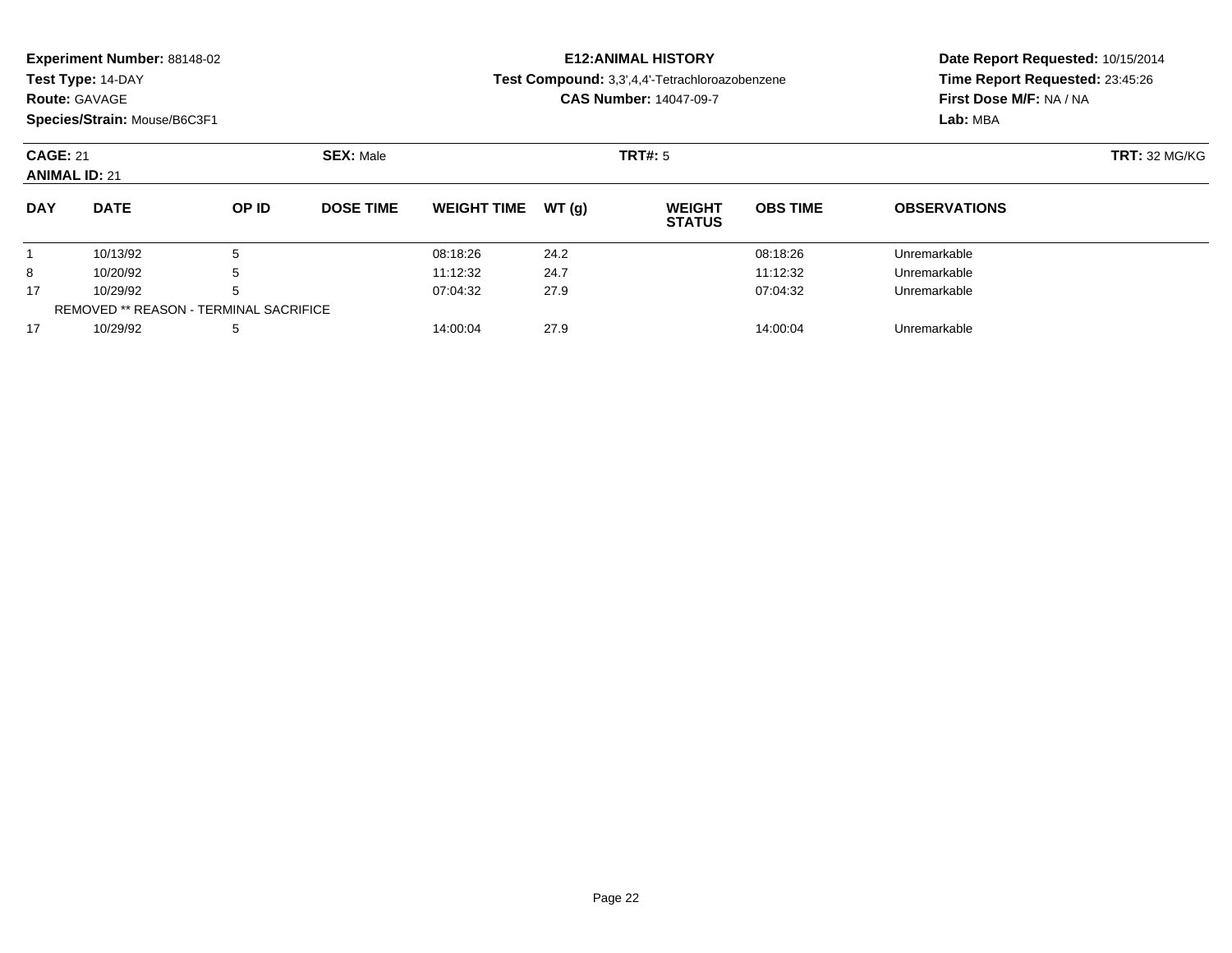| Experiment Number: 88148-02 |  |  |
|-----------------------------|--|--|
|-----------------------------|--|--|

### **Route:** GAVAGE

**Species/Strain:** Mouse/B6C3F1

## **E12:ANIMAL HISTORY**

**Test Compound:** 3,3',4,4'-Tetrachloroazobenzene

**CAS Number:** 14047-09-7

| <b>CAGE: 22</b><br><b>ANIMAL ID: 22</b> |                                        | <b>SEX: Male</b> |                  |                    | TRT#: 5 | <b>TRT: 32 MG/KG</b>           |                 |                     |  |
|-----------------------------------------|----------------------------------------|------------------|------------------|--------------------|---------|--------------------------------|-----------------|---------------------|--|
| <b>DAY</b>                              | <b>DATE</b>                            | OP ID            | <b>DOSE TIME</b> | <b>WEIGHT TIME</b> | WT(g)   | <b>WEIGHT</b><br><b>STATUS</b> | <b>OBS TIME</b> | <b>OBSERVATIONS</b> |  |
|                                         | 10/13/92                               |                  |                  | 08:18:56           | 22.3    |                                | 08:18:56        | Unremarkable        |  |
| 8                                       | 10/20/92                               | 5.               |                  | 11:13:24           | 22.3    |                                | 11:13:24        | Unremarkable        |  |
| 17                                      | 10/29/92                               | 5                |                  | 07:06:14           | 24.5    |                                | 07:06:14        | Unremarkable        |  |
|                                         | REMOVED ** REASON - TERMINAL SACRIFICE |                  |                  |                    |         |                                |                 |                     |  |
| 17                                      | 10/29/92                               | 5                |                  | 14:00:06           | 24.5    |                                | 14:00:06        | Unremarkable        |  |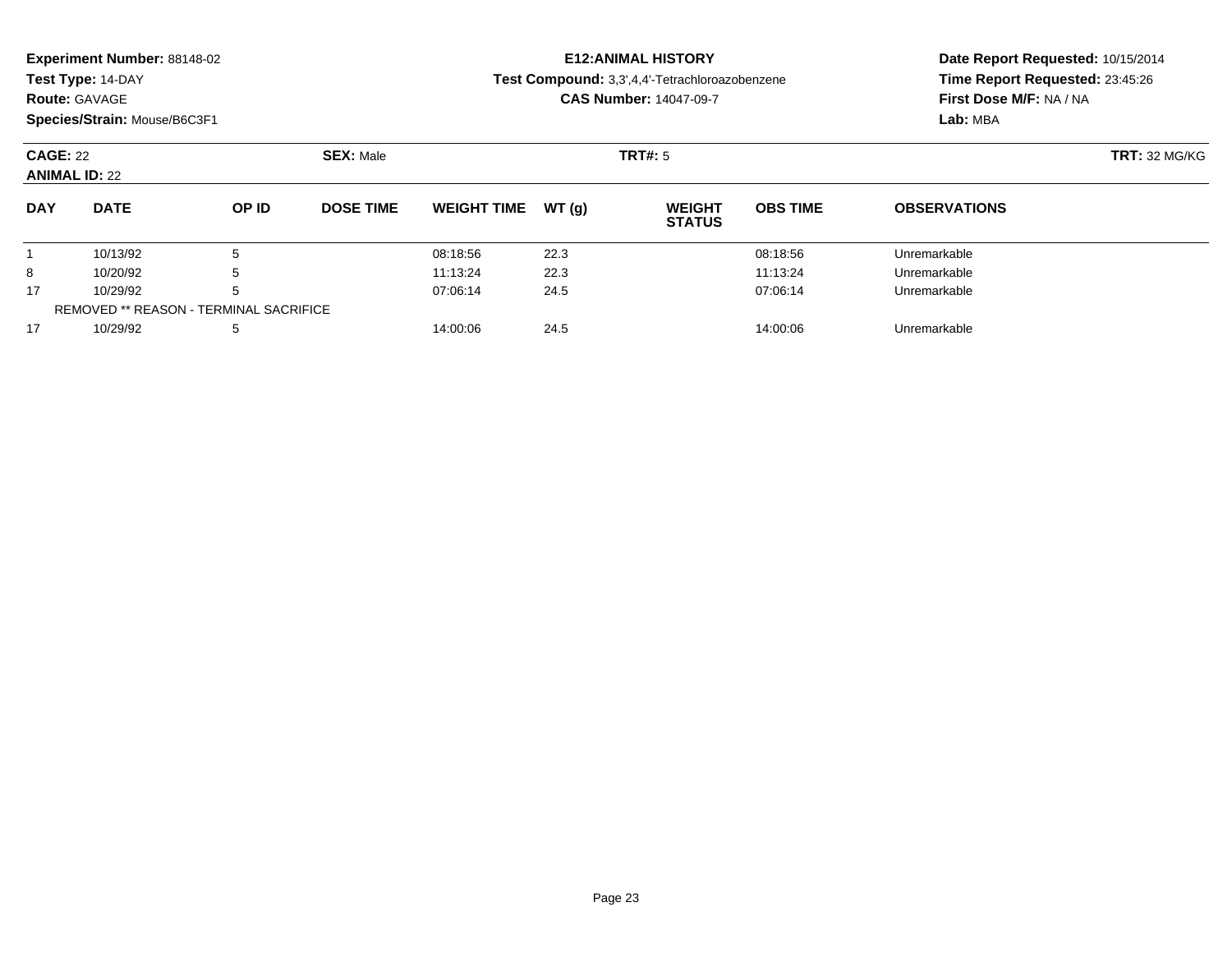|  |  | Experiment Number: 88148-02 |  |
|--|--|-----------------------------|--|
|--|--|-----------------------------|--|

### **Route:** GAVAGE

**Species/Strain:** Mouse/B6C3F1

# **E12:ANIMAL HISTORY**

#### **Test Compound:** 3,3',4,4'-Tetrachloroazobenzene

**CAS Number:** 14047-09-7

| <b>CAGE: 23</b><br><b>ANIMAL ID: 23</b> |                                               |              | <b>SEX: Male</b> |                    |       | <b>TRT#:</b> 5                 |                 |                     | <b>TRT: 32 MG/KG</b> |
|-----------------------------------------|-----------------------------------------------|--------------|------------------|--------------------|-------|--------------------------------|-----------------|---------------------|----------------------|
| <b>DAY</b>                              | <b>DATE</b>                                   | <b>OP ID</b> | <b>DOSE TIME</b> | <b>WEIGHT TIME</b> | WT(a) | <b>WEIGHT</b><br><b>STATUS</b> | <b>OBS TIME</b> | <b>OBSERVATIONS</b> |                      |
|                                         | 10/13/92                                      | 5            |                  | 08:19:24           | 23.3  |                                | 08:19:24        | Unremarkable        |                      |
| 8                                       | 10/20/92                                      | 5            |                  | 11:14:04           | 23.8  |                                | 11:14:04        | Unremarkable        |                      |
| 17                                      | 10/29/92                                      | 5            |                  | 07:06:50           | 25.9  |                                | 07:06:50        | Unremarkable        |                      |
|                                         | <b>REMOVED ** REASON - TERMINAL SACRIFICE</b> |              |                  |                    |       |                                |                 |                     |                      |
| 17                                      | 10/29/92                                      | 5            |                  | 14:00:08           | 25.9  |                                | 14:00:08        | Unremarkable        |                      |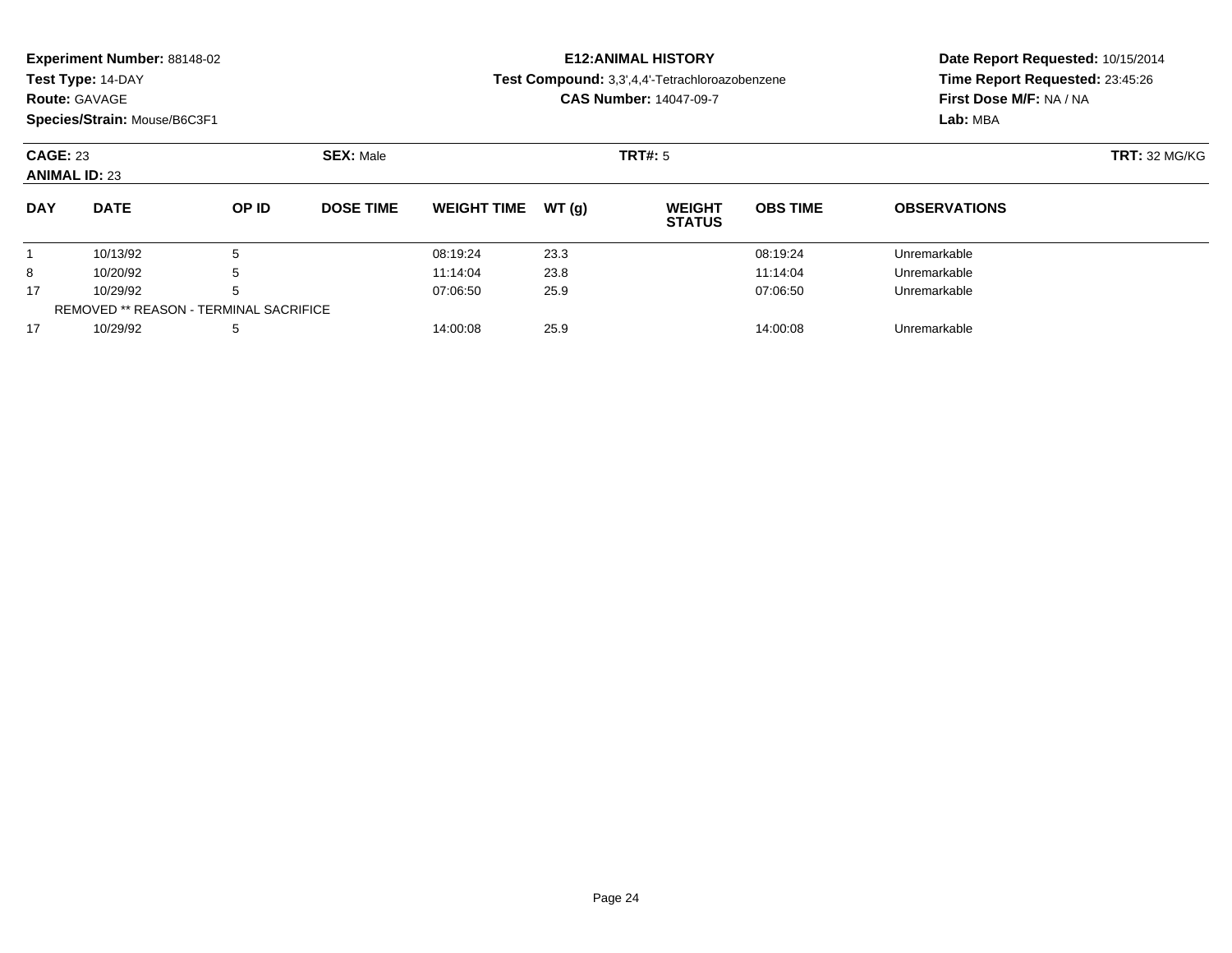| Experiment Number: 88148-02 |  |  |
|-----------------------------|--|--|
|-----------------------------|--|--|

### **Route:** GAVAGE

**Species/Strain:** Mouse/B6C3F1

## **E12:ANIMAL HISTORY**

**Test Compound:** 3,3',4,4'-Tetrachloroazobenzene

**CAS Number:** 14047-09-7

| <b>CAGE: 24</b><br><b>ANIMAL ID: 24</b> |                                               |       | <b>SEX: Male</b> |                    |        | <b>TRT#:</b> 5                 |                 |                     | <b>TRT:</b> 32 MG/KG |
|-----------------------------------------|-----------------------------------------------|-------|------------------|--------------------|--------|--------------------------------|-----------------|---------------------|----------------------|
| <b>DAY</b>                              | <b>DATE</b>                                   | OP ID | <b>DOSE TIME</b> | <b>WEIGHT TIME</b> | WT (a) | <b>WEIGHT</b><br><b>STATUS</b> | <b>OBS TIME</b> | <b>OBSERVATIONS</b> |                      |
|                                         | 10/13/92                                      |       |                  | 08:19:46           | 25.3   |                                | 08:19:46        | Unremarkable        |                      |
| 8                                       | 10/20/92                                      | b     |                  | 11:14:54           | 25.7   |                                | 11:14:54        | Unremarkable        |                      |
| 17                                      | 10/29/92                                      | b     |                  | 07:07:38           | 27.5   |                                | 07:07:38        | Unremarkable        |                      |
|                                         | <b>REMOVED ** REASON - TERMINAL SACRIFICE</b> |       |                  |                    |        |                                |                 |                     |                      |
| 17                                      | 10/29/92                                      | 5     |                  | 14:00:10           | 27.5   |                                | 14:00:10        | Unremarkable        |                      |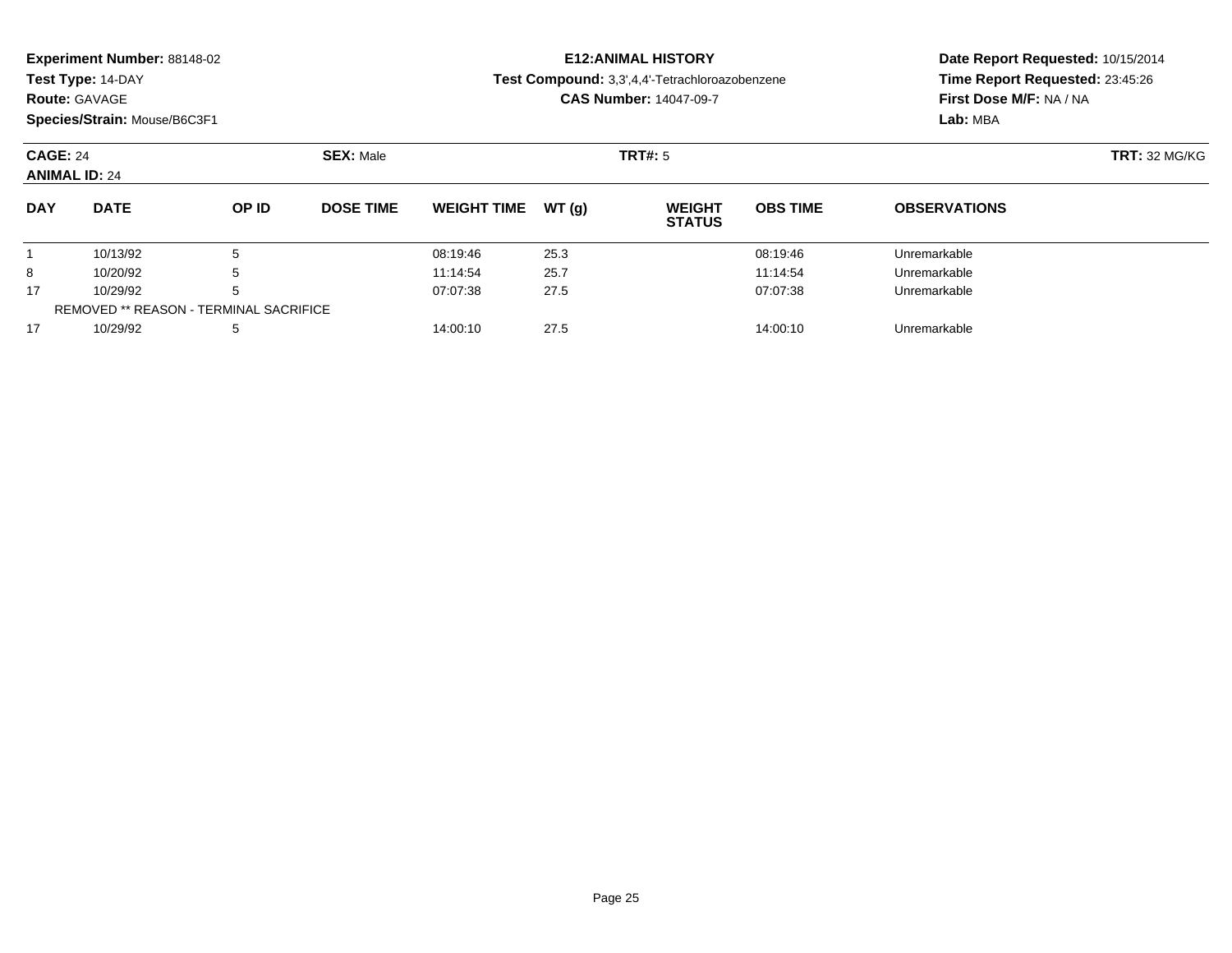| Experiment Number: 88148-02 |  |  |
|-----------------------------|--|--|
|-----------------------------|--|--|

### **Route:** GAVAGE

**Species/Strain:** Mouse/B6C3F1

### **E12:ANIMAL HISTORY**

#### **Test Compound:** 3,3',4,4'-Tetrachloroazobenzene

**CAS Number:** 14047-09-7

| <b>CAGE: 25</b><br><b>ANIMAL ID: 25</b> |                                               |              | <b>SEX: Male</b> |                    |        | TRT#: 5                        |                 |                     | <b>TRT: 32 MG/KG</b> |
|-----------------------------------------|-----------------------------------------------|--------------|------------------|--------------------|--------|--------------------------------|-----------------|---------------------|----------------------|
| <b>DAY</b>                              | <b>DATE</b>                                   | <b>OP ID</b> | <b>DOSE TIME</b> | <b>WEIGHT TIME</b> | WT (a) | <b>WEIGHT</b><br><b>STATUS</b> | <b>OBS TIME</b> | <b>OBSERVATIONS</b> |                      |
|                                         | 10/13/92                                      | 5            |                  | 08:20:16           | 24.2   |                                | 08:20:16        | Unremarkable        |                      |
| 8                                       | 10/20/92                                      | 5            |                  | 11:15:44           | 24.7   |                                | 11:15:44        | Unremarkable        |                      |
| 17                                      | 10/29/92                                      | 5            |                  | 07:08:16           | 26.4   |                                | 07:08:16        | Unremarkable        |                      |
|                                         | <b>REMOVED ** REASON - TERMINAL SACRIFICE</b> |              |                  |                    |        |                                |                 |                     |                      |
| 17                                      | 10/29/92                                      | -5           |                  | 14:00:12           | 26.4   |                                | 14:00:12        | Unremarkable        |                      |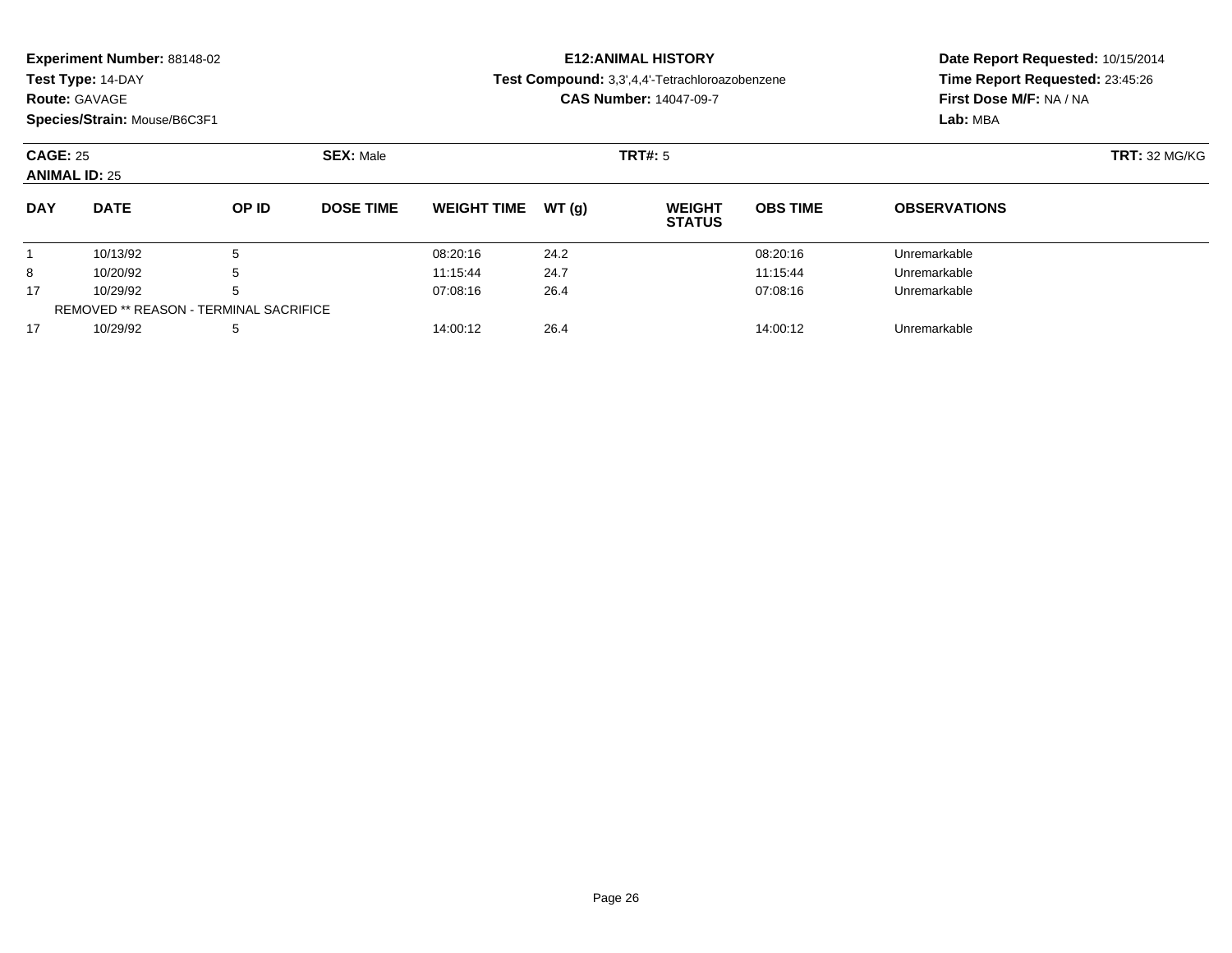|  |  | Experiment Number: 88148-02 |  |
|--|--|-----------------------------|--|
|--|--|-----------------------------|--|

### **Route:** GAVAGE

**Species/Strain:** Mouse/B6C3F1

### **E12:ANIMAL HISTORY**

#### **Test Compound:** 3,3',4,4'-Tetrachloroazobenzene

**CAS Number:** 14047-09-7

| <b>CAGE: 26</b><br><b>ANIMAL ID: 26</b> |                                               |       | <b>SEX: Male</b> |                    |        | <b>TRT#:</b> 6                 |                 |                     | <b>TRT:</b> 100 | MG/KG |
|-----------------------------------------|-----------------------------------------------|-------|------------------|--------------------|--------|--------------------------------|-----------------|---------------------|-----------------|-------|
| <b>DAY</b>                              | <b>DATE</b>                                   | OP ID | <b>DOSE TIME</b> | <b>WEIGHT TIME</b> | WT (a) | <b>WEIGHT</b><br><b>STATUS</b> | <b>OBS TIME</b> | <b>OBSERVATIONS</b> |                 |       |
|                                         | 10/13/92                                      | 5     |                  | 08:20:40           | 26.6   |                                | 08:20:40        | Unremarkable        |                 |       |
| 8                                       | 10/20/92                                      | 5     |                  | 11:16:46           | 27.1   |                                | 11:16:46        | Unremarkable        |                 |       |
| 17                                      | 10/29/92                                      | 5     |                  | 07:10:04           | 30.2   |                                | 07:10:04        | Unremarkable        |                 |       |
|                                         | <b>REMOVED ** REASON - TERMINAL SACRIFICE</b> |       |                  |                    |        |                                |                 |                     |                 |       |
| 17                                      | 10/29/92                                      | 5     |                  | 14:00:14           | 30.2   |                                | 14:00:14        | Unremarkable        |                 |       |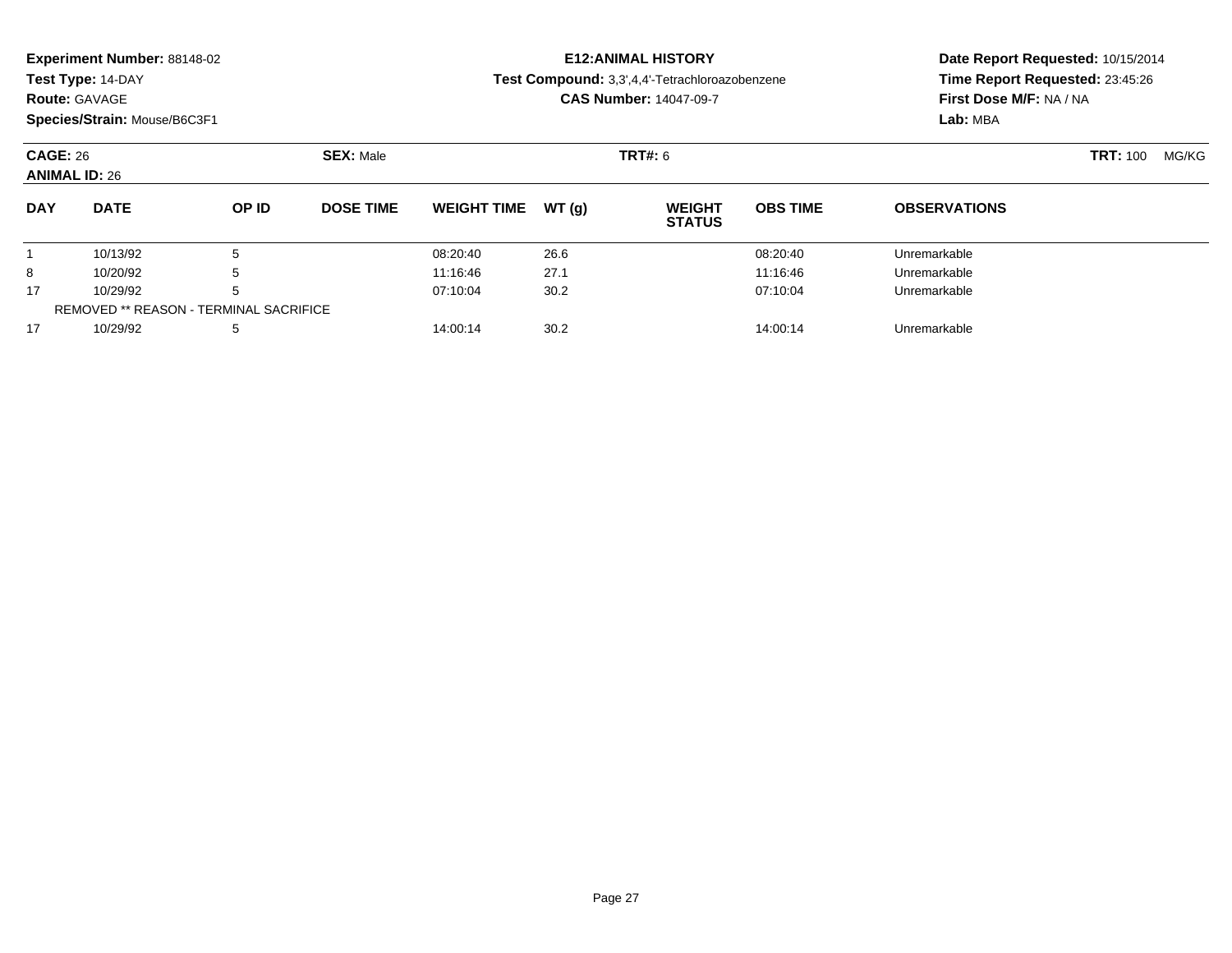|  |  | Experiment Number: 88148-02 |  |
|--|--|-----------------------------|--|
|--|--|-----------------------------|--|

### **Route:** GAVAGE

**Species/Strain:** Mouse/B6C3F1

# **E12:ANIMAL HISTORY**

**Test Compound:** 3,3',4,4'-Tetrachloroazobenzene

**CAS Number:** 14047-09-7

| <b>CAGE: 27</b><br><b>ANIMAL ID: 27</b> |                                               |       | <b>SEX: Male</b> |                    |       | <b>TRT#:</b> 6                 |                 |                     | <b>TRT: 100</b> | MG/KG |
|-----------------------------------------|-----------------------------------------------|-------|------------------|--------------------|-------|--------------------------------|-----------------|---------------------|-----------------|-------|
| <b>DAY</b>                              | <b>DATE</b>                                   | OP ID | <b>DOSE TIME</b> | <b>WEIGHT TIME</b> | WT(q) | <b>WEIGHT</b><br><b>STATUS</b> | <b>OBS TIME</b> | <b>OBSERVATIONS</b> |                 |       |
|                                         | 10/13/92                                      |       |                  | 08:21:04           | 21.7  |                                | 08:21:04        | Unremarkable        |                 |       |
| 8                                       | 10/20/92                                      |       |                  | 11:17:26           | 22.8  |                                | 11:17:26        | Unremarkable        |                 |       |
| 17                                      | 10/29/92                                      |       |                  | 07:10:44           | 24.6  |                                | 07:10:44        | Unremarkable        |                 |       |
|                                         | <b>REMOVED ** REASON - TERMINAL SACRIFICE</b> |       |                  |                    |       |                                |                 |                     |                 |       |
| 17                                      | 10/29/92                                      |       |                  | 14:00:16           | 24.6  |                                | 14:00:16        | Unremarkable        |                 |       |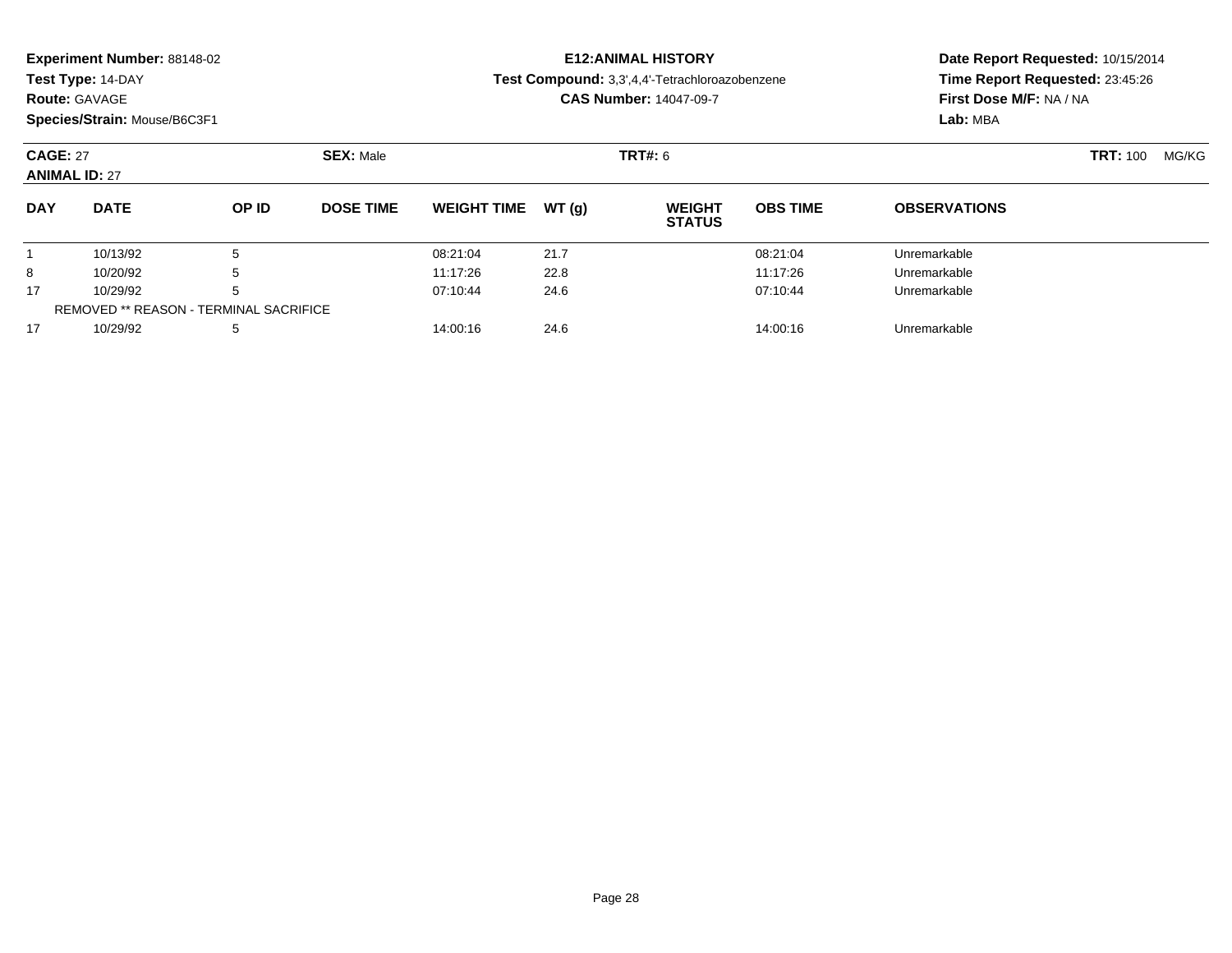| Experiment Number: 88148-02 |  |  |
|-----------------------------|--|--|
|-----------------------------|--|--|

**Route:** GAVAGE

**Species/Strain:** Mouse/B6C3F1

# **E12:ANIMAL HISTORY**

**Test Compound:** 3,3',4,4'-Tetrachloroazobenzene

**CAS Number:** 14047-09-7

| <b>CAGE: 28</b><br><b>ANIMAL ID: 28</b> |                                        |       | <b>SEX: Male</b> |                    |       | <b>TRT#: 6</b>                 |                 |                     | <b>TRT: 100</b> | MG/KG |
|-----------------------------------------|----------------------------------------|-------|------------------|--------------------|-------|--------------------------------|-----------------|---------------------|-----------------|-------|
| <b>DAY</b>                              | <b>DATE</b>                            | OP ID | <b>DOSE TIME</b> | <b>WEIGHT TIME</b> | WT(q) | <b>WEIGHT</b><br><b>STATUS</b> | <b>OBS TIME</b> | <b>OBSERVATIONS</b> |                 |       |
|                                         | 10/13/92                               |       |                  | 08:21:30           | 22.8  |                                | 08:21:30        | Unremarkable        |                 |       |
| 8                                       | 10/20/92                               |       |                  | 11:17:58           | 22.6  |                                | 11:17:58        | Unremarkable        |                 |       |
| 17                                      | 10/29/92                               |       |                  | 07:11:24           | 25.4  |                                | 07:11:24        | Unremarkable        |                 |       |
|                                         | REMOVED ** REASON - TERMINAL SACRIFICE |       |                  |                    |       |                                |                 |                     |                 |       |
| 17                                      | 10/29/92                               |       |                  | 14:00:18           | 25.4  |                                | 14:00:18        | Unremarkable        |                 |       |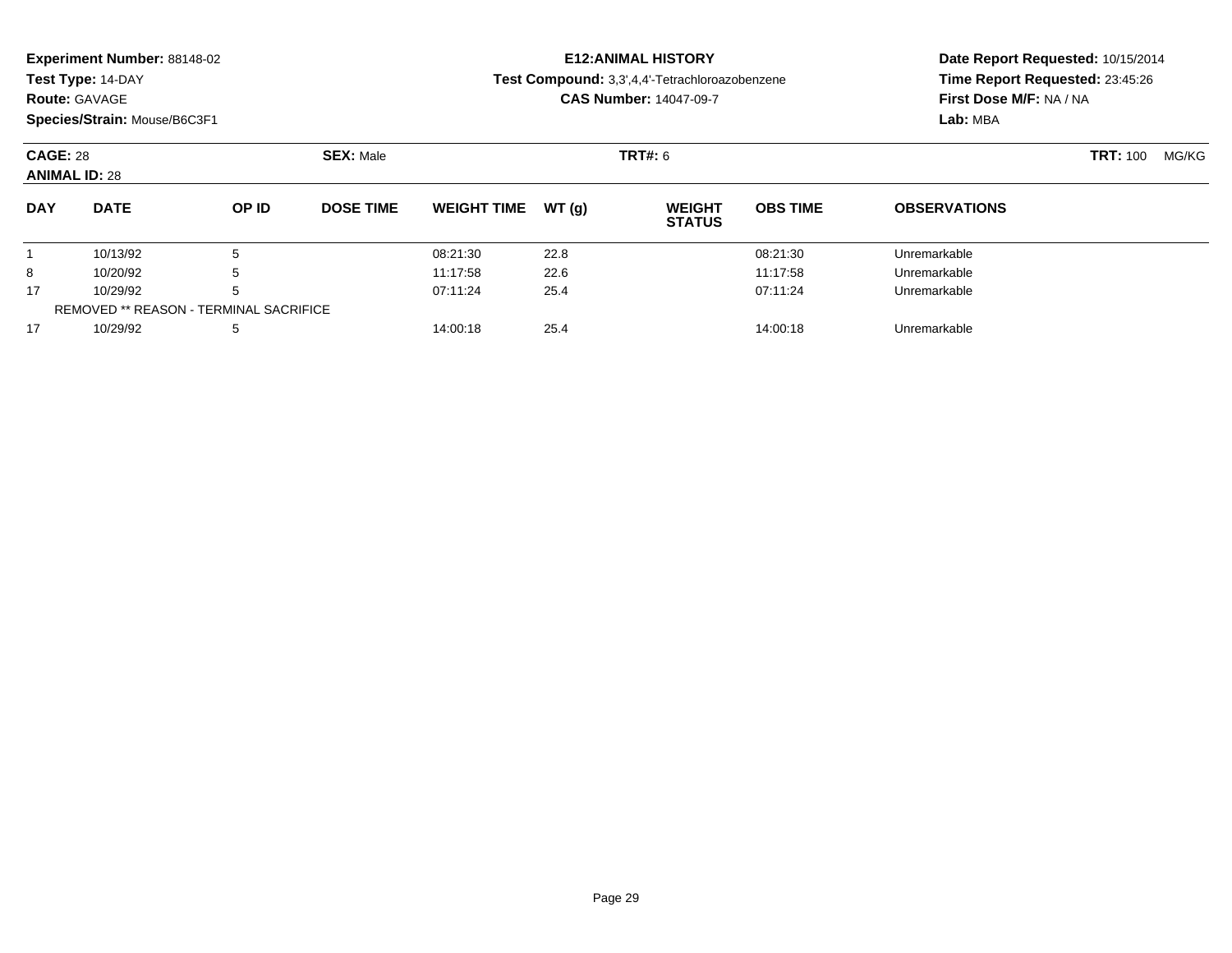| Experiment Number: 88148-02 |  |  |
|-----------------------------|--|--|
|-----------------------------|--|--|

**Route:** GAVAGE

**Species/Strain:** Mouse/B6C3F1

# **E12:ANIMAL HISTORY**

**Test Compound:** 3,3',4,4'-Tetrachloroazobenzene

**CAS Number:** 14047-09-7

| <b>CAGE: 29</b><br><b>ANIMAL ID: 29</b> |                                               |       | <b>SEX: Male</b> |                    |       | <b>TRT#:</b> 6                 |                 |                     | <b>TRT: 100</b> | MG/KG |
|-----------------------------------------|-----------------------------------------------|-------|------------------|--------------------|-------|--------------------------------|-----------------|---------------------|-----------------|-------|
| <b>DAY</b>                              | <b>DATE</b>                                   | OP ID | <b>DOSE TIME</b> | <b>WEIGHT TIME</b> | WT(g) | <b>WEIGHT</b><br><b>STATUS</b> | <b>OBS TIME</b> | <b>OBSERVATIONS</b> |                 |       |
|                                         | 10/13/92                                      |       |                  | 08:21:54           | 23.8  |                                | 08:21:54        | Unremarkable        |                 |       |
| 8                                       | 10/20/92                                      |       |                  | 11:18:48           | 24.6  |                                | 11:18:48        | Unremarkable        |                 |       |
| 17                                      | 10/29/92                                      |       |                  | 07:12:10           | 26.3  |                                | 07:12:10        | Unremarkable        |                 |       |
|                                         | <b>REMOVED ** REASON - TERMINAL SACRIFICE</b> |       |                  |                    |       |                                |                 |                     |                 |       |
| 17                                      | 10/29/92                                      |       |                  | 14:00:20           | 26.3  |                                | 14:00:20        | Unremarkable        |                 |       |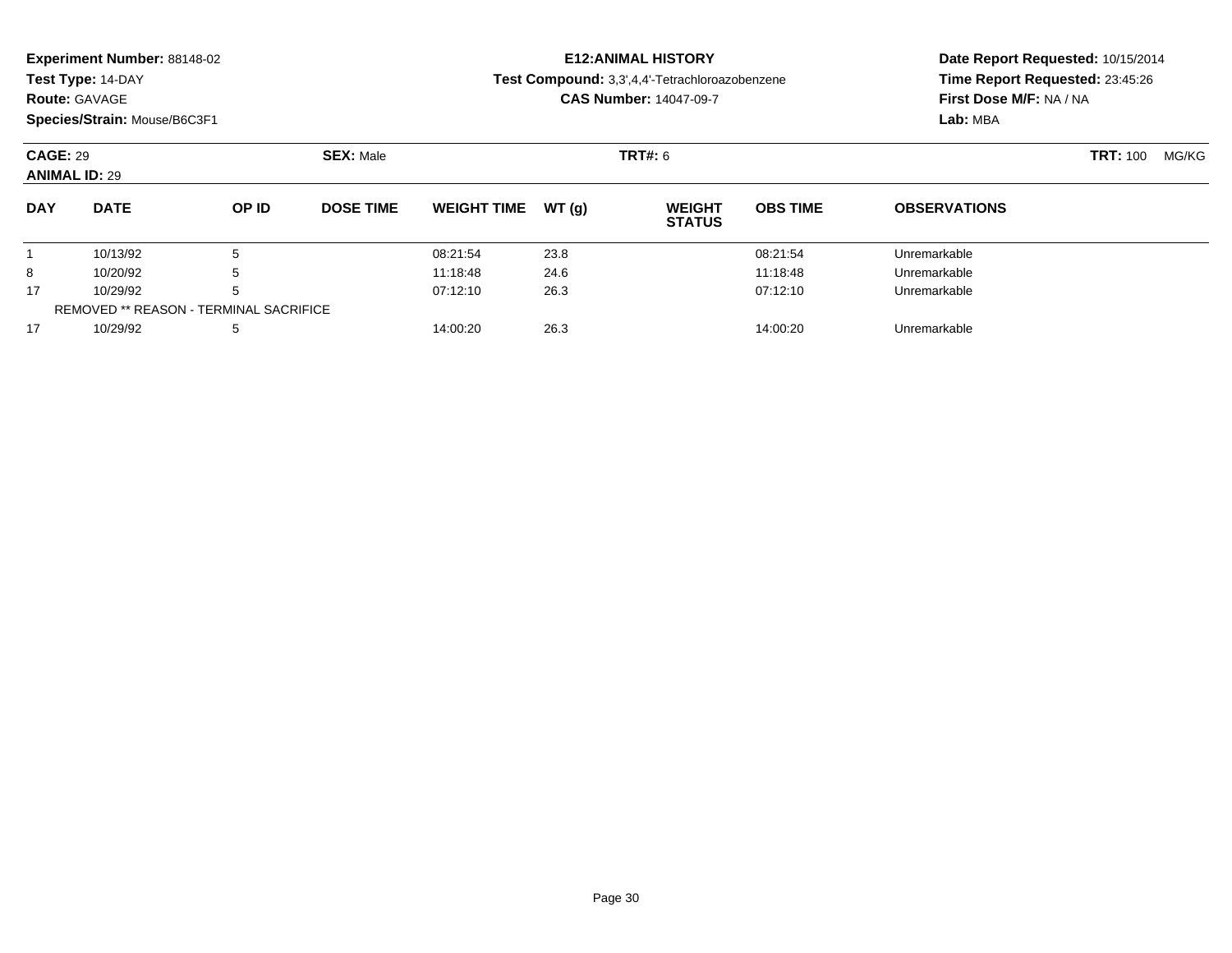| Experiment Number: 88148-02 |  |  |
|-----------------------------|--|--|
|-----------------------------|--|--|

**Route:** GAVAGE

**Species/Strain:** Mouse/B6C3F1

# **E12:ANIMAL HISTORY**

**Test Compound:** 3,3',4,4'-Tetrachloroazobenzene

**CAS Number:** 14047-09-7

| <b>CAGE: 30</b><br><b>ANIMAL ID: 30</b> |                                               |       | <b>SEX: Male</b> |                    |        | <b>TRT#:</b> 6                 |                 |                     | <b>TRT: 100</b> | MG/KG |
|-----------------------------------------|-----------------------------------------------|-------|------------------|--------------------|--------|--------------------------------|-----------------|---------------------|-----------------|-------|
| <b>DAY</b>                              | <b>DATE</b>                                   | OP ID | <b>DOSE TIME</b> | <b>WEIGHT TIME</b> | WT (a) | <b>WEIGHT</b><br><b>STATUS</b> | <b>OBS TIME</b> | <b>OBSERVATIONS</b> |                 |       |
|                                         | 10/13/92                                      | 5     |                  | 08:22:20           | 24.4   |                                | 08:22:20        | Unremarkable        |                 |       |
| 8                                       | 10/20/92                                      | 5     |                  | 11:19:38           | 24.6   |                                | 11:19:38        | Unremarkable        |                 |       |
| 17                                      | 10/29/92                                      | 5     |                  | 07:12:50           | 26.6   |                                | 07:12:50        | Unremarkable        |                 |       |
|                                         | <b>REMOVED ** REASON - TERMINAL SACRIFICE</b> |       |                  |                    |        |                                |                 |                     |                 |       |
| 17                                      | 10/29/92                                      | 5     |                  | 14:00:22           | 26.6   |                                | 14:00:22        | Unremarkable        |                 |       |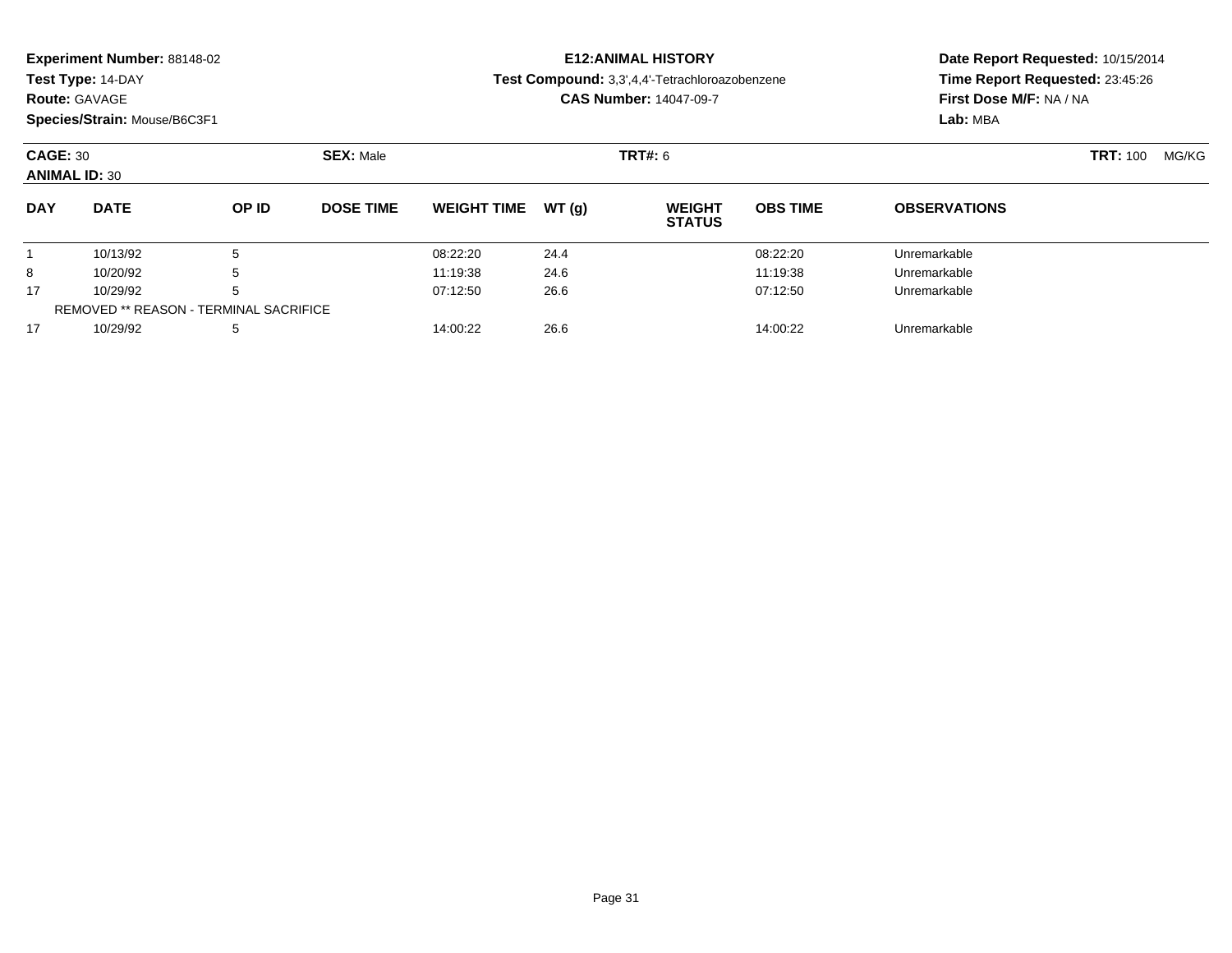|  |  | Experiment Number: 88148-02 |  |
|--|--|-----------------------------|--|
|--|--|-----------------------------|--|

**Route:** GAVAGE

**Species/Strain:** Mouse/B6C3F1

### **E12:ANIMAL HISTORY**

**Test Compound:** 3,3',4,4'-Tetrachloroazobenzene

**CAS Number:** 14047-09-7

| <b>CAGE: 31</b><br><b>ANIMAL ID: 31</b> |                                               | <b>SEX: Female</b> |                  |                    | <b>TRT#:</b> 7 | <b>TRT: 0 MG/KG</b>            |                 |                     |  |
|-----------------------------------------|-----------------------------------------------|--------------------|------------------|--------------------|----------------|--------------------------------|-----------------|---------------------|--|
| <b>DAY</b>                              | <b>DATE</b>                                   | OP ID              | <b>DOSE TIME</b> | <b>WEIGHT TIME</b> | WT (a)         | <b>WEIGHT</b><br><b>STATUS</b> | <b>OBS TIME</b> | <b>OBSERVATIONS</b> |  |
|                                         | 10/13/92                                      |                    |                  | 08:23:40           | 19.0           |                                | 08:23:40        | Unremarkable        |  |
| 8                                       | 10/20/92                                      | b                  |                  | 11:21:14           | 20.4           |                                | 11:21:14        | Unremarkable        |  |
| 17                                      | 10/29/92                                      | b                  |                  | 07:14:08           | 21.1           |                                | 07:14:08        | Unremarkable        |  |
|                                         | <b>REMOVED ** REASON - TERMINAL SACRIFICE</b> |                    |                  |                    |                |                                |                 |                     |  |
| 17                                      | 10/29/92                                      | 5                  |                  | 14:00:24           | 21.1           |                                | 14:00:24        | Unremarkable        |  |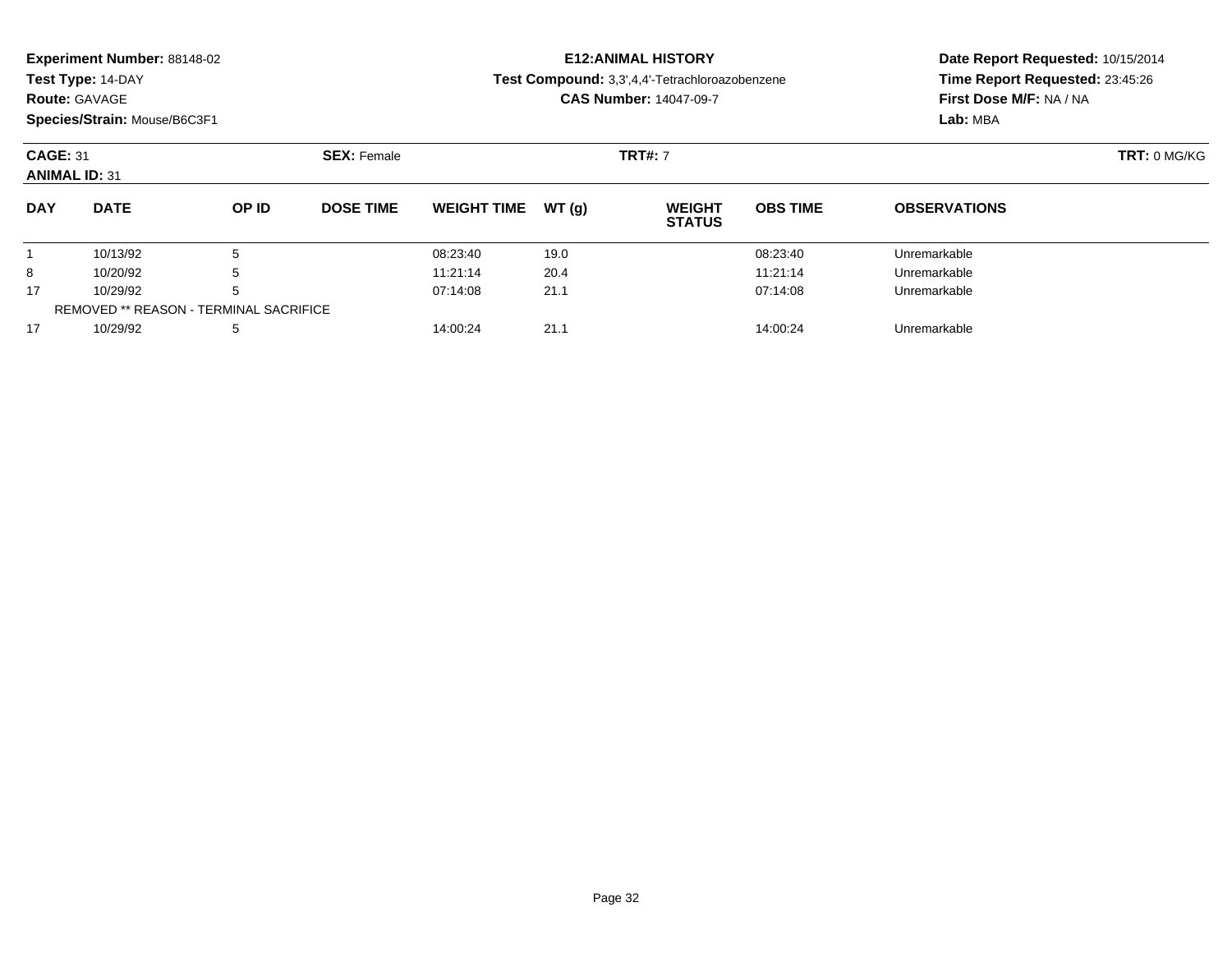|  |  | Experiment Number: 88148-02 |  |
|--|--|-----------------------------|--|
|--|--|-----------------------------|--|

### **Route:** GAVAGE

**Species/Strain:** Mouse/B6C3F1

### **E12:ANIMAL HISTORY**

#### **Test Compound:** 3,3',4,4'-Tetrachloroazobenzene

**CAS Number:** 14047-09-7

| <b>CAGE: 31</b><br><b>ANIMAL ID: 32</b> |                                               |       | <b>SEX: Female</b> |                    |       | <b>TRT#: 7</b>                 |                 |                     | <b>TRT: 0 MG/KG</b> |
|-----------------------------------------|-----------------------------------------------|-------|--------------------|--------------------|-------|--------------------------------|-----------------|---------------------|---------------------|
| <b>DAY</b>                              | <b>DATE</b>                                   | OP ID | <b>DOSE TIME</b>   | <b>WEIGHT TIME</b> | WT(q) | <b>WEIGHT</b><br><b>STATUS</b> | <b>OBS TIME</b> | <b>OBSERVATIONS</b> |                     |
|                                         | 10/13/92                                      | 5     |                    | 08:23:40           | 17.8  |                                | 08:23:40        | Unremarkable        |                     |
| 8                                       | 10/20/92                                      | 5     |                    | 11:21:14           | 18.3  |                                | 11:21:14        | Unremarkable        |                     |
| 17                                      | 10/29/92                                      | 5     |                    | 07:14:08           | 19.2  |                                | 07:14:08        | Unremarkable        |                     |
|                                         | <b>REMOVED ** REASON - TERMINAL SACRIFICE</b> |       |                    |                    |       |                                |                 |                     |                     |
| 17                                      | 10/29/92                                      | 5     |                    | 14:00:24           | 19.2  |                                | 14:00:24        | Unremarkable        |                     |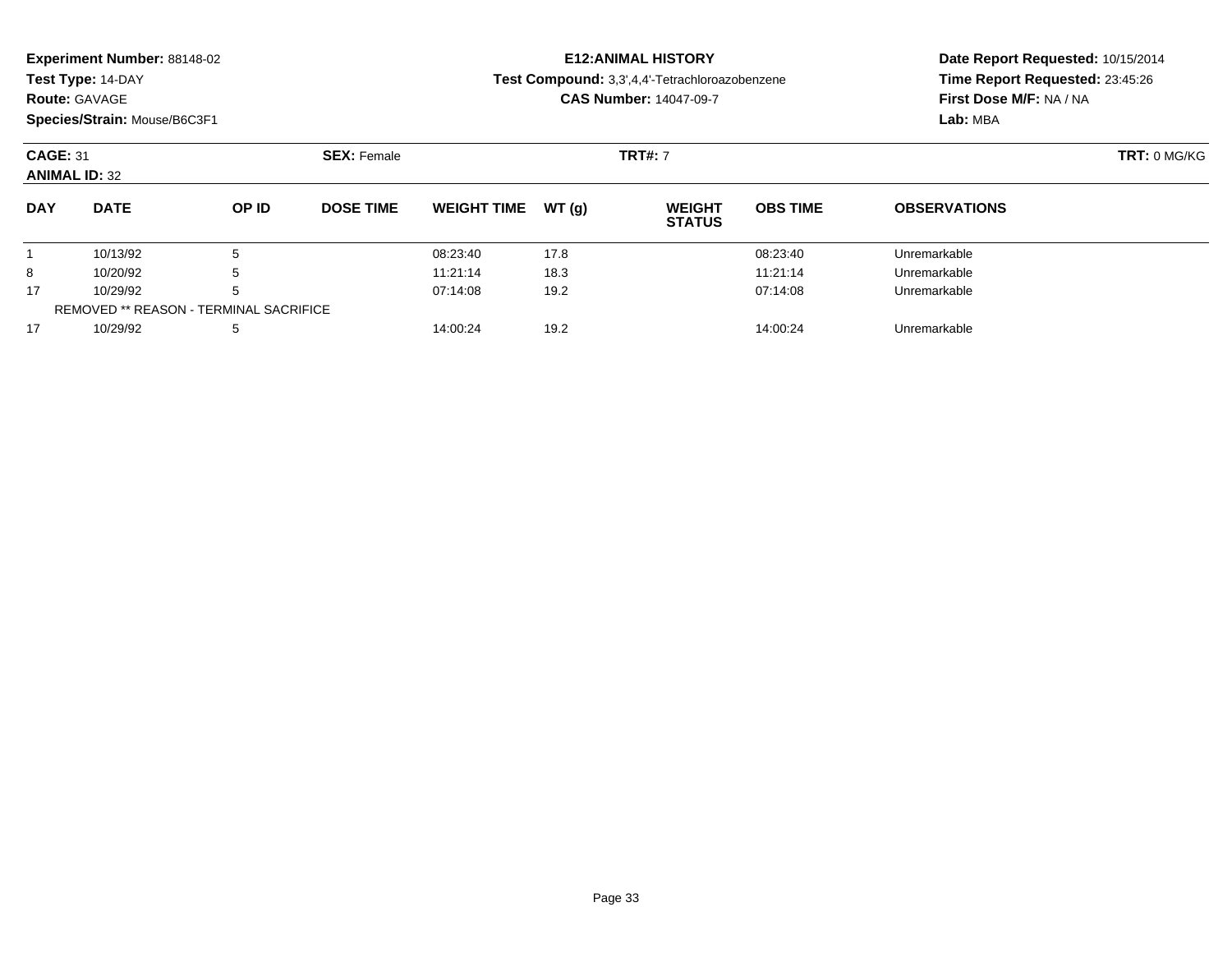| Experiment Number: 88148-02 |  |  |
|-----------------------------|--|--|
|-----------------------------|--|--|

### **Route:** GAVAGE

**Species/Strain:** Mouse/B6C3F1

### **E12:ANIMAL HISTORY**

#### **Test Compound:** 3,3',4,4'-Tetrachloroazobenzene

**CAS Number:** 14047-09-7

| <b>CAGE: 31</b><br><b>ANIMAL ID: 33</b> |                                        |              | <b>SEX: Female</b> |                    |       | <b>TRT#: 7</b>                 |                 |                     | TRT: 0 MG/KG |
|-----------------------------------------|----------------------------------------|--------------|--------------------|--------------------|-------|--------------------------------|-----------------|---------------------|--------------|
| <b>DAY</b>                              | <b>DATE</b>                            | <b>OP ID</b> | <b>DOSE TIME</b>   | <b>WEIGHT TIME</b> | WT(g) | <b>WEIGHT</b><br><b>STATUS</b> | <b>OBS TIME</b> | <b>OBSERVATIONS</b> |              |
|                                         | 10/13/92                               | 5            |                    | 08:23:40           | 19.0  |                                | 08:23:40        | Unremarkable        |              |
| 8                                       | 10/20/92                               | 5            |                    | 11:21:14           | 18.7  |                                | 11:21:14        | Unremarkable        |              |
| 17                                      | 10/29/92                               | 5            |                    | 07:14:08           | 20.0  |                                | 07:14:08        | Unremarkable        |              |
|                                         | REMOVED ** REASON - TERMINAL SACRIFICE |              |                    |                    |       |                                |                 |                     |              |
| 17                                      | 10/29/92                               | 5            |                    | 14:00:24           | 20.0  |                                | 14:00:24        | Unremarkable        |              |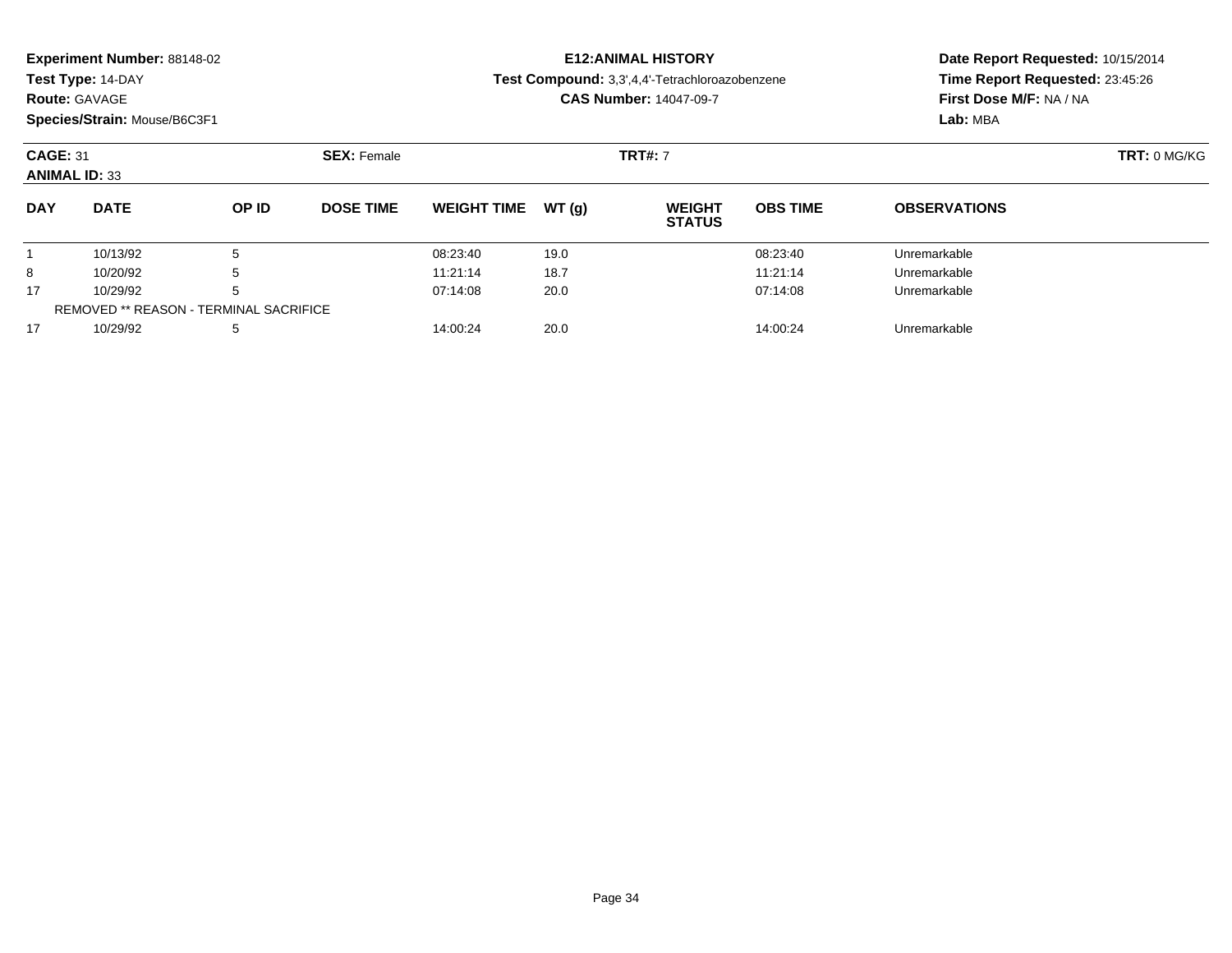|  |  | Experiment Number: 88148-02 |  |
|--|--|-----------------------------|--|
|--|--|-----------------------------|--|

### **Route:** GAVAGE

**Species/Strain:** Mouse/B6C3F1

### **E12:ANIMAL HISTORY**

#### **Test Compound:** 3,3',4,4'-Tetrachloroazobenzene

**CAS Number:** 14047-09-7

| <b>CAGE: 31</b><br><b>ANIMAL ID: 34</b> |                                               | <b>SEX: Female</b> |                  |                    | <b>TRT#: 7</b> | TRT: 0 MG/KG                   |                 |                     |  |
|-----------------------------------------|-----------------------------------------------|--------------------|------------------|--------------------|----------------|--------------------------------|-----------------|---------------------|--|
| <b>DAY</b>                              | <b>DATE</b>                                   | OP ID              | <b>DOSE TIME</b> | <b>WEIGHT TIME</b> | WT(g)          | <b>WEIGHT</b><br><b>STATUS</b> | <b>OBS TIME</b> | <b>OBSERVATIONS</b> |  |
|                                         | 10/13/92                                      | đ                  |                  | 08:23:40           | 18.6           |                                | 08:23:40        | Unremarkable        |  |
| 8                                       | 10/20/92                                      | 5                  |                  | 11:21:14           | 19.4           |                                | 11:21:14        | Unremarkable        |  |
| 17                                      | 10/29/92                                      | 5                  |                  | 07:14:08           | 19.7           |                                | 07:14:08        | Unremarkable        |  |
|                                         | <b>REMOVED ** REASON - TERMINAL SACRIFICE</b> |                    |                  |                    |                |                                |                 |                     |  |
| 17                                      | 10/29/92                                      | 5                  |                  | 14:00:24           | 19.7           |                                | 14:00:24        | Unremarkable        |  |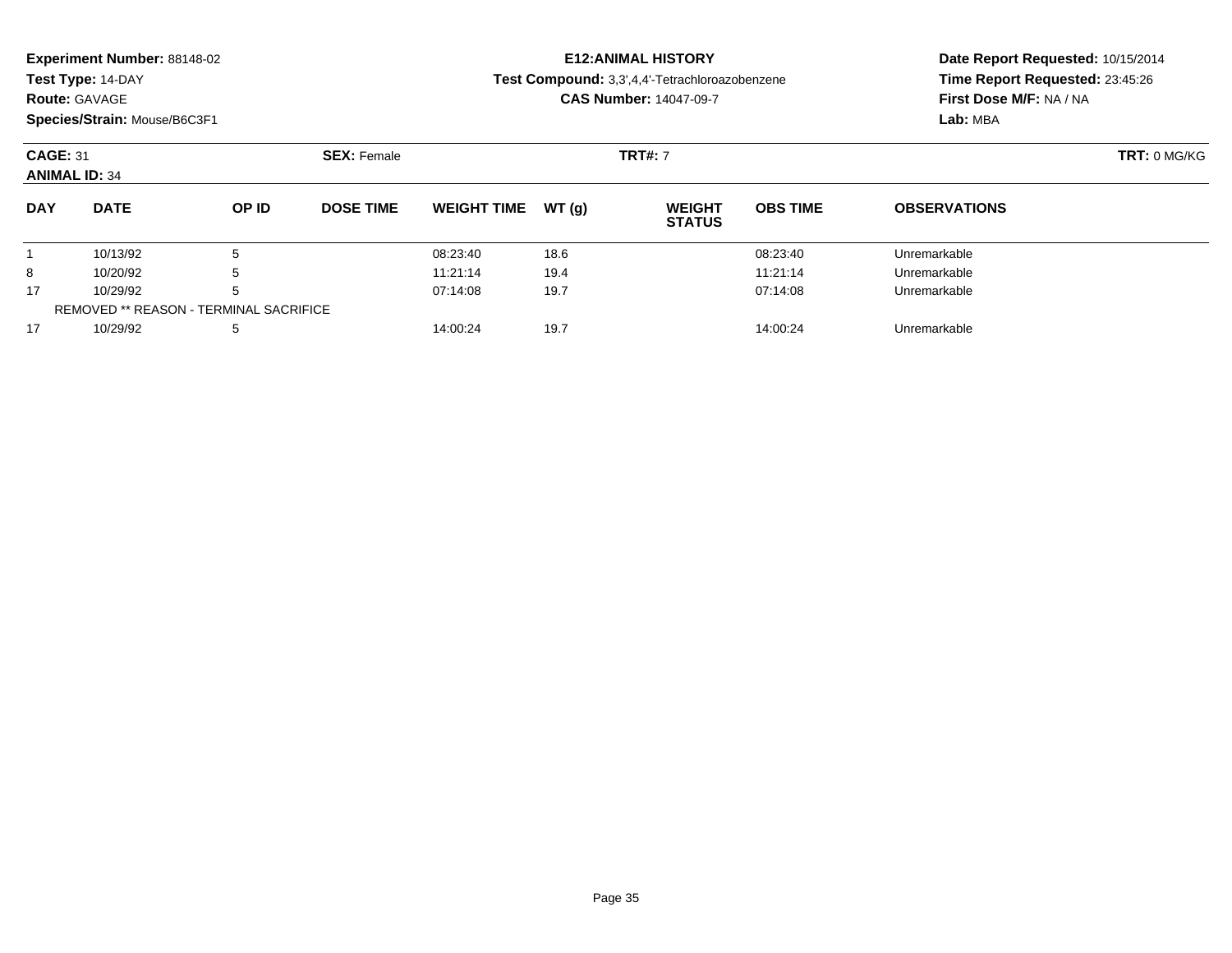| Experiment Number: 88148-02 |  |  |
|-----------------------------|--|--|
|-----------------------------|--|--|

**Route:** GAVAGE

**Species/Strain:** Mouse/B6C3F1

### **E12:ANIMAL HISTORY**

**Test Compound:** 3,3',4,4'-Tetrachloroazobenzene

**CAS Number:** 14047-09-7

| <b>CAGE: 31</b><br><b>ANIMAL ID: 35</b> |                                               |              | <b>SEX: Female</b> |                    |        | <b>TRT#: 7</b>                 |                 |                     | TRT: 0 MG/KG |
|-----------------------------------------|-----------------------------------------------|--------------|--------------------|--------------------|--------|--------------------------------|-----------------|---------------------|--------------|
| <b>DAY</b>                              | <b>DATE</b>                                   | <b>OP ID</b> | <b>DOSE TIME</b>   | <b>WEIGHT TIME</b> | WT (a) | <b>WEIGHT</b><br><b>STATUS</b> | <b>OBS TIME</b> | <b>OBSERVATIONS</b> |              |
|                                         | 10/13/92                                      | 5            |                    | 08:23:40           | 19.6   |                                | 08:23:40        | Unremarkable        |              |
| 8                                       | 10/20/92                                      | 5            |                    | 11:21:14           | 19.2   |                                | 11:21:14        | Unremarkable        |              |
| 17                                      | 10/29/92                                      | 5            |                    | 07:14:08           | 20.4   |                                | 07:14:08        | Unremarkable        |              |
|                                         | <b>REMOVED ** REASON - TERMINAL SACRIFICE</b> |              |                    |                    |        |                                |                 |                     |              |
| 17                                      | 10/29/92                                      | 5            |                    | 14:00:24           | 20.4   |                                | 14:00:24        | Unremarkable        |              |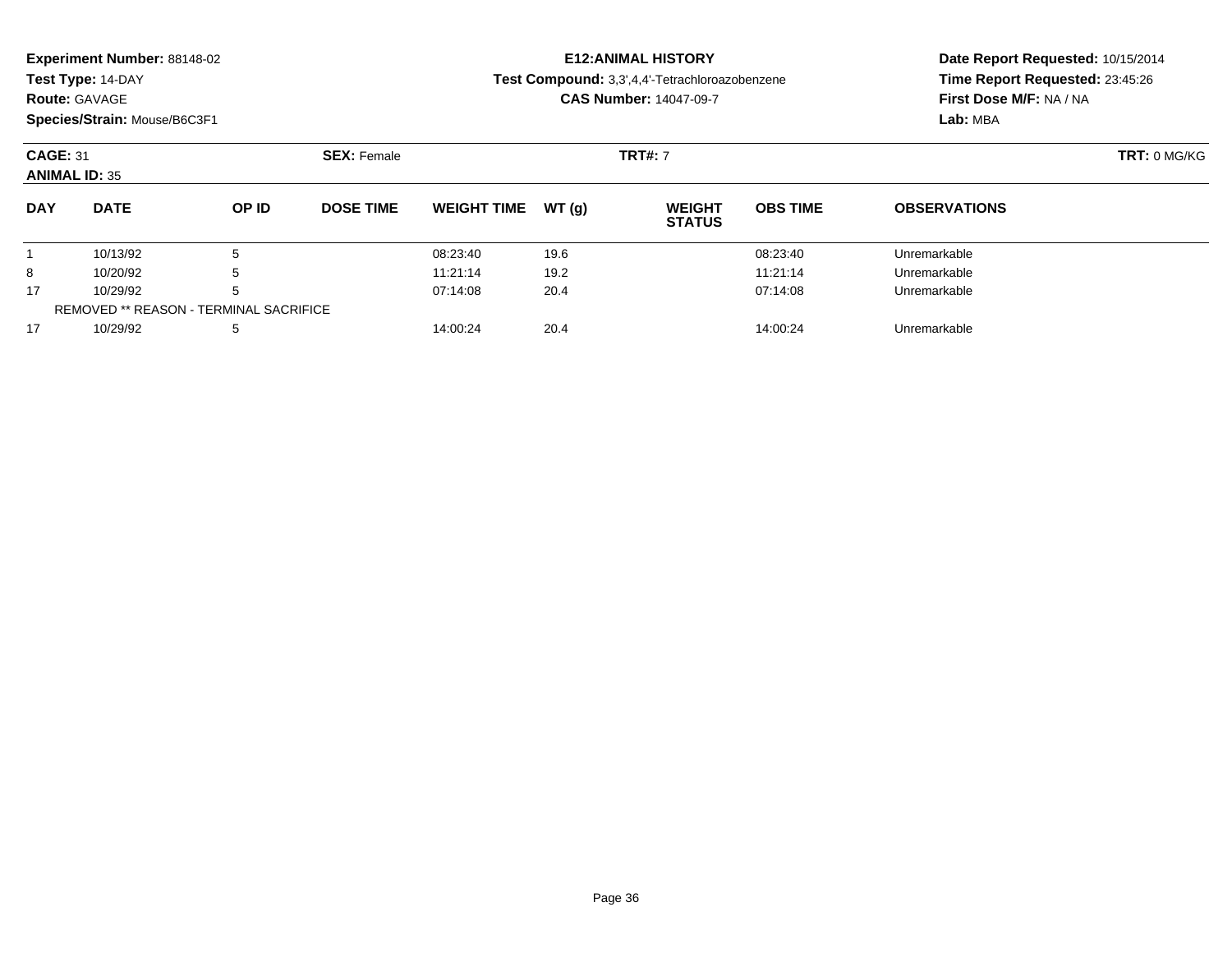| Experiment Number: 88148-02 |  |  |
|-----------------------------|--|--|
|-----------------------------|--|--|

**Route:** GAVAGE

**Species/Strain:** Mouse/B6C3F1

## **E12:ANIMAL HISTORY**

**Test Compound:** 3,3',4,4'-Tetrachloroazobenzene

**CAS Number:** 14047-09-7

| <b>CAGE: 32</b><br><b>ANIMAL ID: 36</b> |                                               |       | <b>SEX: Female</b> |                    |       | <b>TRT#: 8</b>                 | <b>TRT: 1 MG/KG</b> |                     |  |
|-----------------------------------------|-----------------------------------------------|-------|--------------------|--------------------|-------|--------------------------------|---------------------|---------------------|--|
| <b>DAY</b>                              | <b>DATE</b>                                   | OP ID | <b>DOSE TIME</b>   | <b>WEIGHT TIME</b> | WT(g) | <b>WEIGHT</b><br><b>STATUS</b> | <b>OBS TIME</b>     | <b>OBSERVATIONS</b> |  |
|                                         | 10/13/92                                      | 5     |                    | 08:25:54           | 18.0  |                                | 08:25:54            | Unremarkable        |  |
| 8                                       | 10/20/92                                      | 5     |                    | 11:25:08           | 17.4  |                                | 11:25:08            | Unremarkable        |  |
| 17                                      | 10/29/92                                      | 5     |                    | 07:18:14           | 18.4  |                                | 07:18:14            | Unremarkable        |  |
|                                         | <b>REMOVED ** REASON - TERMINAL SACRIFICE</b> |       |                    |                    |       |                                |                     |                     |  |
| 17                                      | 10/29/92                                      | 5     |                    | 14:00:26           | 18.4  |                                | 14:00:26            | Unremarkable        |  |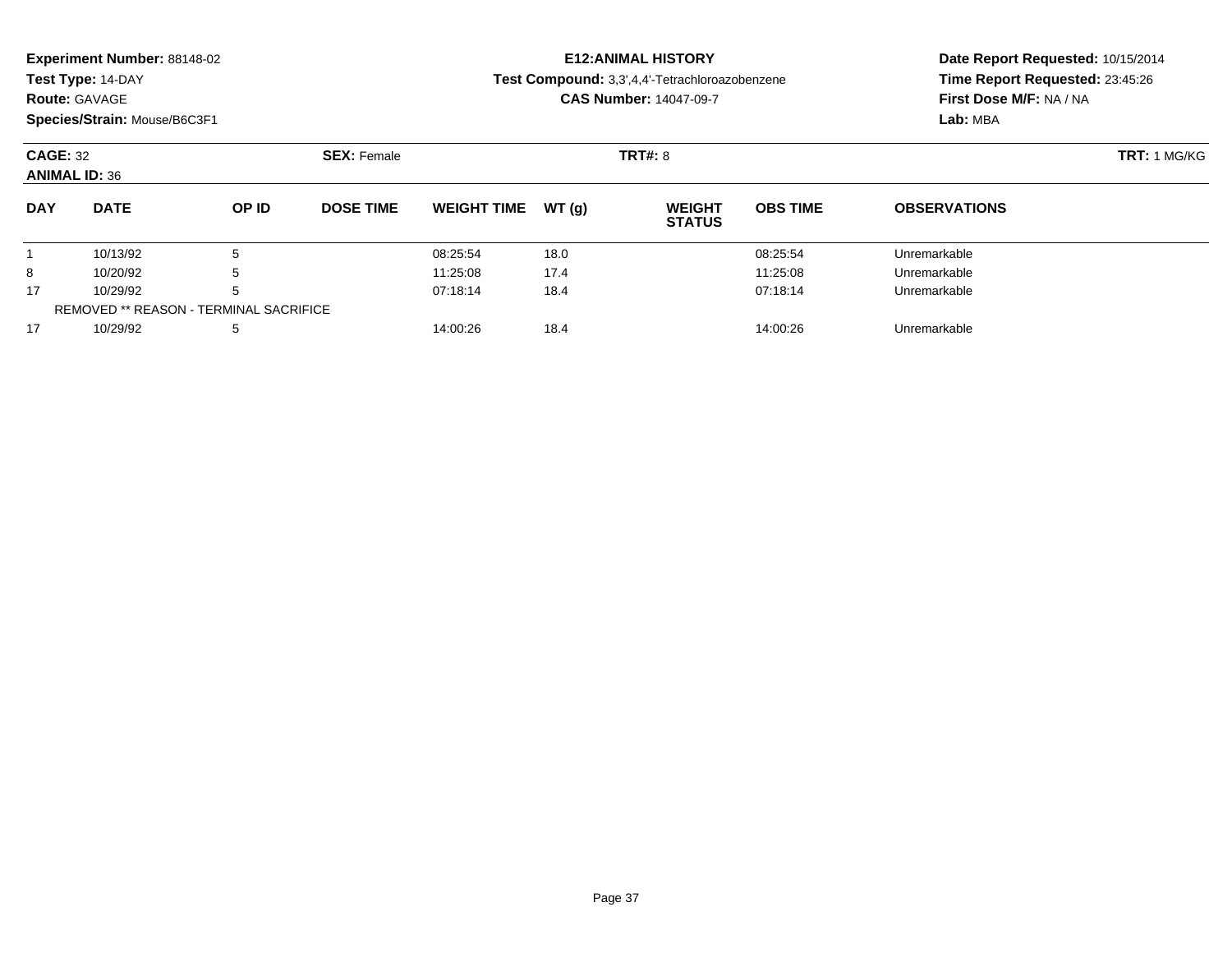|  |  | Experiment Number: 88148-02 |  |
|--|--|-----------------------------|--|
|--|--|-----------------------------|--|

**Route:** GAVAGE

**Species/Strain:** Mouse/B6C3F1

## **E12:ANIMAL HISTORY**

**Test Compound:** 3,3',4,4'-Tetrachloroazobenzene

**CAS Number:** 14047-09-7

| <b>CAGE: 32</b><br><b>ANIMAL ID: 37</b> |                                               |       | <b>SEX: Female</b> |                    |       | <b>TRT#:</b> 8                 | <b>TRT: 1 MG/KG</b> |                     |  |
|-----------------------------------------|-----------------------------------------------|-------|--------------------|--------------------|-------|--------------------------------|---------------------|---------------------|--|
| <b>DAY</b>                              | <b>DATE</b>                                   | OP ID | <b>DOSE TIME</b>   | <b>WEIGHT TIME</b> | WT(a) | <b>WEIGHT</b><br><b>STATUS</b> | <b>OBS TIME</b>     | <b>OBSERVATIONS</b> |  |
|                                         | 10/13/92                                      | 5     |                    | 08:25:54           | 17.9  |                                | 08:25:54            | Unremarkable        |  |
| 8                                       | 10/20/92                                      | 5     |                    | 11:25:08           | 17.5  |                                | 11:25:08            | Unremarkable        |  |
| 17                                      | 10/29/92                                      | 5     |                    | 07:18:14           | 16.6  |                                | 07:18:14            | Unremarkable        |  |
|                                         | <b>REMOVED ** REASON - TERMINAL SACRIFICE</b> |       |                    |                    |       |                                |                     |                     |  |
| 17                                      | 10/29/92                                      | 5     |                    | 14:00:26           | 16.6  |                                | 14:00:26            | Unremarkable        |  |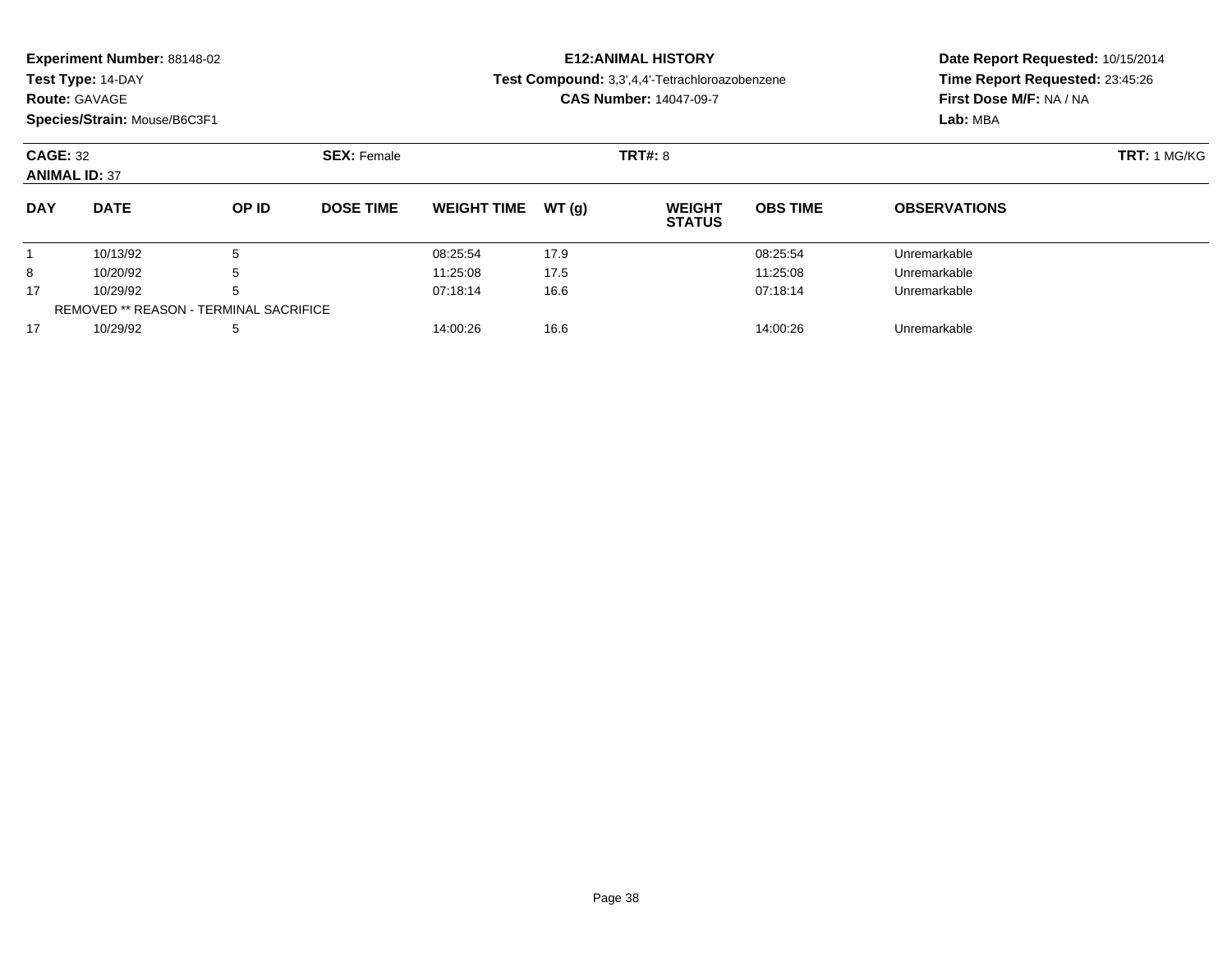| Experiment Number: 88148-02 |  |  |
|-----------------------------|--|--|
|-----------------------------|--|--|

**Route:** GAVAGE

**Species/Strain:** Mouse/B6C3F1

## **E12:ANIMAL HISTORY**

**Test Compound:** 3,3',4,4'-Tetrachloroazobenzene

**CAS Number:** 14047-09-7

| <b>CAGE: 32</b><br><b>ANIMAL ID: 38</b> |                                               |       | <b>SEX: Female</b> |                    |       | <b>TRT#: 8</b>                 | <b>TRT: 1 MG/KG</b> |                     |  |
|-----------------------------------------|-----------------------------------------------|-------|--------------------|--------------------|-------|--------------------------------|---------------------|---------------------|--|
| <b>DAY</b>                              | <b>DATE</b>                                   | OP ID | <b>DOSE TIME</b>   | <b>WEIGHT TIME</b> | WT(a) | <b>WEIGHT</b><br><b>STATUS</b> | <b>OBS TIME</b>     | <b>OBSERVATIONS</b> |  |
|                                         | 10/13/92                                      | 5     |                    | 08:25:54           | 19.9  |                                | 08:25:54            | Unremarkable        |  |
| 8                                       | 10/20/92                                      | 5     |                    | 11:25:08           | 19.8  |                                | 11:25:08            | Unremarkable        |  |
| 17                                      | 10/29/92                                      | 5     |                    | 07:18:14           | 20.1  |                                | 07:18:14            | Unremarkable        |  |
|                                         | <b>REMOVED ** REASON - TERMINAL SACRIFICE</b> |       |                    |                    |       |                                |                     |                     |  |
| 17                                      | 10/29/92                                      | 5     |                    | 14:00:26           | 20.1  |                                | 14:00:26            | Unremarkable        |  |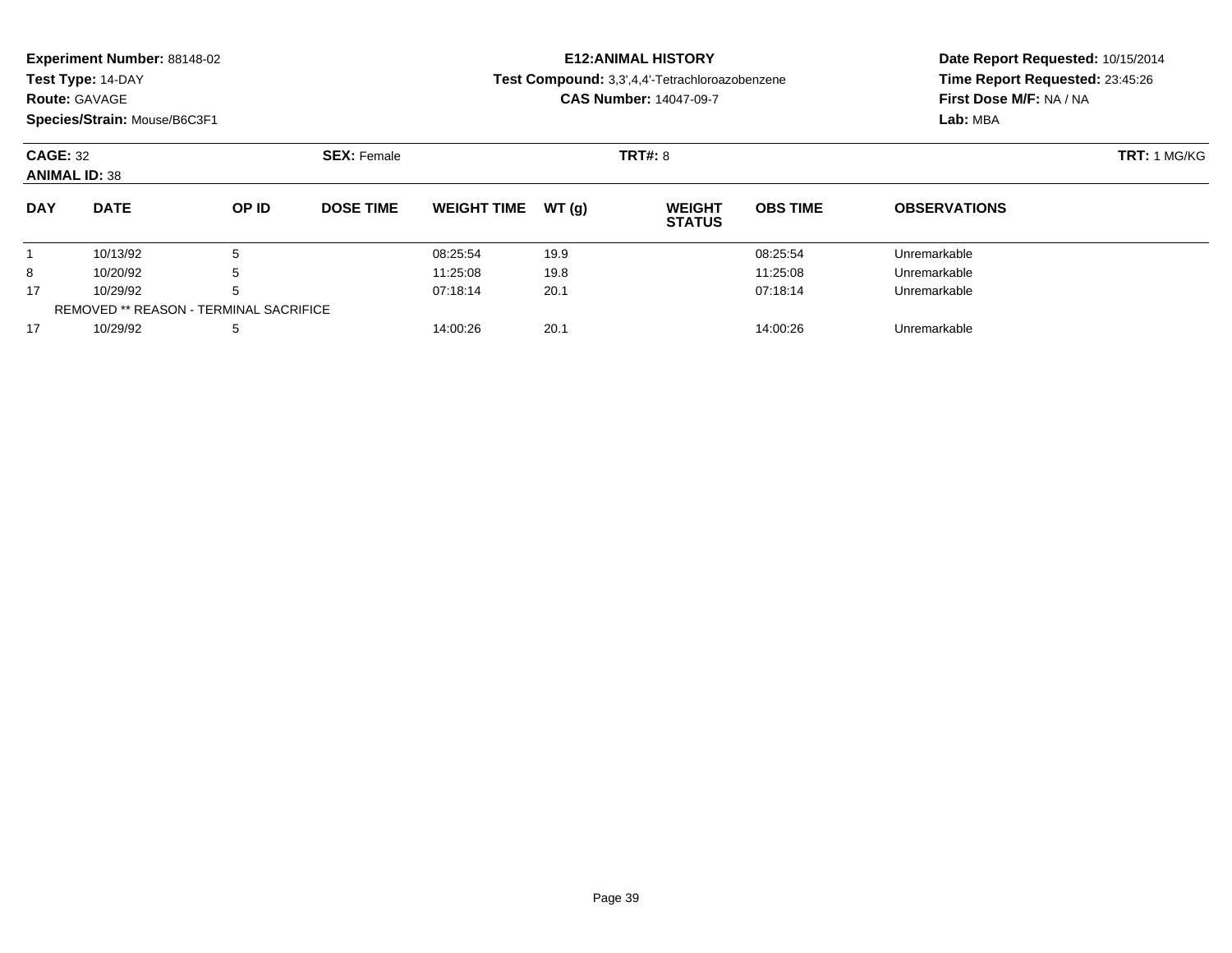| Experiment Number: 88148-02 |  |  |
|-----------------------------|--|--|
|-----------------------------|--|--|

**Route:** GAVAGE

**Species/Strain:** Mouse/B6C3F1

# **E12:ANIMAL HISTORY**

**Test Compound:** 3,3',4,4'-Tetrachloroazobenzene

**CAS Number:** 14047-09-7

| <b>CAGE: 32</b><br><b>ANIMAL ID: 39</b> |                                               | <b>SEX: Female</b> |                  |                    |        | TRT#: 8                        |                 |                     |  |
|-----------------------------------------|-----------------------------------------------|--------------------|------------------|--------------------|--------|--------------------------------|-----------------|---------------------|--|
| <b>DAY</b>                              | <b>DATE</b>                                   | OP ID              | <b>DOSE TIME</b> | <b>WEIGHT TIME</b> | WT (a) | <b>WEIGHT</b><br><b>STATUS</b> | <b>OBS TIME</b> | <b>OBSERVATIONS</b> |  |
|                                         | 10/13/92                                      |                    |                  | 08:25:54           | 19.1   |                                | 08:25:54        | Unremarkable        |  |
| 8                                       | 10/20/92                                      | b                  |                  | 11:25:08           | 18.2   |                                | 11:25:08        | Unremarkable        |  |
| 17                                      | 10/29/92                                      | b                  |                  | 07:18:14           | 18.7   |                                | 07:18:14        | Unremarkable        |  |
|                                         | <b>REMOVED ** REASON - TERMINAL SACRIFICE</b> |                    |                  |                    |        |                                |                 |                     |  |
| 17                                      | 10/29/92                                      | 5                  |                  | 14:00:26           | 18.7   |                                | 14:00:26        | Unremarkable        |  |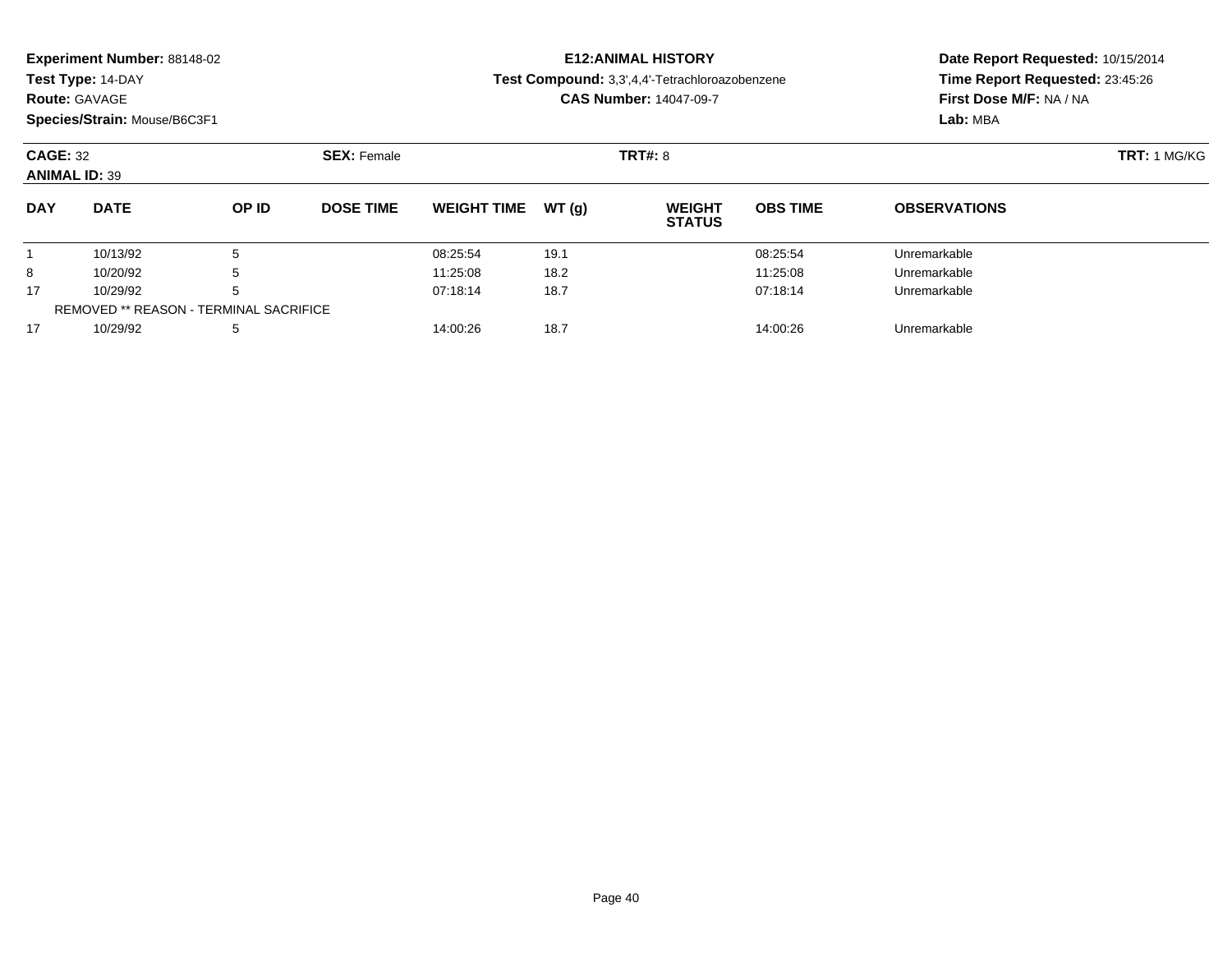| Experiment Number: 88148-02 |  |  |
|-----------------------------|--|--|
|-----------------------------|--|--|

**Route:** GAVAGE

**Species/Strain:** Mouse/B6C3F1

## **E12:ANIMAL HISTORY**

**Test Compound:** 3,3',4,4'-Tetrachloroazobenzene

**CAS Number:** 14047-09-7

| <b>CAGE: 32</b><br><b>ANIMAL ID: 40</b> |                                        | <b>SEX: Female</b> |                  |                    |       | <b>TRT#: 8</b>                 |                 |                     |  |
|-----------------------------------------|----------------------------------------|--------------------|------------------|--------------------|-------|--------------------------------|-----------------|---------------------|--|
| <b>DAY</b>                              | <b>DATE</b>                            | OP ID              | <b>DOSE TIME</b> | <b>WEIGHT TIME</b> | WT(q) | <b>WEIGHT</b><br><b>STATUS</b> | <b>OBS TIME</b> | <b>OBSERVATIONS</b> |  |
|                                         | 10/13/92                               | 5                  |                  | 08:25:54           | 19.8  |                                | 08:25:54        | Unremarkable        |  |
| 8                                       | 10/20/92                               | 5                  |                  | 11:25:08           | 19.4  |                                | 11:25:08        | Unremarkable        |  |
| 17                                      | 10/29/92                               | 5                  |                  | 07:18:14           | 19.8  |                                | 07:18:14        | Unremarkable        |  |
|                                         | REMOVED ** REASON - TERMINAL SACRIFICE |                    |                  |                    |       |                                |                 |                     |  |
| 17                                      | 10/29/92                               | 5                  |                  | 14:00:26           | 19.8  |                                | 14:00:26        | Unremarkable        |  |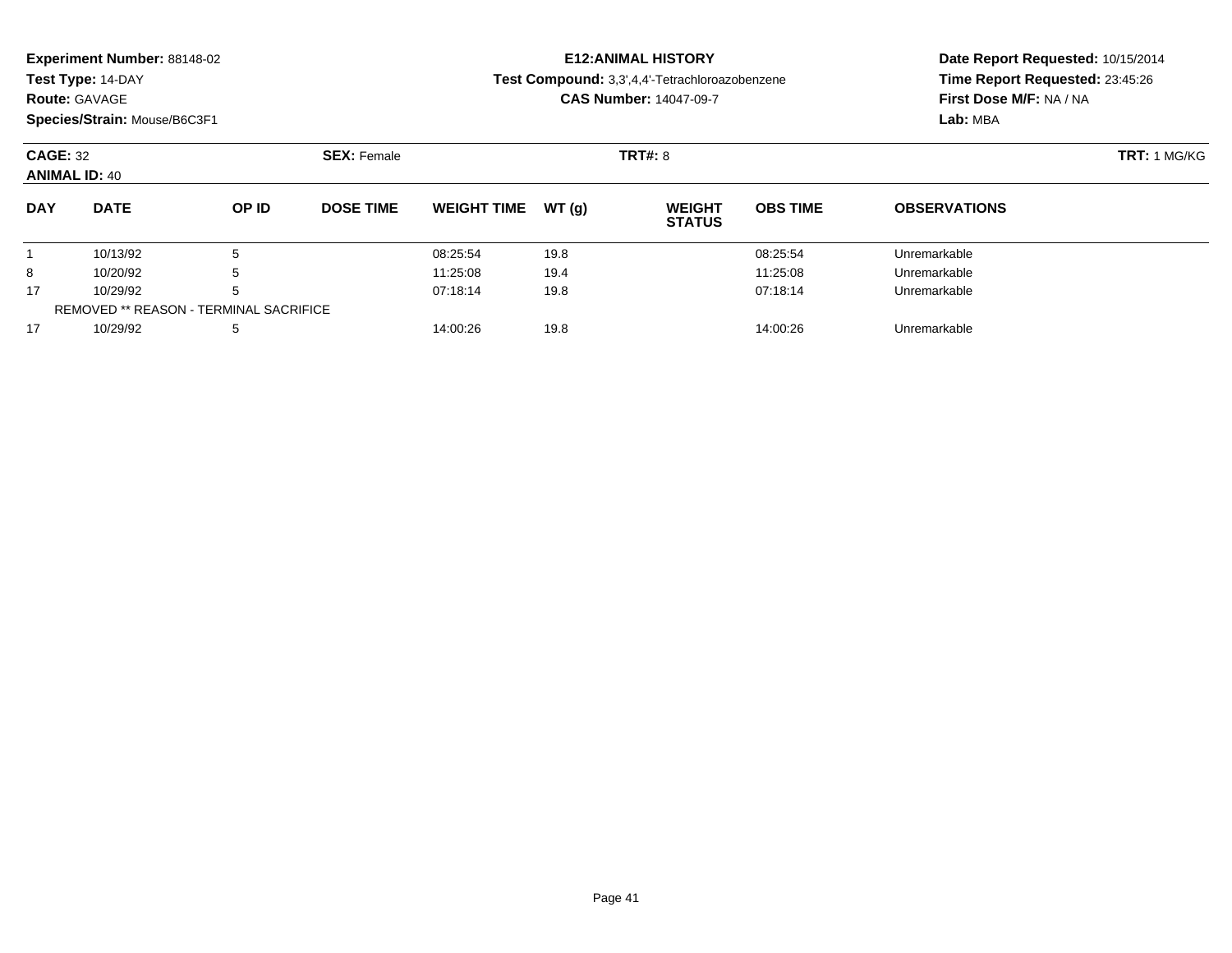**Experiment Number:** 88148-02

**Test Type:** 14-DAY

### **Route:** GAVAGE

**Species/Strain:** Mouse/B6C3F1

# **E12:ANIMAL HISTORY**

**Test Compound:** 3,3',4,4'-Tetrachloroazobenzene

**CAS Number:** 14047-09-7

| <b>CAGE: 33</b><br><b>ANIMAL ID: 41</b> |                                               | <b>SEX: Female</b> |                  |                    | <b>TRT#: 9</b> |                                | <b>TRT:</b> 3.2<br>MG/KG |                     |  |  |
|-----------------------------------------|-----------------------------------------------|--------------------|------------------|--------------------|----------------|--------------------------------|--------------------------|---------------------|--|--|
| <b>DAY</b>                              | <b>DATE</b>                                   | OP ID              | <b>DOSE TIME</b> | <b>WEIGHT TIME</b> | WT(g)          | <b>WEIGHT</b><br><b>STATUS</b> | <b>OBS TIME</b>          | <b>OBSERVATIONS</b> |  |  |
|                                         | 10/13/92                                      | b                  |                  | 08:28:02           | 18.4           |                                | 08:28:02                 | Unremarkable        |  |  |
| 8                                       | 10/20/92                                      | b                  |                  | 11:28:32           | 19.6           |                                | 11:28:32                 | Unremarkable        |  |  |
| 17                                      | 10/29/92                                      | b                  |                  | 07:21:36           | 19.9           |                                | 07:21:36                 | Unremarkable        |  |  |
|                                         | <b>REMOVED ** REASON - TERMINAL SACRIFICE</b> |                    |                  |                    |                |                                |                          |                     |  |  |
| 17                                      | 10/29/92                                      | 5                  |                  | 14:00:28           | 19.9           |                                | 14:00:28                 | Unremarkable        |  |  |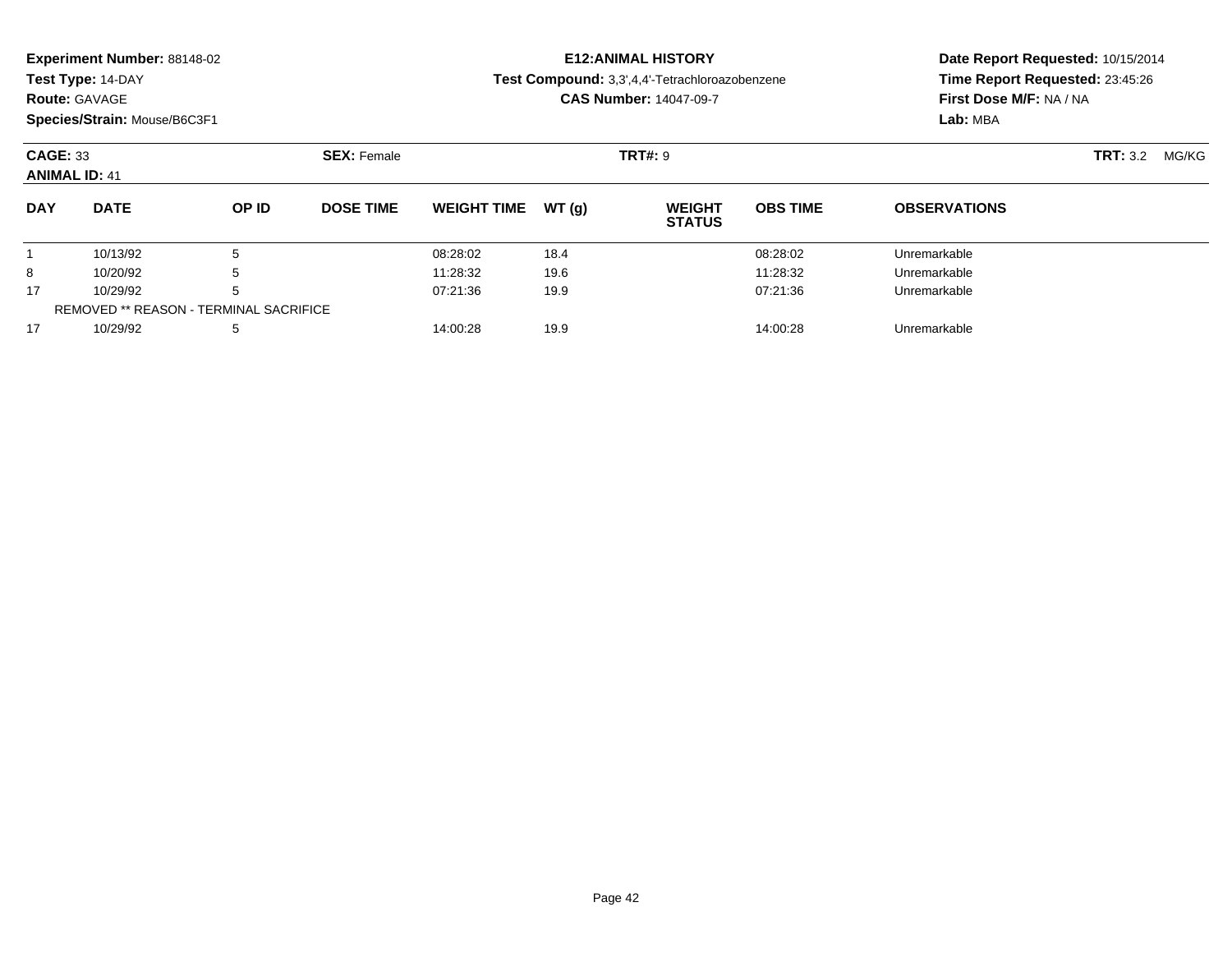| Experiment Number: 88148-02 |  |  |
|-----------------------------|--|--|
|-----------------------------|--|--|

**Route:** GAVAGE

**Species/Strain:** Mouse/B6C3F1

# **E12:ANIMAL HISTORY**

**Test Compound:** 3,3',4,4'-Tetrachloroazobenzene

**CAS Number:** 14047-09-7

| <b>CAGE: 33</b><br><b>ANIMAL ID: 42</b> |                                               | <b>SEX: Female</b> |                  |                    | <b>TRT#: 9</b> |                                | <b>TRT:</b> 3.2 | MG/KG               |  |  |
|-----------------------------------------|-----------------------------------------------|--------------------|------------------|--------------------|----------------|--------------------------------|-----------------|---------------------|--|--|
| <b>DAY</b>                              | <b>DATE</b>                                   | OP ID              | <b>DOSE TIME</b> | <b>WEIGHT TIME</b> | WT(g)          | <b>WEIGHT</b><br><b>STATUS</b> | <b>OBS TIME</b> | <b>OBSERVATIONS</b> |  |  |
|                                         | 10/13/92                                      |                    |                  | 08:28:02           | 17.9           |                                | 08:28:02        | Unremarkable        |  |  |
| 8                                       | 10/20/92                                      | b                  |                  | 11:28:32           | 17.7           |                                | 11:28:32        | Unremarkable        |  |  |
| 17                                      | 10/29/92                                      | b                  |                  | 07:21:36           | 18.6           |                                | 07:21:36        | Unremarkable        |  |  |
|                                         | <b>REMOVED ** REASON - TERMINAL SACRIFICE</b> |                    |                  |                    |                |                                |                 |                     |  |  |
| 17                                      | 10/29/92                                      | 5                  |                  | 14:00:28           | 18.6           |                                | 14:00:28        | Unremarkable        |  |  |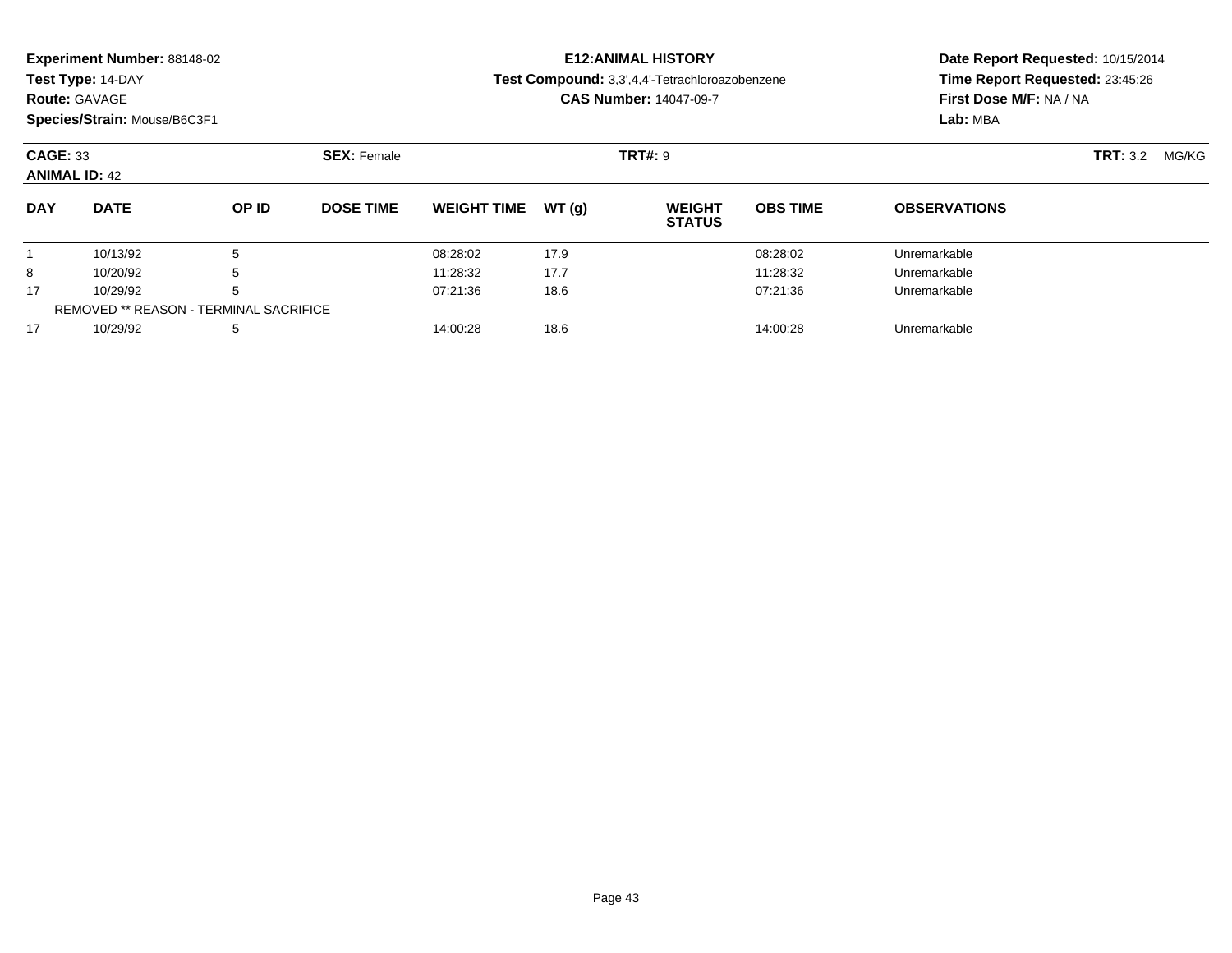| Experiment Number: 88148-02 |  |  |
|-----------------------------|--|--|
|-----------------------------|--|--|

**Route:** GAVAGE

**Species/Strain:** Mouse/B6C3F1

# **E12:ANIMAL HISTORY**

**Test Compound:** 3,3',4,4'-Tetrachloroazobenzene

**CAS Number:** 14047-09-7

| <b>CAGE: 33</b><br><b>ANIMAL ID: 43</b> |                                        |       | <b>SEX: Female</b> |                     |      | <b>TRT#:</b> 9                 |                 |                     | <b>TRT:</b> 3.2 | MG/KG |
|-----------------------------------------|----------------------------------------|-------|--------------------|---------------------|------|--------------------------------|-----------------|---------------------|-----------------|-------|
| <b>DAY</b>                              | <b>DATE</b>                            | OP ID | <b>DOSE TIME</b>   | WEIGHT TIME $WT(q)$ |      | <b>WEIGHT</b><br><b>STATUS</b> | <b>OBS TIME</b> | <b>OBSERVATIONS</b> |                 |       |
|                                         | 10/13/92                               |       |                    | 08:28:02            | 18.8 |                                | 08:28:02        | Unremarkable        |                 |       |
| 8                                       | 10/20/92                               |       |                    | 11:28:32            | 20.4 |                                | 11:28:32        | Unremarkable        |                 |       |
| 17                                      | 10/29/92                               |       |                    | 07:21:36            | 20.9 |                                | 07:21:36        | Unremarkable        |                 |       |
|                                         | REMOVED ** REASON - TERMINAL SACRIFICE |       |                    |                     |      |                                |                 |                     |                 |       |
| 17                                      | 10/29/92                               |       |                    | 14:00:28            | 20.9 |                                | 14:00:28        | Unremarkable        |                 |       |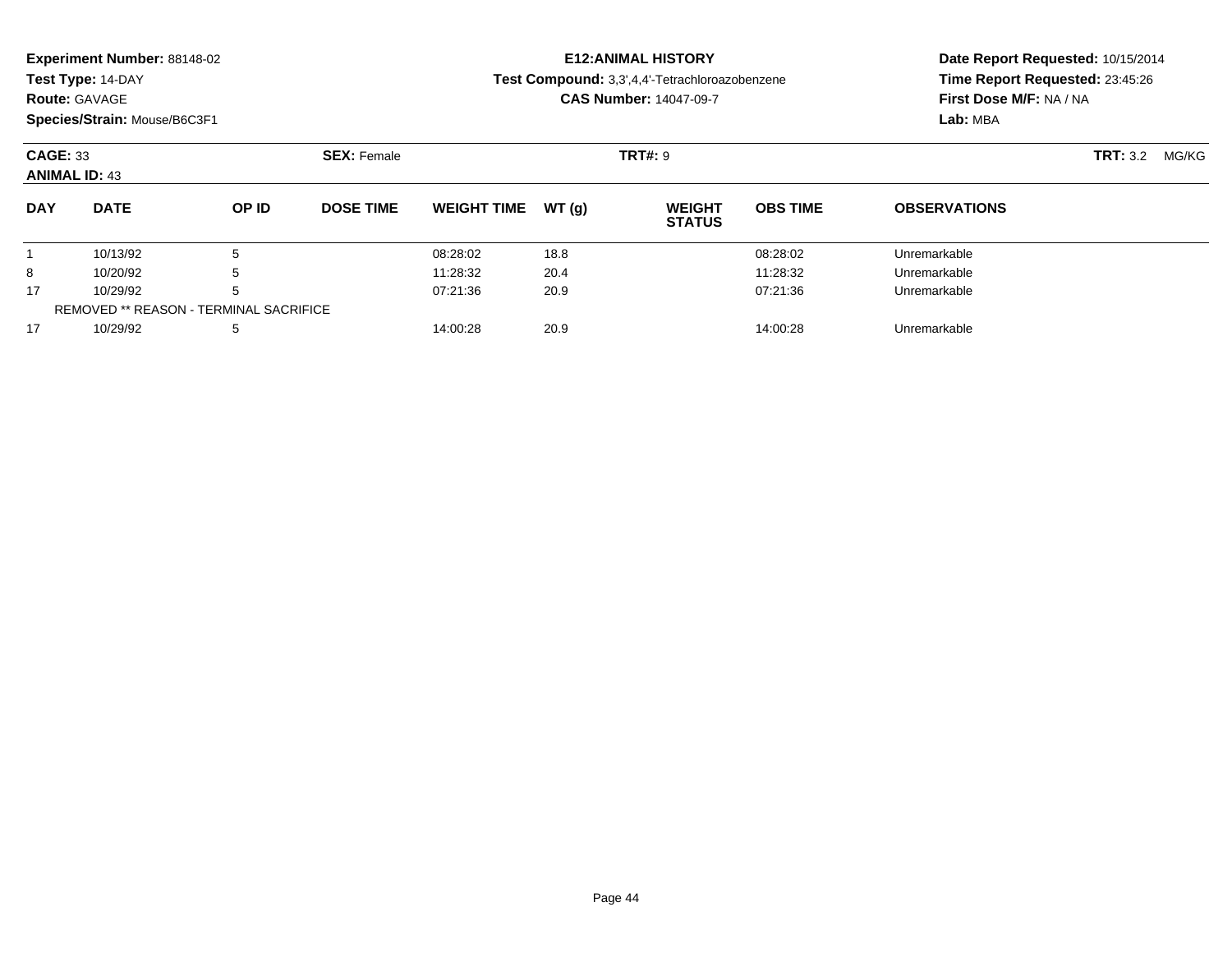| Experiment Number: 88148-02 |  |  |
|-----------------------------|--|--|
|-----------------------------|--|--|

**Route:** GAVAGE

**Species/Strain:** Mouse/B6C3F1

# **E12:ANIMAL HISTORY**

**Test Compound:** 3,3',4,4'-Tetrachloroazobenzene

**CAS Number:** 14047-09-7

| <b>CAGE: 33</b><br><b>ANIMAL ID: 44</b> |                                        |       | <b>SEX: Female</b> |                    |       | <b>TRT#: 9</b>                 |                 |                     | <b>TRT:</b> 3.2 | MG/KG |
|-----------------------------------------|----------------------------------------|-------|--------------------|--------------------|-------|--------------------------------|-----------------|---------------------|-----------------|-------|
| <b>DAY</b>                              | <b>DATE</b>                            | OP ID | <b>DOSE TIME</b>   | <b>WEIGHT TIME</b> | WT(q) | <b>WEIGHT</b><br><b>STATUS</b> | <b>OBS TIME</b> | <b>OBSERVATIONS</b> |                 |       |
|                                         | 10/13/92                               |       |                    | 08:28:02           | 19.1  |                                | 08:28:02        | Unremarkable        |                 |       |
| 8                                       | 10/20/92                               |       |                    | 11:28:32           | 18.9  |                                | 11:28:32        | Unremarkable        |                 |       |
| 17                                      | 10/29/92                               |       |                    | 07:21:36           | 20.7  |                                | 07:21:36        | Unremarkable        |                 |       |
|                                         | REMOVED ** REASON - TERMINAL SACRIFICE |       |                    |                    |       |                                |                 |                     |                 |       |
| 17                                      | 10/29/92                               |       |                    | 14:00:28           | 20.7  |                                | 14:00:28        | Unremarkable        |                 |       |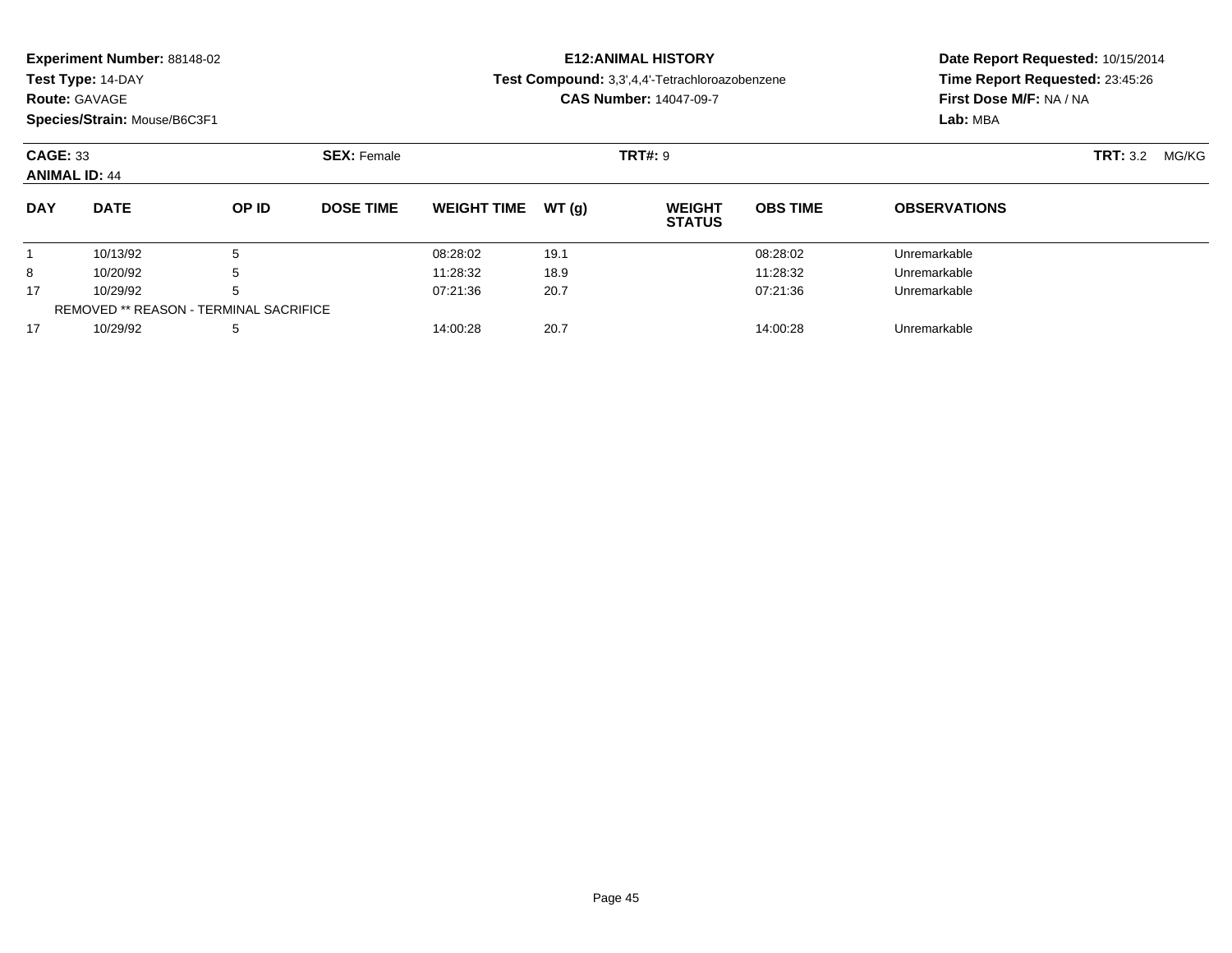| Experiment Number: 88148-02 |  |  |
|-----------------------------|--|--|
|-----------------------------|--|--|

**Route:** GAVAGE

**Species/Strain:** Mouse/B6C3F1

# **E12:ANIMAL HISTORY**

**Test Compound:** 3,3',4,4'-Tetrachloroazobenzene

**CAS Number:** 14047-09-7

| <b>CAGE: 33</b><br><b>ANIMAL ID: 45</b> |                                        |       | <b>SEX: Female</b> |                    |       | <b>TRT#: 9</b>                 |                 |                     | <b>TRT:</b> 3.2 | MG/KG |
|-----------------------------------------|----------------------------------------|-------|--------------------|--------------------|-------|--------------------------------|-----------------|---------------------|-----------------|-------|
| <b>DAY</b>                              | <b>DATE</b>                            | OP ID | <b>DOSE TIME</b>   | <b>WEIGHT TIME</b> | WT(q) | <b>WEIGHT</b><br><b>STATUS</b> | <b>OBS TIME</b> | <b>OBSERVATIONS</b> |                 |       |
|                                         | 10/13/92                               |       |                    | 08:28:02           | 19.1  |                                | 08:28:02        | Unremarkable        |                 |       |
| 8                                       | 10/20/92                               |       |                    | 11:28:32           | 18.9  |                                | 11:28:32        | Unremarkable        |                 |       |
| 17                                      | 10/29/92                               |       |                    | 07:21:36           | 20.7  |                                | 07:21:36        | Unremarkable        |                 |       |
|                                         | REMOVED ** REASON - TERMINAL SACRIFICE |       |                    |                    |       |                                |                 |                     |                 |       |
| 17                                      | 10/29/92                               |       |                    | 14:00:28           | 20.7  |                                | 14:00:28        | Unremarkable        |                 |       |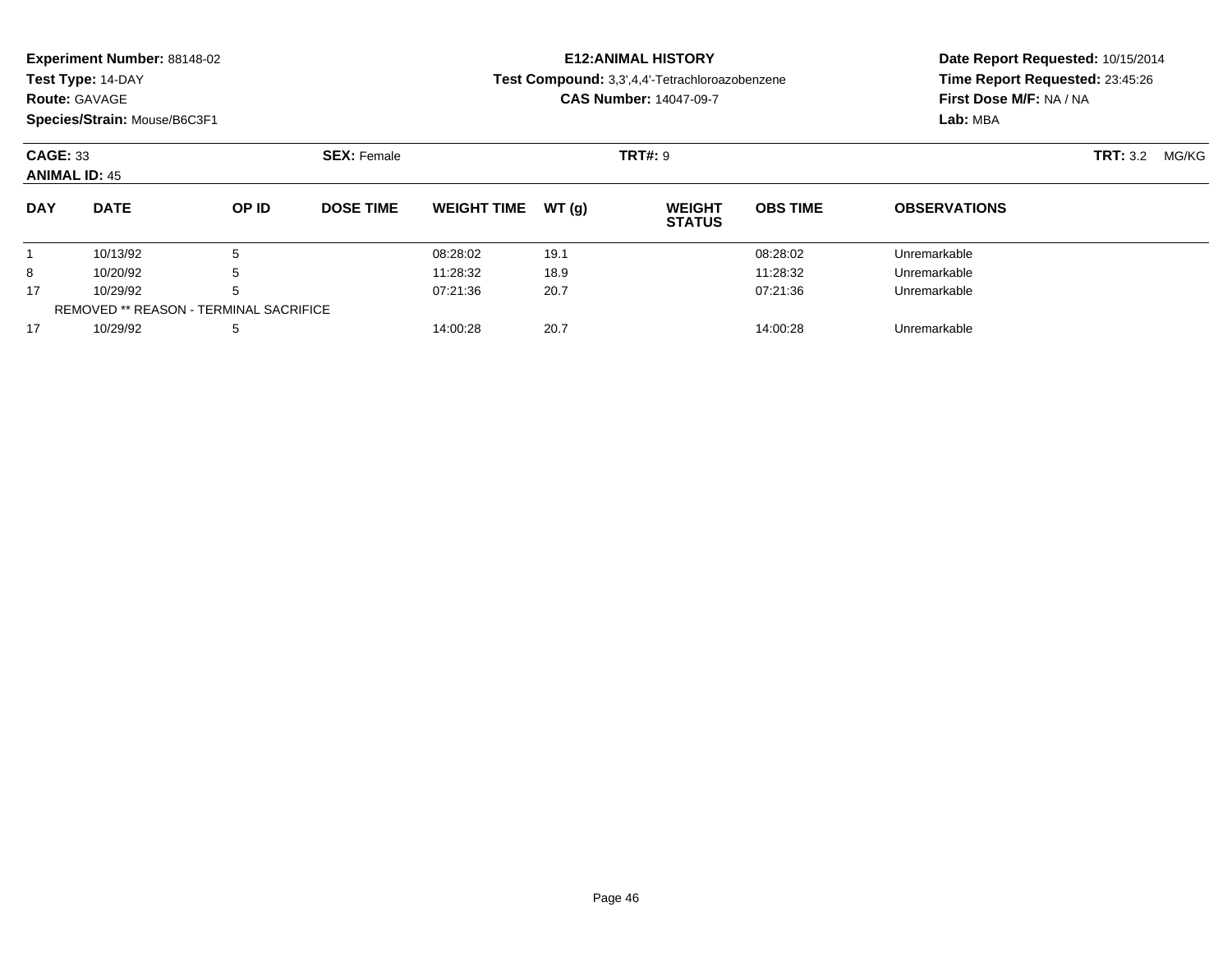| Experiment Number: 88148-02 |  |  |
|-----------------------------|--|--|
|-----------------------------|--|--|

### **Route:** GAVAGE

**Species/Strain:** Mouse/B6C3F1

# **E12:ANIMAL HISTORY**

**Test Compound:** 3,3',4,4'-Tetrachloroazobenzene

**CAS Number:** 14047-09-7

| <b>CAGE: 34</b><br><b>ANIMAL ID: 46</b> |                                               | <b>SEX: Female</b> |                  |                    |       | <b>TRT#:</b> 10                |                 |                     |  |
|-----------------------------------------|-----------------------------------------------|--------------------|------------------|--------------------|-------|--------------------------------|-----------------|---------------------|--|
| <b>DAY</b>                              | <b>DATE</b>                                   | OP ID              | <b>DOSE TIME</b> | <b>WEIGHT TIME</b> | WT(g) | <b>WEIGHT</b><br><b>STATUS</b> | <b>OBS TIME</b> | <b>OBSERVATIONS</b> |  |
|                                         | 10/13/92                                      | b                  |                  | 08:30:12           | 17.5  |                                | 08:30:12        | Unremarkable        |  |
| 8                                       | 10/20/92                                      | b                  |                  | 11:32:56           | 17.7  |                                | 11:32:56        | Unremarkable        |  |
| 17                                      | 10/29/92                                      | b                  |                  | 07:25:58           | 18.6  |                                | 07:25:58        | Unremarkable        |  |
|                                         | <b>REMOVED ** REASON - TERMINAL SACRIFICE</b> |                    |                  |                    |       |                                |                 |                     |  |
| 17                                      | 10/29/92                                      | 5                  |                  | 14:00:30           | 18.6  |                                | 14:00:30        | Unremarkable        |  |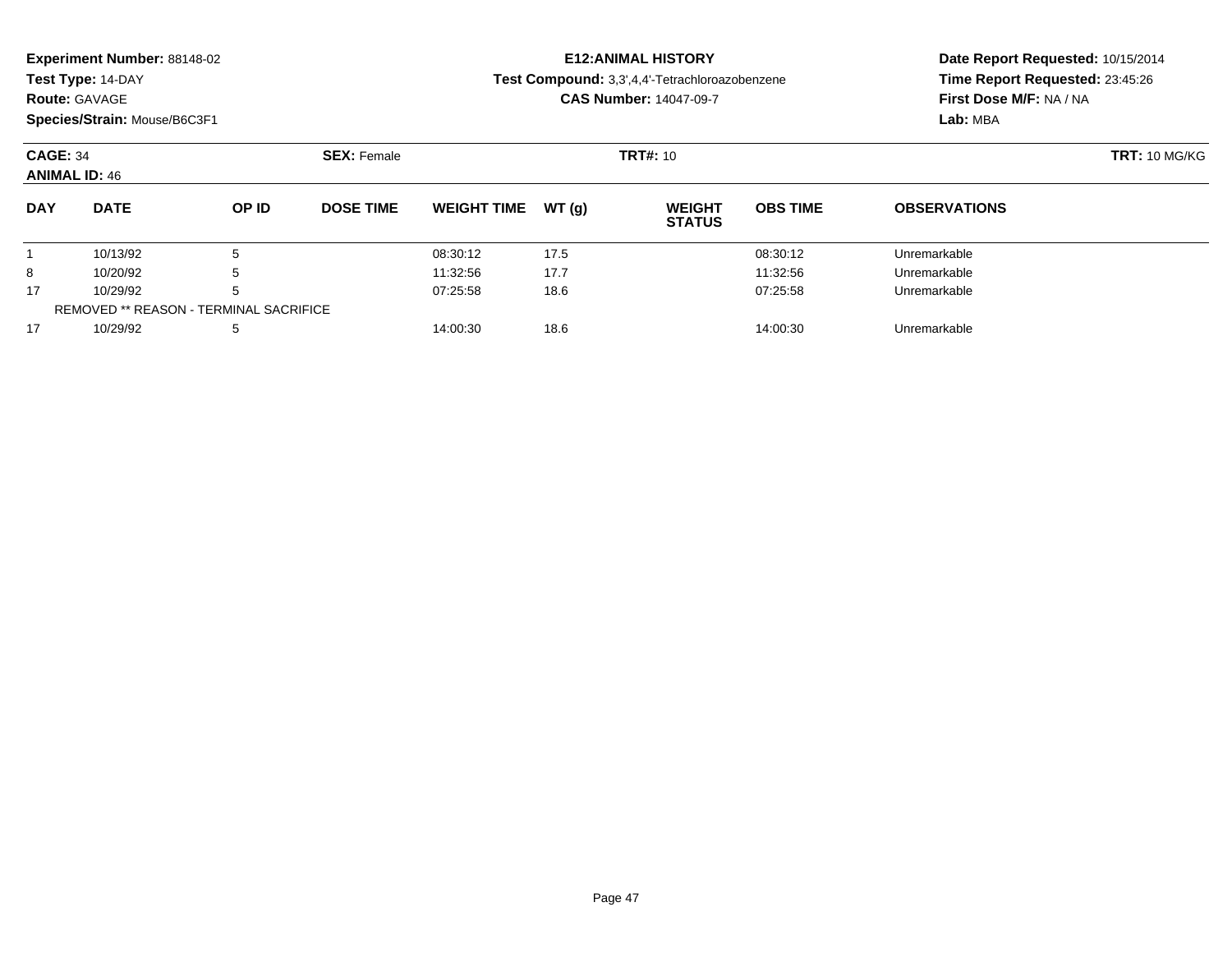| Experiment Number: 88148-02 |  |  |
|-----------------------------|--|--|
|-----------------------------|--|--|

### **Route:** GAVAGE

**Species/Strain:** Mouse/B6C3F1

# **E12:ANIMAL HISTORY**

#### **Test Compound:** 3,3',4,4'-Tetrachloroazobenzene

**CAS Number:** 14047-09-7

| <b>CAGE: 34</b><br><b>ANIMAL ID: 47</b> |                                               | <b>SEX: Female</b> |                  |                    |       | <b>TRT#:</b> 10                |                 |                     |  |
|-----------------------------------------|-----------------------------------------------|--------------------|------------------|--------------------|-------|--------------------------------|-----------------|---------------------|--|
| <b>DAY</b>                              | <b>DATE</b>                                   | OP ID              | <b>DOSE TIME</b> | <b>WEIGHT TIME</b> | WT(g) | <b>WEIGHT</b><br><b>STATUS</b> | <b>OBS TIME</b> | <b>OBSERVATIONS</b> |  |
|                                         | 10/13/92                                      | b                  |                  | 08:30:12           | 16.6  |                                | 08:30:12        | Unremarkable        |  |
| 8                                       | 10/20/92                                      | b                  |                  | 11:32:56           | 18.0  |                                | 11:32:56        | Unremarkable        |  |
| 17                                      | 10/29/92                                      | b                  |                  | 07:25:58           | 19.2  |                                | 07:25:58        | Unremarkable        |  |
|                                         | <b>REMOVED ** REASON - TERMINAL SACRIFICE</b> |                    |                  |                    |       |                                |                 |                     |  |
| 17                                      | 10/29/92                                      | 5                  |                  | 14:00:30           | 19.2  |                                | 14:00:30        | Unremarkable        |  |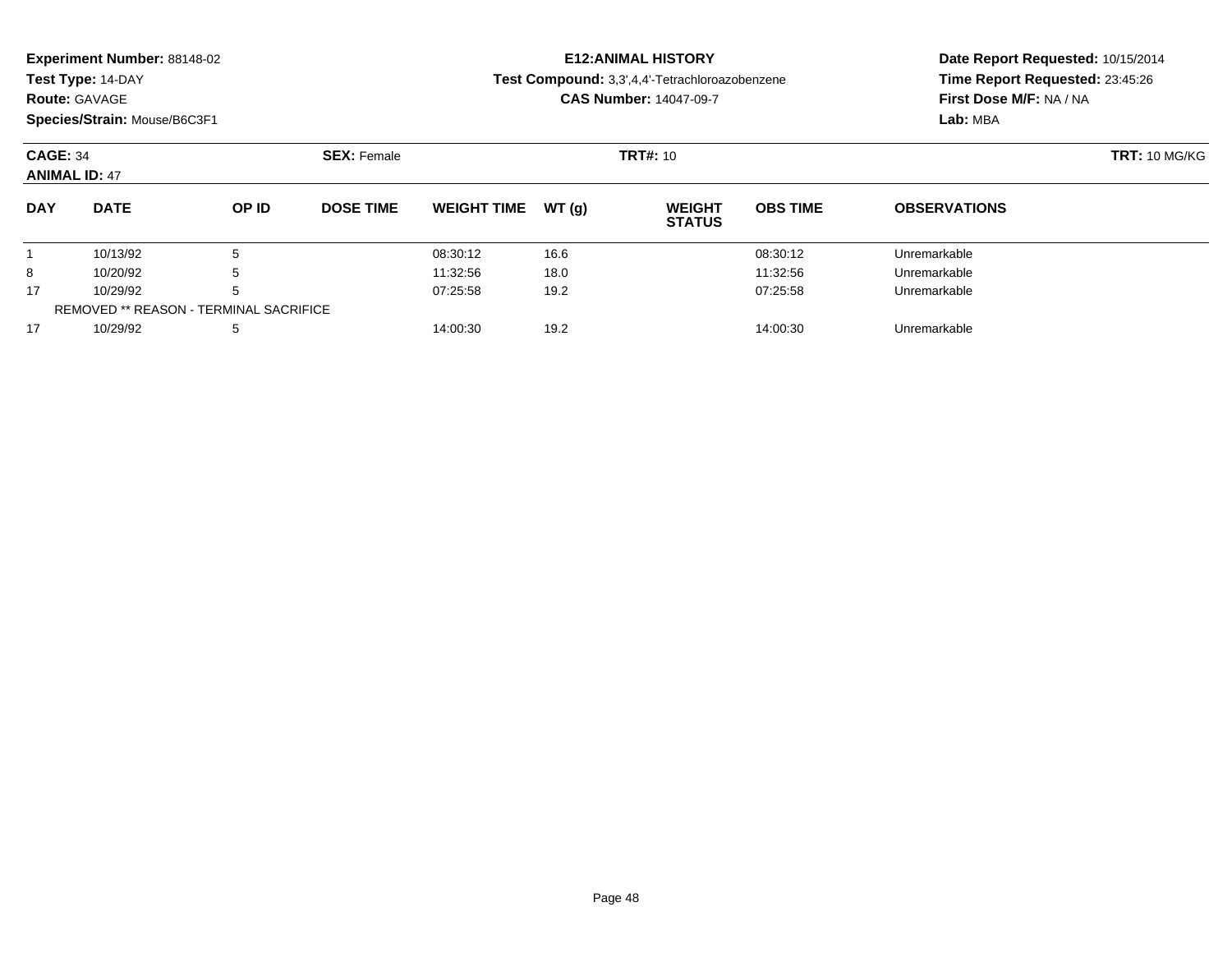|  | Experiment Number: 88148-02 |
|--|-----------------------------|
|--|-----------------------------|

**Route:** GAVAGE

**Species/Strain:** Mouse/B6C3F1

# **E12:ANIMAL HISTORY**

**Test Compound:** 3,3',4,4'-Tetrachloroazobenzene

**CAS Number:** 14047-09-7

| <b>CAGE: 34</b><br><b>ANIMAL ID: 48</b> |                                               |              | <b>SEX: Female</b> |                    |        | <b>TRT#: 10</b>                | <b>TRT: 10 MG/KG</b> |                     |  |
|-----------------------------------------|-----------------------------------------------|--------------|--------------------|--------------------|--------|--------------------------------|----------------------|---------------------|--|
| <b>DAY</b>                              | <b>DATE</b>                                   | <b>OP ID</b> | <b>DOSE TIME</b>   | <b>WEIGHT TIME</b> | WT (a) | <b>WEIGHT</b><br><b>STATUS</b> | <b>OBS TIME</b>      | <b>OBSERVATIONS</b> |  |
|                                         | 10/13/92                                      | 5            |                    | 08:30:12           | 19.1   |                                | 08:30:12             | Unremarkable        |  |
| 8                                       | 10/20/92                                      | 5            |                    | 11:32:56           | 18.9   |                                | 11:32:56             | Unremarkable        |  |
| 17                                      | 10/29/92                                      | 5            |                    | 07:25:58           | 20.1   |                                | 07:25:58             | Unremarkable        |  |
|                                         | <b>REMOVED ** REASON - TERMINAL SACRIFICE</b> |              |                    |                    |        |                                |                      |                     |  |
| 17                                      | 10/29/92                                      | -5           |                    | 14:00:30           | 20.1   |                                | 14:00:30             | Unremarkable        |  |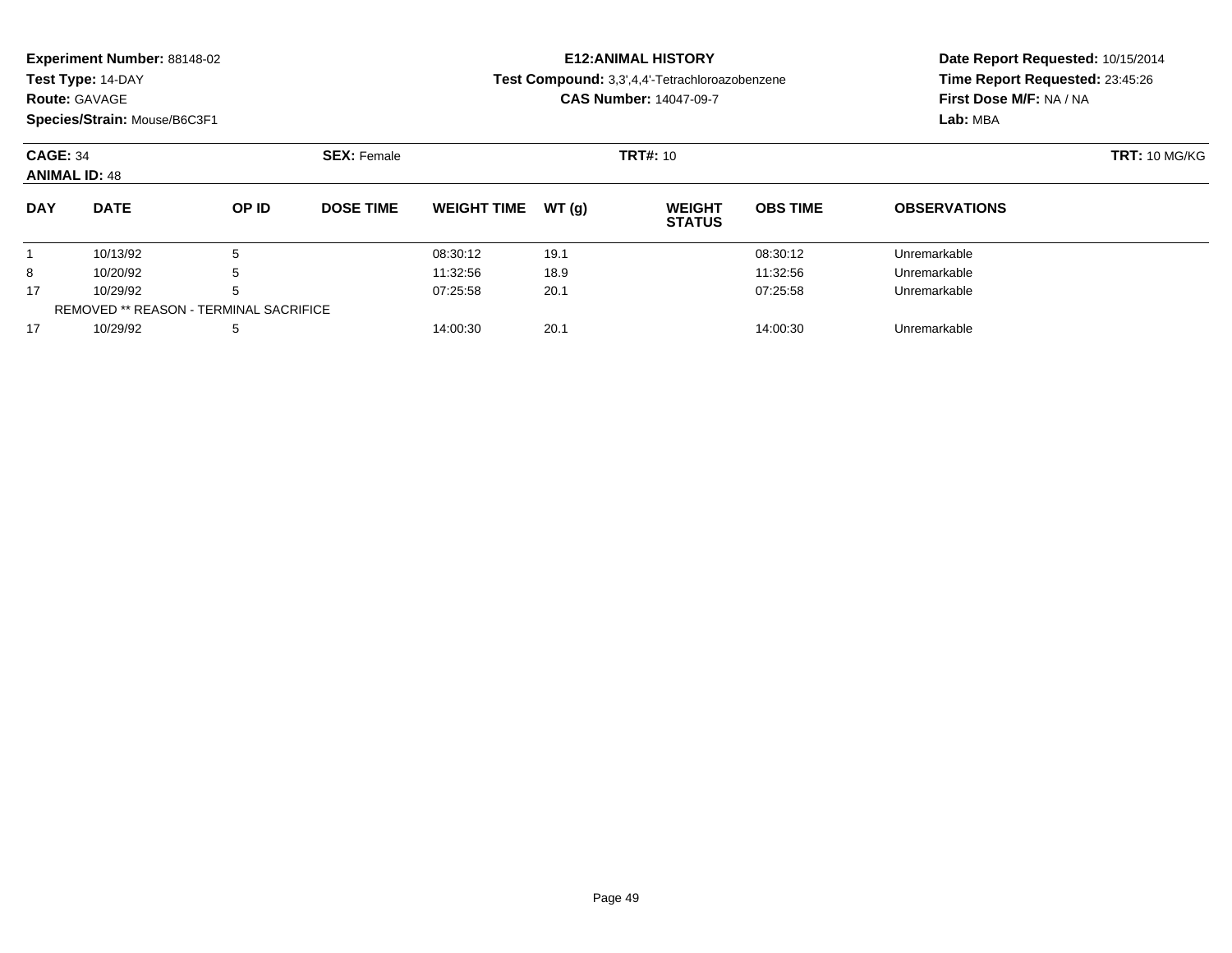|  | Experiment Number: 88148-02 |
|--|-----------------------------|
|--|-----------------------------|

### **Route:** GAVAGE

**Species/Strain:** Mouse/B6C3F1

# **E12:ANIMAL HISTORY**

**Test Compound:** 3,3',4,4'-Tetrachloroazobenzene

**CAS Number:** 14047-09-7

| <b>CAGE: 34</b><br><b>ANIMAL ID: 49</b> |                                               | <b>TRT#: 10</b><br><b>SEX: Female</b> |                  |                    |       |                                |                 |                     |  |
|-----------------------------------------|-----------------------------------------------|---------------------------------------|------------------|--------------------|-------|--------------------------------|-----------------|---------------------|--|
|                                         |                                               |                                       |                  |                    |       |                                |                 |                     |  |
| <b>DAY</b>                              | <b>DATE</b>                                   | OP ID                                 | <b>DOSE TIME</b> | <b>WEIGHT TIME</b> | WT(q) | <b>WEIGHT</b><br><b>STATUS</b> | <b>OBS TIME</b> | <b>OBSERVATIONS</b> |  |
|                                         | 10/13/92                                      |                                       |                  | 08:30:12           | 19.0  |                                | 08:30:12        | Unremarkable        |  |
| 8                                       | 10/20/92                                      |                                       |                  | 11:32:56           | 18.2  |                                | 11:32:56        | Unremarkable        |  |
| 17                                      | 10/29/92                                      |                                       |                  | 07:25:58           | 19.6  |                                | 07:25:58        | Unremarkable        |  |
|                                         | <b>REMOVED ** REASON - TERMINAL SACRIFICE</b> |                                       |                  |                    |       |                                |                 |                     |  |
| 17                                      | 10/29/92                                      |                                       |                  | 14:00:30           | 19.6  |                                | 14:00:30        | Unremarkable        |  |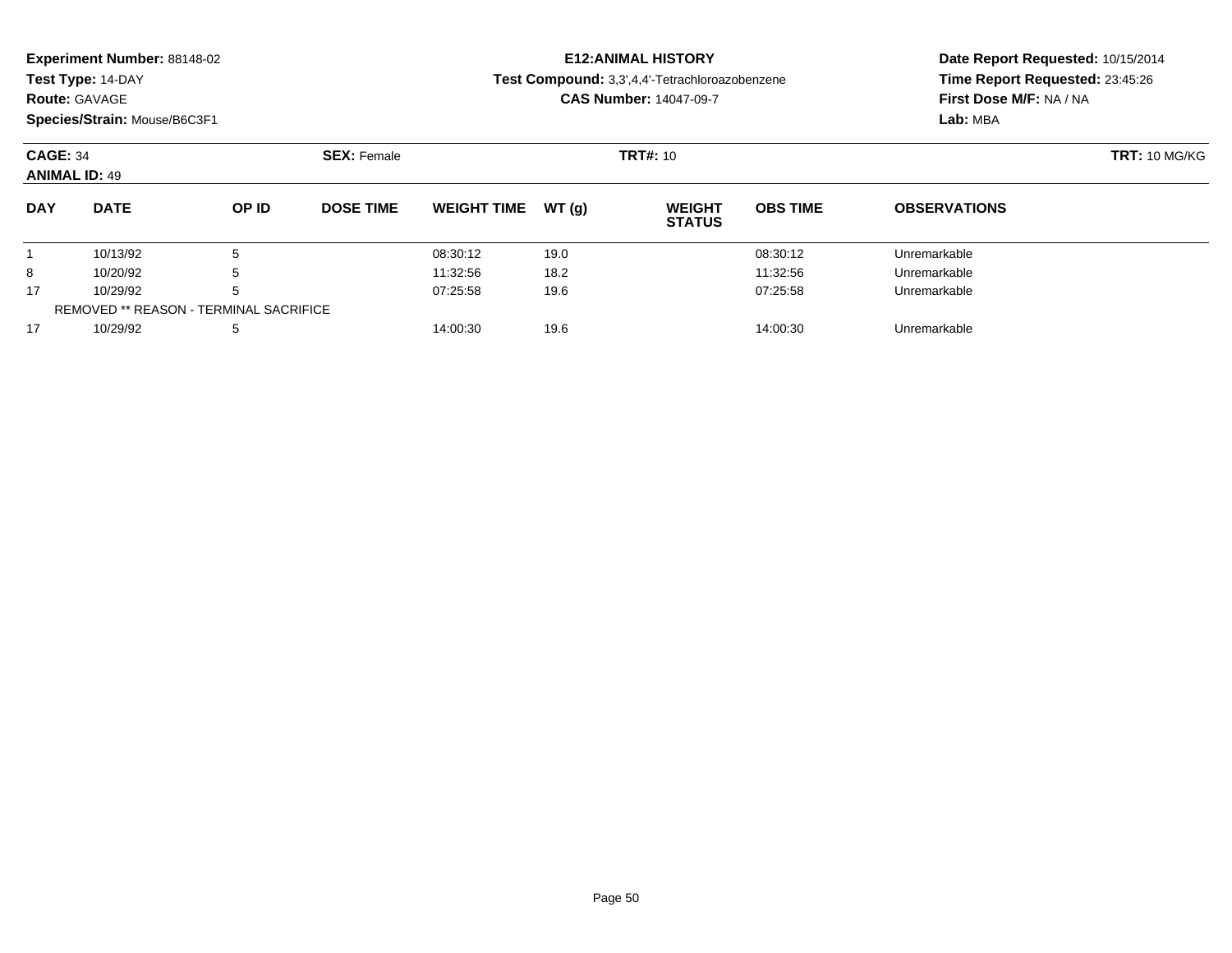|  | Experiment Number: 88148-02 |  |
|--|-----------------------------|--|
|--|-----------------------------|--|

**Route:** GAVAGE

**Species/Strain:** Mouse/B6C3F1

# **E12:ANIMAL HISTORY**

**Test Compound:** 3,3',4,4'-Tetrachloroazobenzene

**CAS Number:** 14047-09-7

| <b>CAGE: 34</b><br><b>ANIMAL ID: 50</b> |                                               | <b>SEX: Female</b> |                  |                    | <b>TRT#:</b> 10 |                                |                 | <b>TRT: 10 MG/KG</b> |  |
|-----------------------------------------|-----------------------------------------------|--------------------|------------------|--------------------|-----------------|--------------------------------|-----------------|----------------------|--|
| <b>DAY</b>                              | <b>DATE</b>                                   | OP ID              | <b>DOSE TIME</b> | <b>WEIGHT TIME</b> | WT(g)           | <b>WEIGHT</b><br><b>STATUS</b> | <b>OBS TIME</b> | <b>OBSERVATIONS</b>  |  |
|                                         | 10/13/92                                      | Ð                  |                  | 08:30:12           | 18.9            |                                | 08:30:12        | Unremarkable         |  |
| 8                                       | 10/20/92                                      | b                  |                  | 11:32:56           | 18.5            |                                | 11:32:56        | Unremarkable         |  |
| 17                                      | 10/29/92                                      | b                  |                  | 07:25:58           | 19.8            |                                | 07:25:58        | Unremarkable         |  |
|                                         | <b>REMOVED ** REASON - TERMINAL SACRIFICE</b> |                    |                  |                    |                 |                                |                 |                      |  |
| 17                                      | 10/29/92                                      | 5                  |                  | 14:00:30           | 19.8            |                                | 14:00:30        | Unremarkable         |  |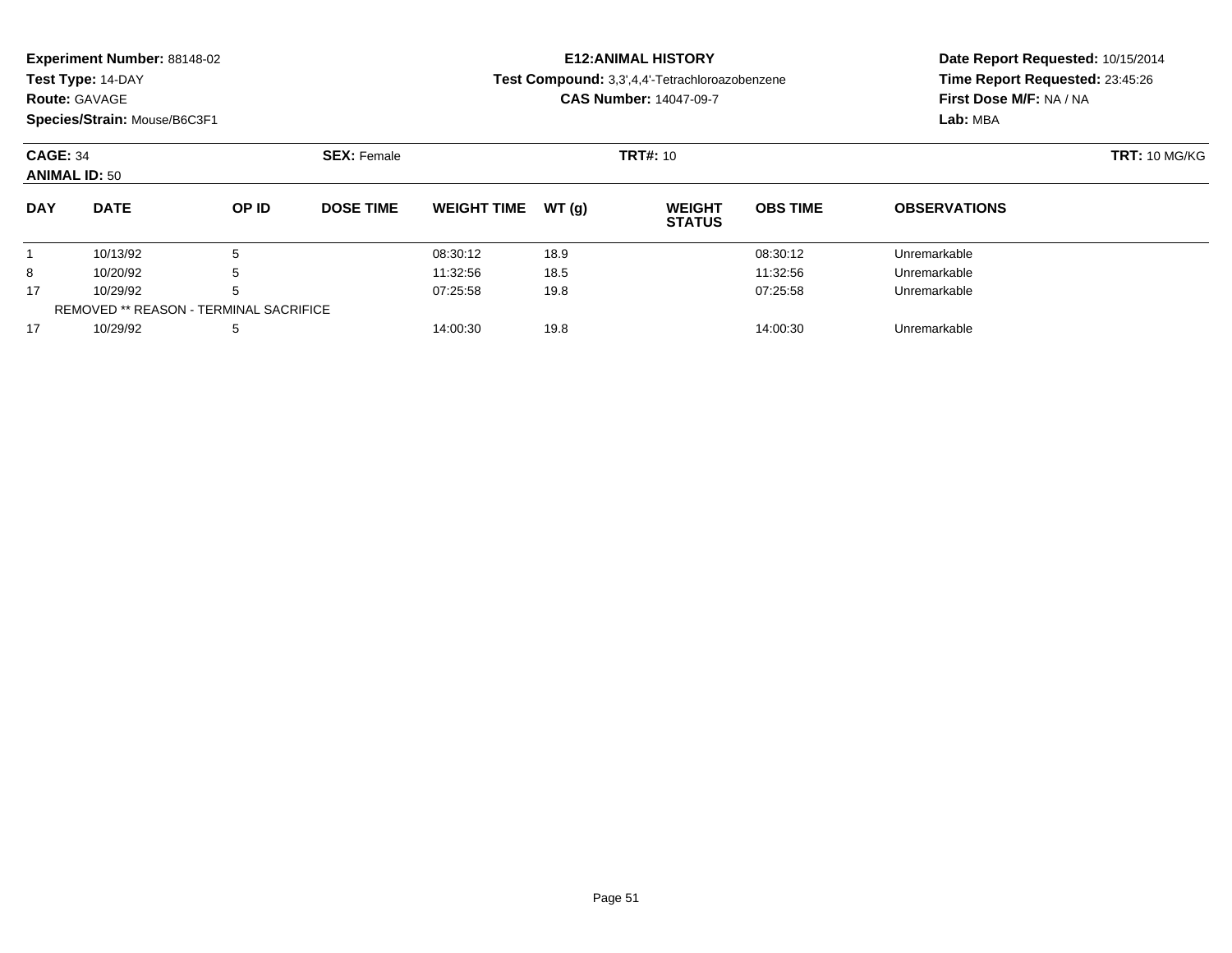| Experiment Number: 88148-02 |  |  |
|-----------------------------|--|--|
|-----------------------------|--|--|

### **Route:** GAVAGE

**Species/Strain:** Mouse/B6C3F1

# **E12:ANIMAL HISTORY**

**Test Compound:** 3,3',4,4'-Tetrachloroazobenzene

**CAS Number:** 14047-09-7

| <b>CAGE: 35</b><br><b>ANIMAL ID: 51</b> |                                               | <b>SEX: Female</b> |                  |                    | <b>TRT#: 11</b> |                                |                 | <b>TRT: 32 MG/KG</b> |  |
|-----------------------------------------|-----------------------------------------------|--------------------|------------------|--------------------|-----------------|--------------------------------|-----------------|----------------------|--|
| <b>DAY</b>                              | <b>DATE</b>                                   | <b>OP ID</b>       | <b>DOSE TIME</b> | <b>WEIGHT TIME</b> | WT(g)           | <b>WEIGHT</b><br><b>STATUS</b> | <b>OBS TIME</b> | <b>OBSERVATIONS</b>  |  |
|                                         | 10/13/92                                      | 5                  |                  | 08:32:52           | 18.8            |                                | 08:32:52        | Unremarkable         |  |
| 8                                       | 10/20/92                                      | 5                  |                  | 11:36:22           | 18.2            |                                | 11:36:22        | Unremarkable         |  |
| 17                                      | 10/29/92                                      | 5                  |                  | 07:29:28           | 19.4            |                                | 07:29:28        | Unremarkable         |  |
|                                         | <b>REMOVED ** REASON - TERMINAL SACRIFICE</b> |                    |                  |                    |                 |                                |                 |                      |  |
| 17                                      | 10/29/92                                      | 5                  |                  | 14:00:32           | 19.4            |                                | 14:00:32        | Unremarkable         |  |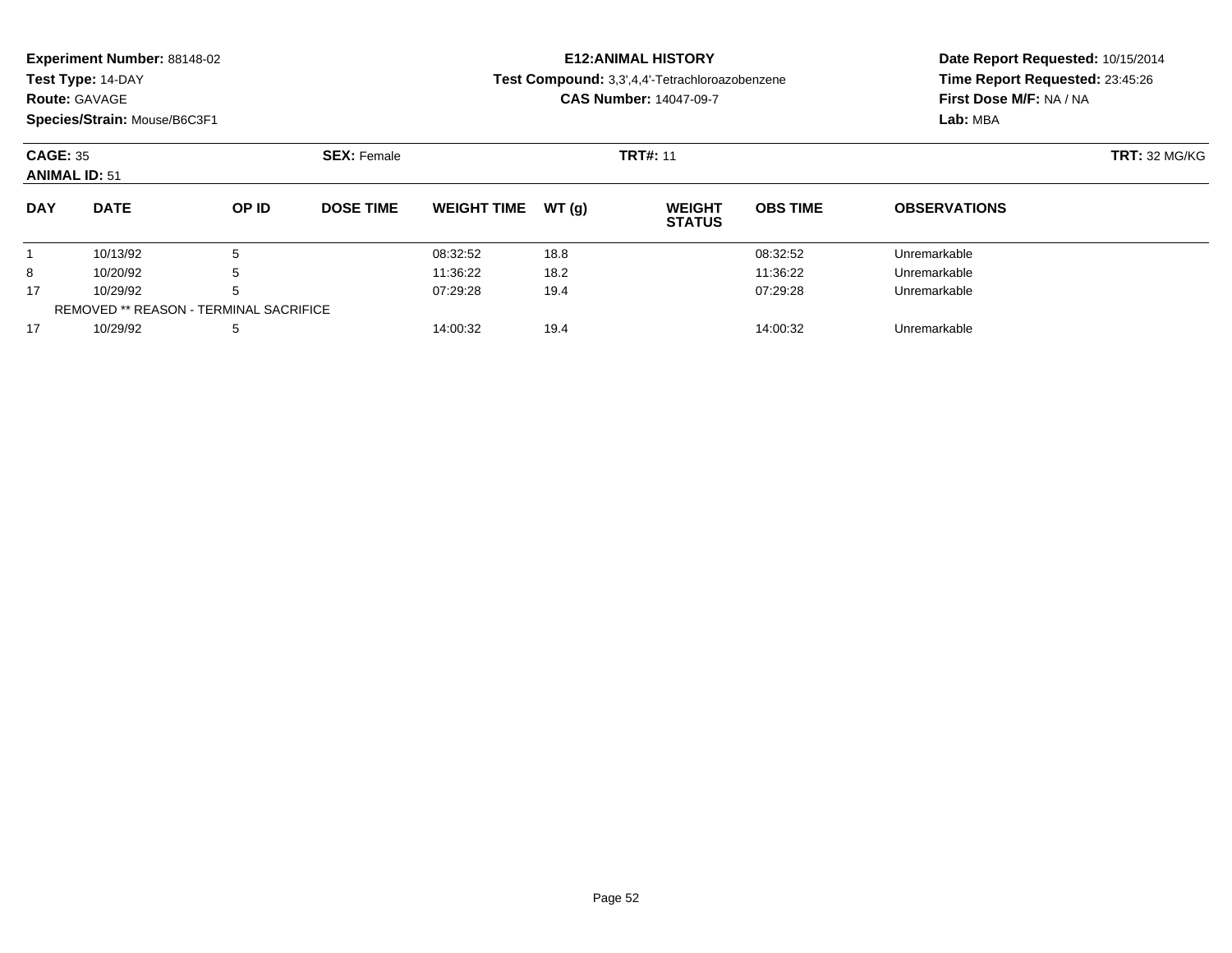|  | Experiment Number: 88148-02 |
|--|-----------------------------|
|--|-----------------------------|

### **Route:** GAVAGE

**Species/Strain:** Mouse/B6C3F1

# **E12:ANIMAL HISTORY**

**Test Compound:** 3,3',4,4'-Tetrachloroazobenzene

**CAS Number:** 14047-09-7

| <b>CAGE: 35</b><br><b>ANIMAL ID: 52</b> |                                               | <b>SEX: Female</b> |                  |                    | <b>TRT#: 11</b> | <b>TRT: 32 MG/KG</b>           |                 |                     |  |
|-----------------------------------------|-----------------------------------------------|--------------------|------------------|--------------------|-----------------|--------------------------------|-----------------|---------------------|--|
| <b>DAY</b>                              | <b>DATE</b>                                   | OP ID              | <b>DOSE TIME</b> | <b>WEIGHT TIME</b> | WT(g)           | <b>WEIGHT</b><br><b>STATUS</b> | <b>OBS TIME</b> | <b>OBSERVATIONS</b> |  |
|                                         | 10/13/92                                      |                    |                  | 08:32:52           | 16.6            |                                | 08:32:52        | Unremarkable        |  |
| 8                                       | 10/20/92                                      | b                  |                  | 11:36:22           | 17.8            |                                | 11:36:22        | Unremarkable        |  |
| 17                                      | 10/29/92                                      |                    |                  | 07:29:28           | 18.7            |                                | 07:29:28        | Unremarkable        |  |
|                                         | <b>REMOVED ** REASON - TERMINAL SACRIFICE</b> |                    |                  |                    |                 |                                |                 |                     |  |
| 17                                      | 10/29/92                                      |                    |                  | 14:00:32           | 18.7            |                                | 14:00:32        | Unremarkable        |  |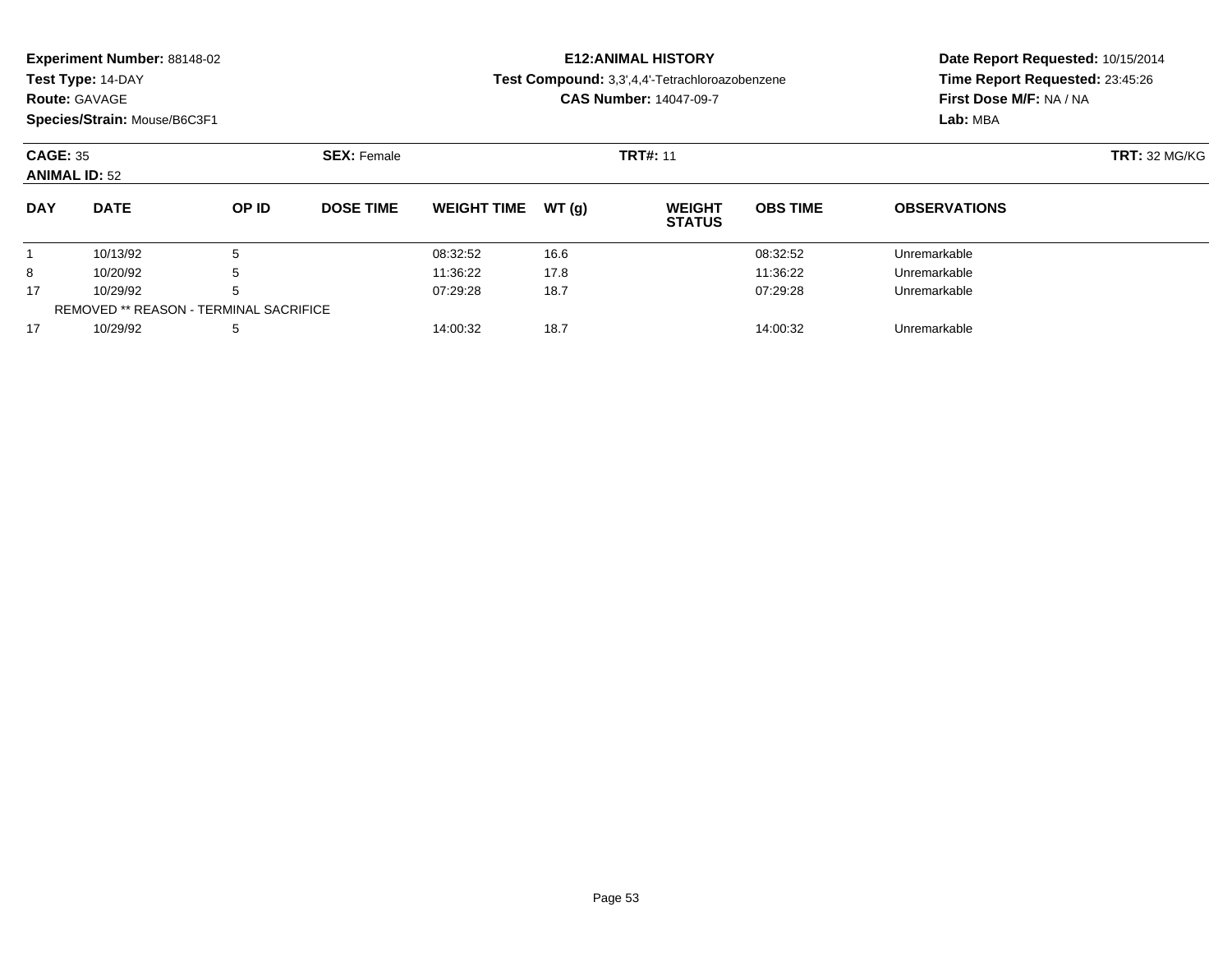| Experiment Number: 88148-02 |  |
|-----------------------------|--|
|-----------------------------|--|

### **Route:** GAVAGE

**Species/Strain:** Mouse/B6C3F1

## **E12:ANIMAL HISTORY**

#### **Test Compound:** 3,3',4,4'-Tetrachloroazobenzene

**CAS Number:** 14047-09-7

| <b>CAGE: 35</b><br><b>ANIMAL ID: 53</b> |                                               | <b>SEX: Female</b> |                  | <b>TRT#: 11</b>    |        |                                |                 | <b>TRT: 32 MG/KG</b> |  |
|-----------------------------------------|-----------------------------------------------|--------------------|------------------|--------------------|--------|--------------------------------|-----------------|----------------------|--|
| <b>DAY</b>                              | <b>DATE</b>                                   | OP ID              | <b>DOSE TIME</b> | <b>WEIGHT TIME</b> | WT (q) | <b>WEIGHT</b><br><b>STATUS</b> | <b>OBS TIME</b> | <b>OBSERVATIONS</b>  |  |
|                                         | 10/13/92                                      |                    |                  | 08:32:52           | 18.8   |                                | 08:32:52        | Unremarkable         |  |
| 8                                       | 10/20/92                                      |                    |                  | 11:36:22           | 17.7   |                                | 11:36:22        | Unremarkable         |  |
| 17                                      | 10/29/92                                      |                    |                  | 07:29:28           | 19.2   |                                | 07:29:28        | Unremarkable         |  |
|                                         | <b>REMOVED ** REASON - TERMINAL SACRIFICE</b> |                    |                  |                    |        |                                |                 |                      |  |
| 17                                      | 10/29/92                                      |                    |                  | 14:00:32           | 19.2   |                                | 14:00:32        | Unremarkable         |  |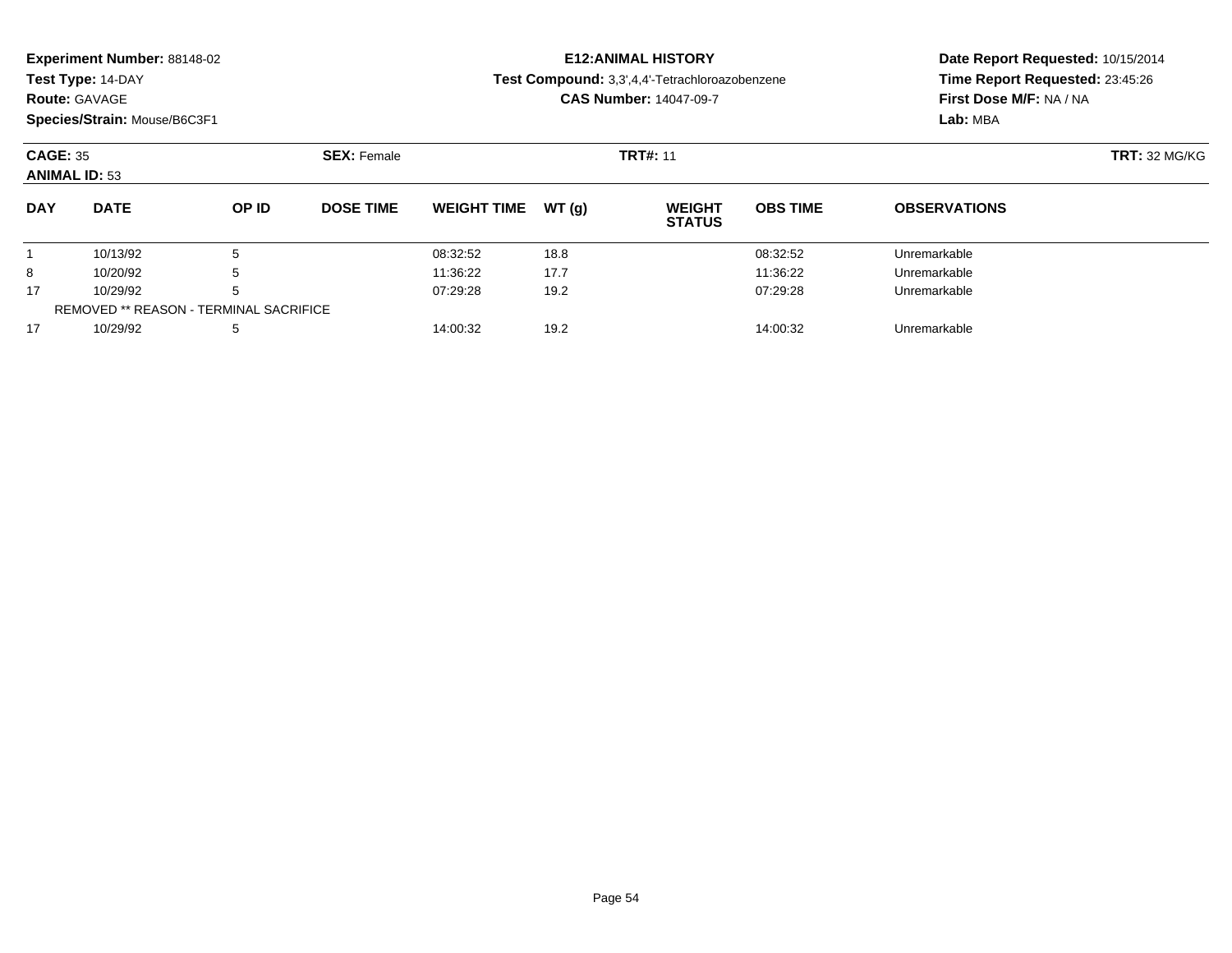|  | Experiment Number: 88148-02 |  |
|--|-----------------------------|--|
|--|-----------------------------|--|

**Route:** GAVAGE

**Species/Strain:** Mouse/B6C3F1

# **E12:ANIMAL HISTORY**

**Test Compound:** 3,3',4,4'-Tetrachloroazobenzene

**CAS Number:** 14047-09-7

| <b>CAGE: 35</b><br><b>ANIMAL ID: 54</b> |                                               | <b>SEX: Female</b> |                  |                     | <b>TRT#: 11</b> |                                |                 | <b>TRT: 32 MG/KG</b> |  |
|-----------------------------------------|-----------------------------------------------|--------------------|------------------|---------------------|-----------------|--------------------------------|-----------------|----------------------|--|
| <b>DAY</b>                              | <b>DATE</b>                                   | OP ID              | <b>DOSE TIME</b> | WEIGHT TIME $WT(g)$ |                 | <b>WEIGHT</b><br><b>STATUS</b> | <b>OBS TIME</b> | <b>OBSERVATIONS</b>  |  |
|                                         | 10/13/92                                      |                    |                  | 08:32:52            | 19.5            |                                | 08:32:52        | Unremarkable         |  |
| 8                                       | 10/20/92                                      |                    |                  | 11:36:22            | 19.3            |                                | 11:36:22        | Unremarkable         |  |
| 17                                      | 10/29/92                                      | b                  |                  | 07:29:28            | 19.9            |                                | 07:29:28        | Unremarkable         |  |
|                                         | <b>REMOVED ** REASON - TERMINAL SACRIFICE</b> |                    |                  |                     |                 |                                |                 |                      |  |
| 17                                      | 10/29/92                                      |                    |                  | 14:00:32            | 19.9            |                                | 14:00:32        | Unremarkable         |  |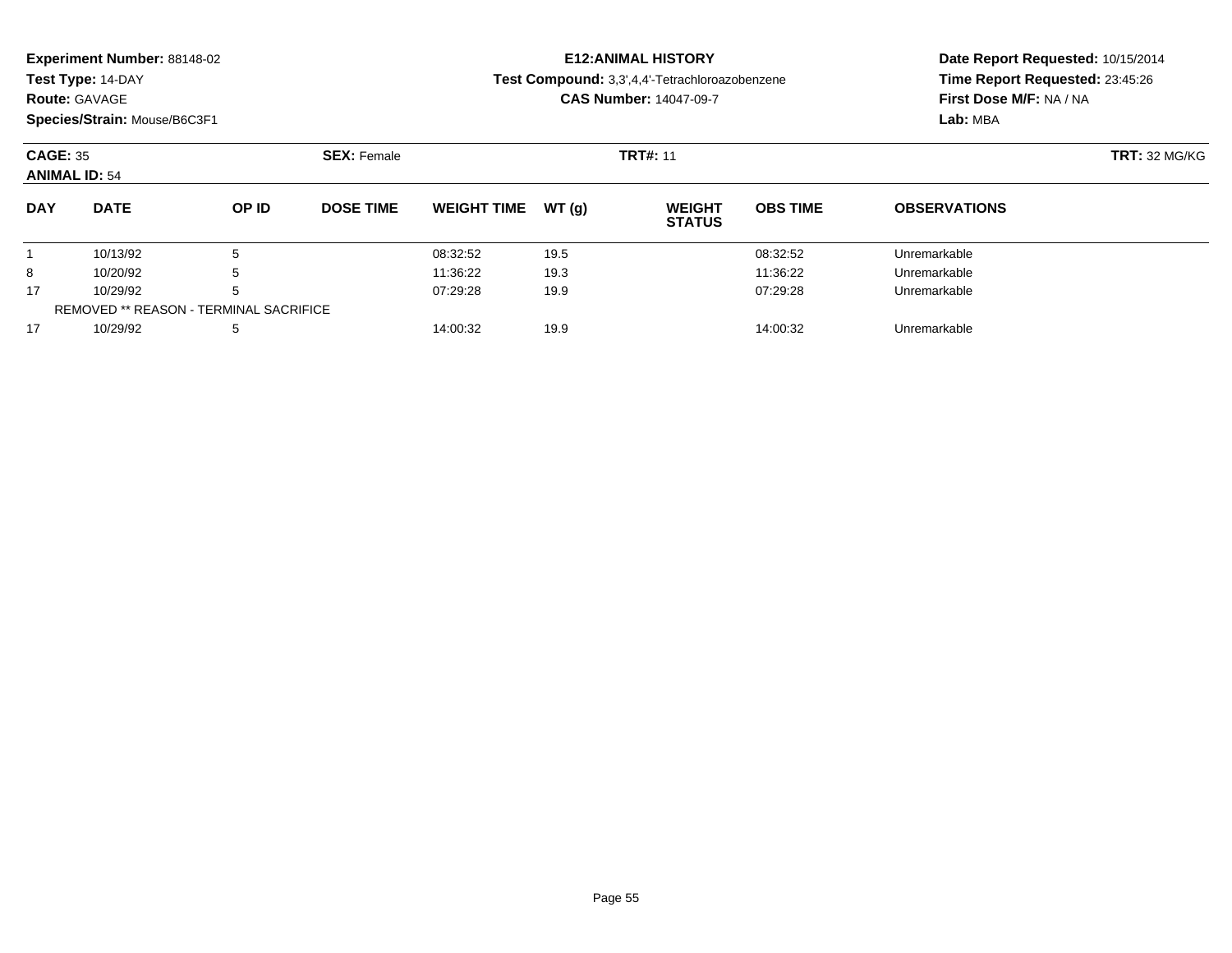|  |  | Experiment Number: 88148-02 |  |
|--|--|-----------------------------|--|
|--|--|-----------------------------|--|

**Route:** GAVAGE

**Species/Strain:** Mouse/B6C3F1

# **E12:ANIMAL HISTORY**

**Test Compound:** 3,3',4,4'-Tetrachloroazobenzene

**CAS Number:** 14047-09-7

| <b>CAGE: 35</b><br><b>ANIMAL ID: 55</b> |                                               |       | <b>SEX: Female</b> |                    |       | <b>TRT#: 11</b>                | <b>TRT: 32 MG/KG</b> |                     |  |
|-----------------------------------------|-----------------------------------------------|-------|--------------------|--------------------|-------|--------------------------------|----------------------|---------------------|--|
| <b>DAY</b>                              | <b>DATE</b>                                   | OP ID | <b>DOSE TIME</b>   | <b>WEIGHT TIME</b> | WT(q) | <b>WEIGHT</b><br><b>STATUS</b> | <b>OBS TIME</b>      | <b>OBSERVATIONS</b> |  |
|                                         | 10/13/92                                      |       |                    | 08:32:52           | 21.3  |                                | 08:32:52             | Unremarkable        |  |
| 8                                       | 10/20/92                                      | b     |                    | 11:36:22           | 20.0  |                                | 11:36:22             | Unremarkable        |  |
| 17                                      | 10/29/92                                      |       |                    | 07:29:28           | 21.2  |                                | 07:29:28             | Unremarkable        |  |
|                                         | <b>REMOVED ** REASON - TERMINAL SACRIFICE</b> |       |                    |                    |       |                                |                      |                     |  |
| 17                                      | 10/29/92                                      | 5     |                    | 14:00:32           | 21.2  |                                | 14:00:32             | Unremarkable        |  |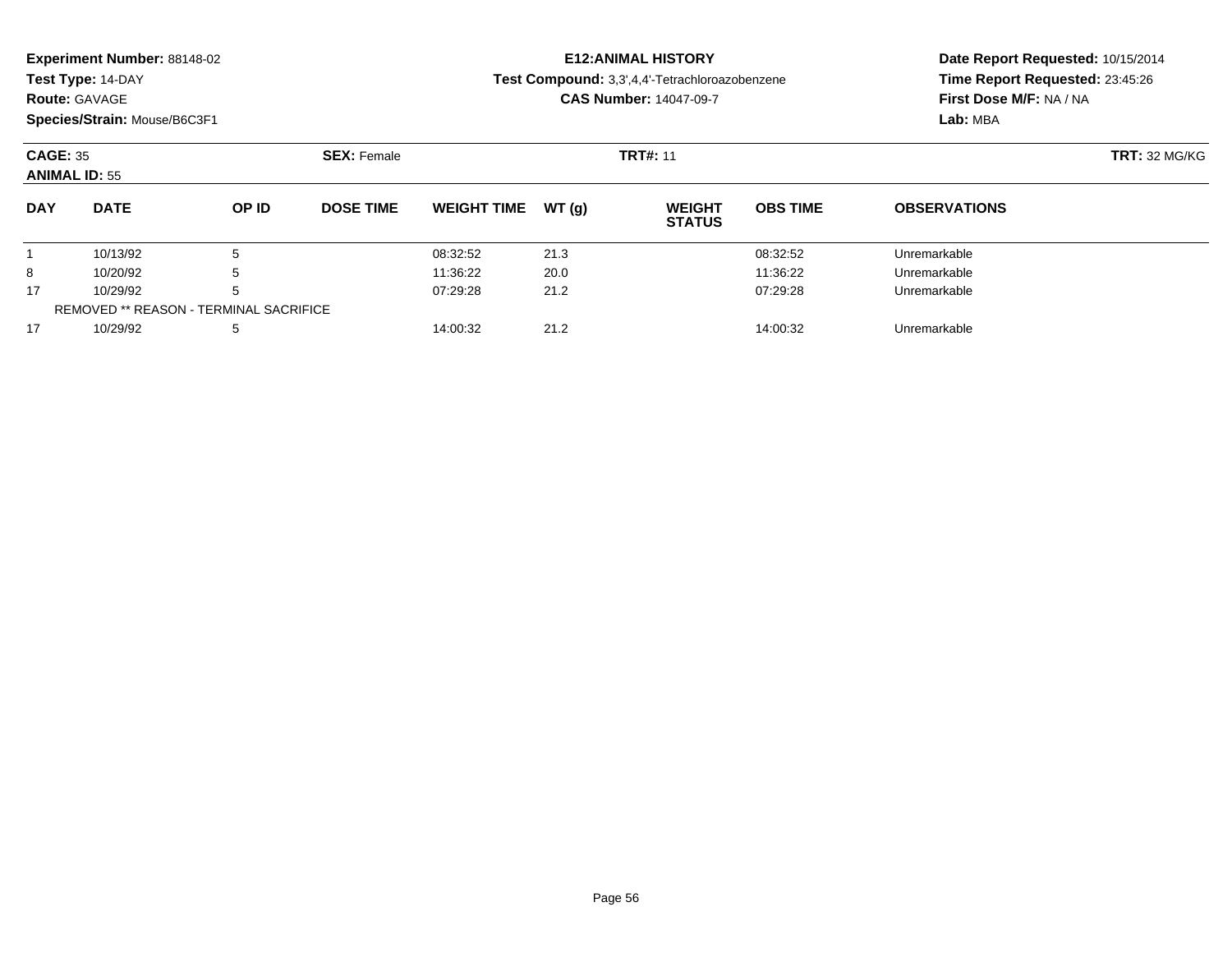| <b>DAY</b>                   | <b>DATE</b>                        | OP ID              | <b>DOSE TIME</b> | WEIGHT TIME $WT(q)$           |  | <b>WEIGHT</b><br><b>STATUS</b>                 | <b>OBS TIME</b>                   | <b>OBSERVATIONS</b>     |       |  |
|------------------------------|------------------------------------|--------------------|------------------|-------------------------------|--|------------------------------------------------|-----------------------------------|-------------------------|-------|--|
| <b>ANIMAL ID: 56</b>         |                                    |                    |                  |                               |  |                                                |                                   |                         |       |  |
| <b>CAGE: 36</b>              |                                    | <b>SEX: Female</b> | <b>TRT#: 12</b>  |                               |  |                                                |                                   | <b>TRT: 100</b>         | MG/KG |  |
| Species/Strain: Mouse/B6C3F1 |                                    |                    |                  |                               |  |                                                |                                   | Lab: MBA                |       |  |
|                              | <b>Route: GAVAGE</b>               |                    |                  | <b>CAS Number: 14047-09-7</b> |  |                                                |                                   | First Dose M/F: NA / NA |       |  |
|                              | Test Type: 14-DAY                  |                    |                  |                               |  | Test Compound: 3,3',4,4'-Tetrachloroazobenzene | Time Report Requested: 23:45:26   |                         |       |  |
|                              | <b>Experiment Number: 88148-02</b> |                    |                  |                               |  | <b>E12:ANIMAL HISTORY</b>                      | Date Report Requested: 10/15/2014 |                         |       |  |

10/13/92 <sup>5</sup> 08:34:18 19.7 08:34:18 Unremarkable

8 10/20/92 5 5 11:40:46 18.6 11:40:46 18.6 11:40:46 15

10/29/92 <sup>5</sup> 07:33:02 20.5 07:33:02 Unremarkable

10/29/92 <sup>5</sup> 14:00:34 20.5 14:00:34 Unremarkable

REMOVED \*\* REASON - TERMINAL SACRIFICE

1

8

17

17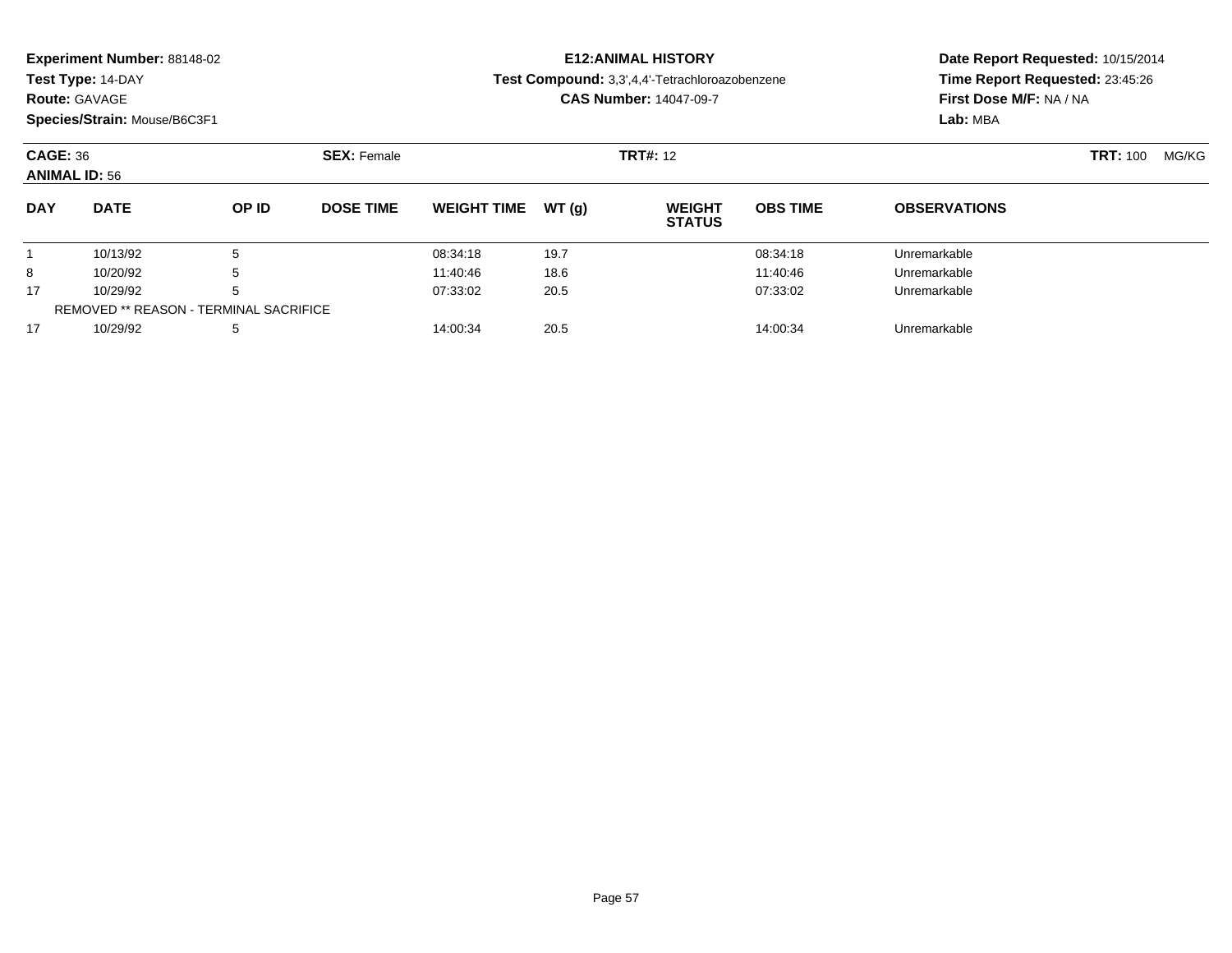|                      | <b>Experiment Number: 88148-02</b> |       |                    |                    |        | <b>E12:ANIMAL HISTORY</b>                      |                                 | Date Report Requested: 10/15/2014 |  |  |
|----------------------|------------------------------------|-------|--------------------|--------------------|--------|------------------------------------------------|---------------------------------|-----------------------------------|--|--|
|                      | Test Type: 14-DAY                  |       |                    |                    |        | Test Compound: 3,3',4,4'-Tetrachloroazobenzene | Time Report Requested: 23:45:26 |                                   |  |  |
| <b>Route: GAVAGE</b> |                                    |       |                    |                    |        | <b>CAS Number: 14047-09-7</b>                  | <b>First Dose M/F: NA / NA</b>  |                                   |  |  |
|                      | Species/Strain: Mouse/B6C3F1       |       |                    |                    |        |                                                |                                 | Lab: MBA                          |  |  |
|                      | CAGE: 36                           |       | <b>SEX: Female</b> | <b>TRT#: 12</b>    |        |                                                |                                 | <b>TRT: 100</b><br>MG/KG          |  |  |
|                      | <b>ANIMAL ID: 57</b>               |       |                    |                    |        |                                                |                                 |                                   |  |  |
| <b>DAY</b>           | <b>DATE</b>                        | OP ID | DOSE TIME          | <b>WEIGHT TIME</b> | WT (n) | <b>WEIGHT</b>                                  | <b>ORS TIME</b>                 | <b>ORSERVATIONS</b>               |  |  |

| <b>DAY</b> | <b>DATE</b>                            | OP ID | <b>DOSE TIME</b> | WEIGHT TIME $WT(q)$ |      | <b>WEIGHT</b><br><b>STATUS</b> | <b>OBS TIME</b> | <b>OBSERVATIONS</b> |  |
|------------|----------------------------------------|-------|------------------|---------------------|------|--------------------------------|-----------------|---------------------|--|
|            | 10/13/92                               |       |                  | 08:34:18            | 18.1 |                                | 08:34:18        | Unremarkable        |  |
|            | 10/20/92                               |       |                  | 11:40:46            | 18.2 |                                | 11:40:46        | Unremarkable        |  |
| 17         | 10/29/92                               |       |                  | 07:33:02            | 19.8 |                                | 07:33:02        | Unremarkable        |  |
|            | REMOVED ** REASON - TERMINAL SACRIFICE |       |                  |                     |      |                                |                 |                     |  |
| 17         | 10/29/92                               |       |                  | 14:00:34            | 19.8 |                                | 14:00:34        | Unremarkable        |  |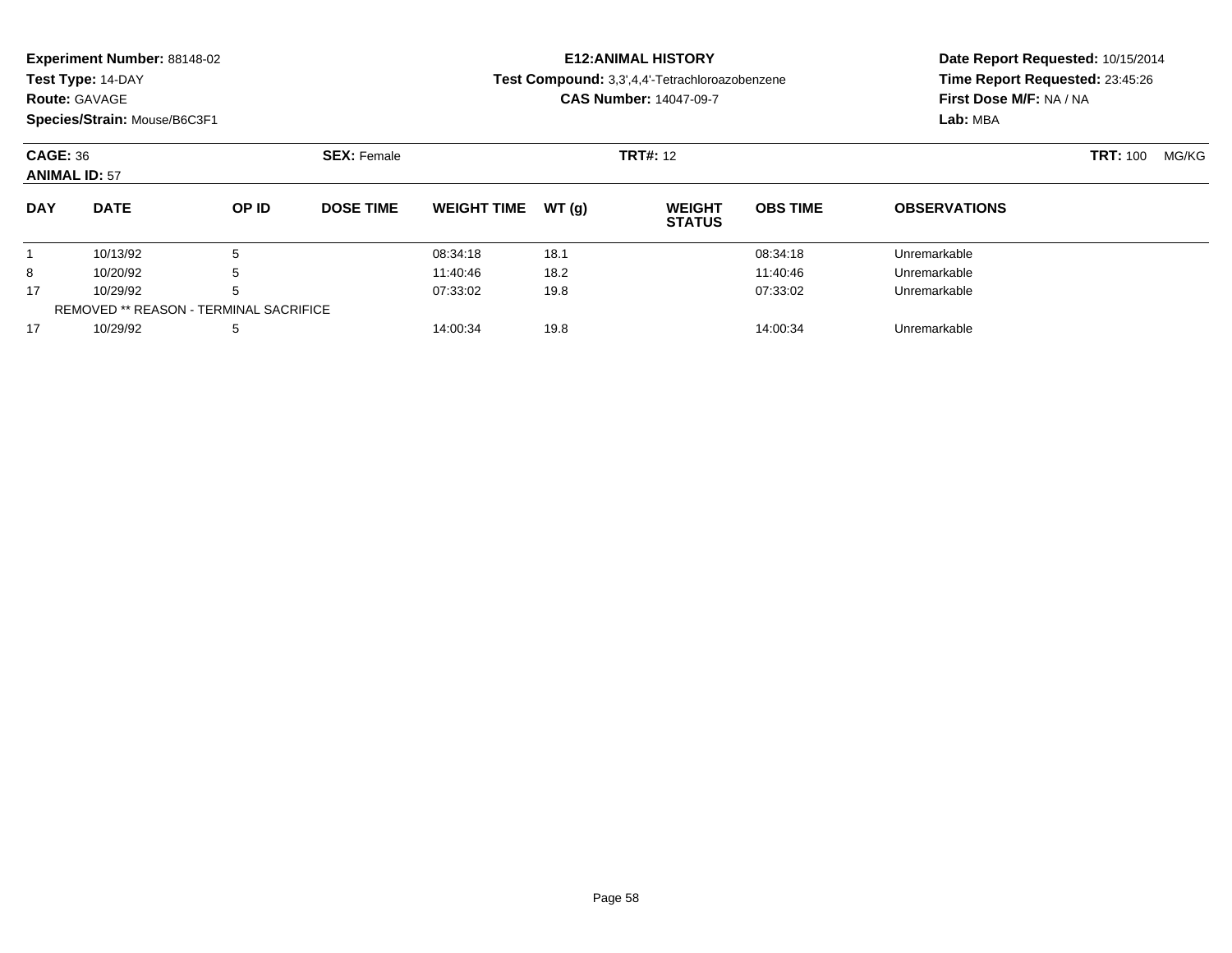**Route:** GAVAGE

**Species/Strain:** Mouse/B6C3F1

### **E12:ANIMAL HISTORY**

**Test Compound:** 3,3',4,4'-Tetrachloroazobenzene

**CAS Number:** 14047-09-7

| <b>CAGE: 36</b><br><b>ANIMAL ID: 58</b> |                                               |       | <b>SEX: Female</b> |                    |        | <b>TRT#:</b> 12                |                 |                     |  | MG/KG |
|-----------------------------------------|-----------------------------------------------|-------|--------------------|--------------------|--------|--------------------------------|-----------------|---------------------|--|-------|
| <b>DAY</b>                              | <b>DATE</b>                                   | OP ID | <b>DOSE TIME</b>   | <b>WEIGHT TIME</b> | WT (a) | <b>WEIGHT</b><br><b>STATUS</b> | <b>OBS TIME</b> | <b>OBSERVATIONS</b> |  |       |
|                                         | 10/13/92                                      | b     |                    | 08:34:18           | 20.1   |                                | 08:34:18        | Unremarkable        |  |       |
| 8                                       | 10/20/92                                      | 5     |                    | 11:40:46           | 19.8   |                                | 11:40:46        | Unremarkable        |  |       |
| 17                                      | 10/29/92                                      | b     |                    | 07:33:02           | 21.2   |                                | 07:33:02        | Unremarkable        |  |       |
|                                         | <b>REMOVED ** REASON - TERMINAL SACRIFICE</b> |       |                    |                    |        |                                |                 |                     |  |       |
| 17                                      | 10/29/92                                      | 5     |                    | 14:00:34           | 21.2   |                                | 14:00:34        | Unremarkable        |  |       |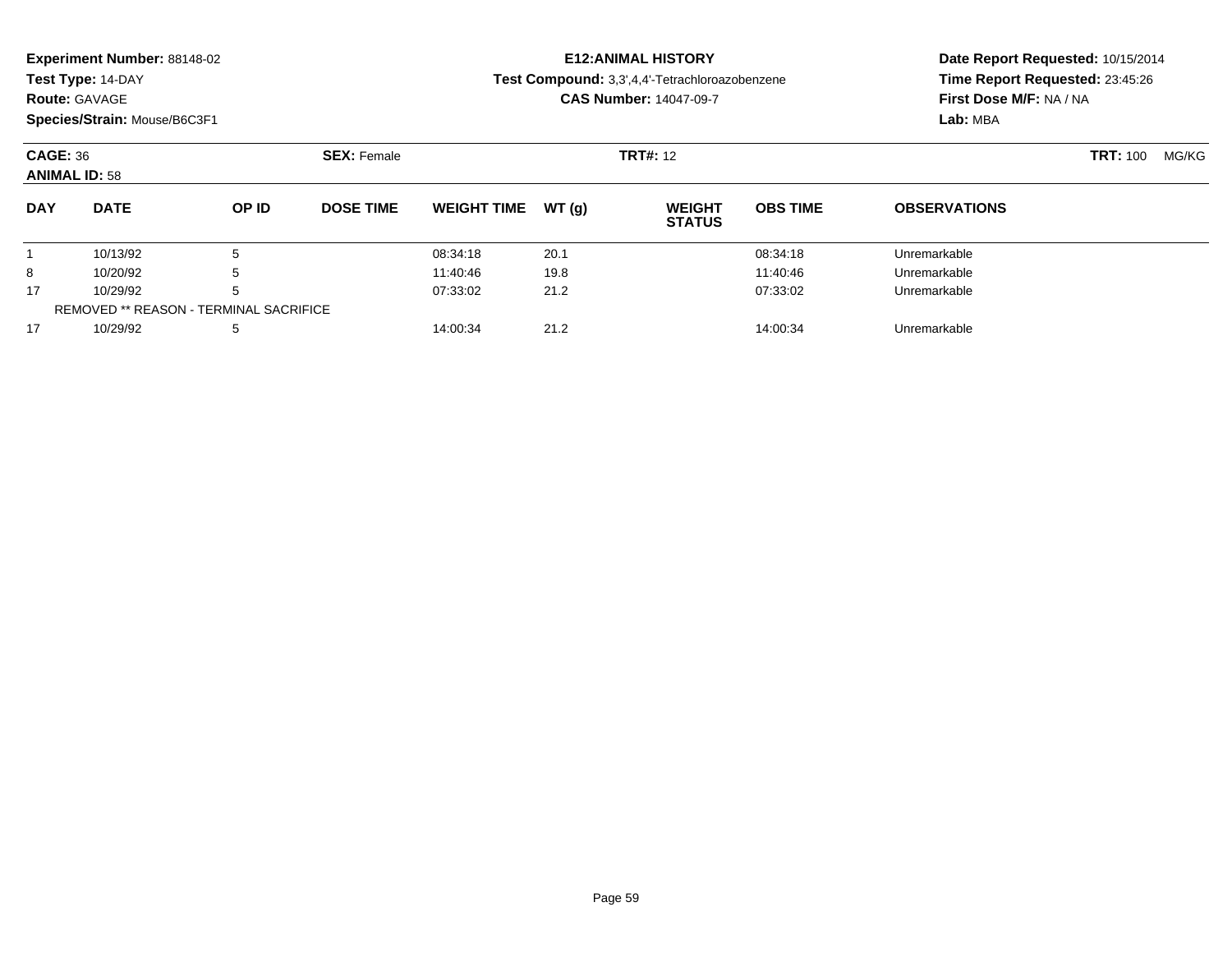| Experiment Number: 88148-02 |
|-----------------------------|
|-----------------------------|

**Route:** GAVAGE

**Species/Strain:** Mouse/B6C3F1

# **E12:ANIMAL HISTORY**

**Test Compound:** 3,3',4,4'-Tetrachloroazobenzene

**CAS Number:** 14047-09-7

| <b>CAGE: 36</b><br><b>ANIMAL ID: 59</b> |                                               |              | <b>SEX: Female</b> |                    |        | <b>TRT#: 12</b>                |                 |                     |  | MG/KG |
|-----------------------------------------|-----------------------------------------------|--------------|--------------------|--------------------|--------|--------------------------------|-----------------|---------------------|--|-------|
| <b>DAY</b>                              | <b>DATE</b>                                   | <b>OP ID</b> | <b>DOSE TIME</b>   | <b>WEIGHT TIME</b> | WT (a) | <b>WEIGHT</b><br><b>STATUS</b> | <b>OBS TIME</b> | <b>OBSERVATIONS</b> |  |       |
|                                         | 10/13/92                                      | 5            |                    | 08:34:18           | 18.1   |                                | 08:34:18        | Unremarkable        |  |       |
| 8                                       | 10/20/92                                      | 5            |                    | 11:40:46           | 18.4   |                                | 11:40:46        | Unremarkable        |  |       |
| 17                                      | 10/29/92                                      | 5            |                    | 07:33:02           | 19.2   |                                | 07:33:02        | Unremarkable        |  |       |
|                                         | <b>REMOVED ** REASON - TERMINAL SACRIFICE</b> |              |                    |                    |        |                                |                 |                     |  |       |
| 17                                      | 10/29/92                                      | 5            |                    | 14:00:34           | 19.2   |                                | 14:00:34        | Unremarkable        |  |       |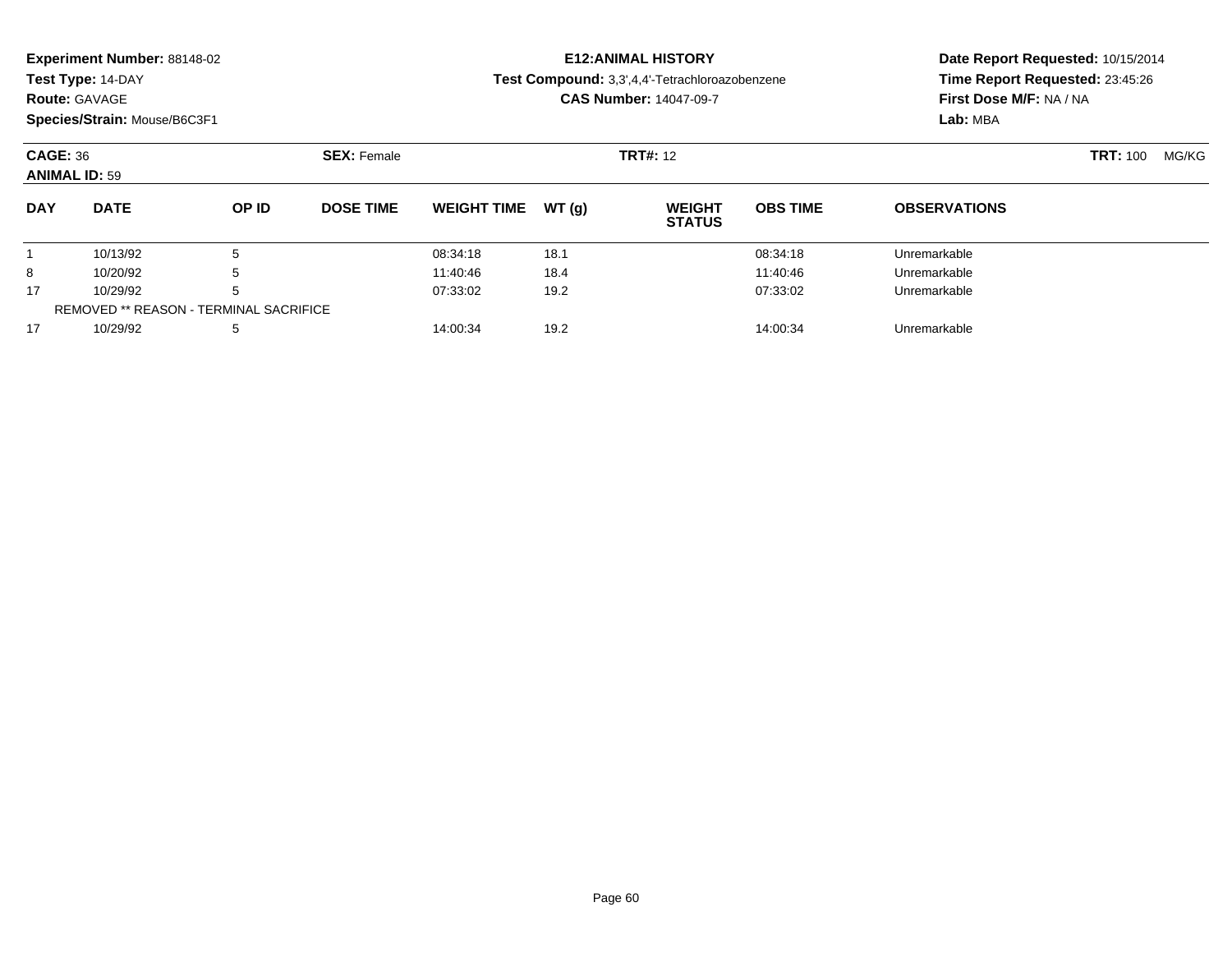|            | <b>Experiment Number: 88148-02</b><br>Test Type: 14-DAY<br><b>Route: GAVAGE</b>               |       |                  |                    |        | <b>E12:ANIMAL HISTORY</b><br>Test Compound: 3,3',4,4'-Tetrachloroazobenzene<br><b>CAS Number: 14047-09-7</b> | Date Report Requested: 10/15/2014<br>Time Report Requested: 23:45:26<br>First Dose M/F: NA / NA<br>Lab: MBA |                     |       |  |
|------------|-----------------------------------------------------------------------------------------------|-------|------------------|--------------------|--------|--------------------------------------------------------------------------------------------------------------|-------------------------------------------------------------------------------------------------------------|---------------------|-------|--|
|            | Species/Strain: Mouse/B6C3F1<br><b>CAGE: 36</b><br><b>SEX: Female</b><br><b>ANIMAL ID: 60</b> |       |                  |                    |        | <b>TRT#: 12</b>                                                                                              | TRT: 100                                                                                                    |                     | MG/KG |  |
| <b>DAY</b> | <b>DATE</b>                                                                                   | OP ID | <b>DOSE TIME</b> | <b>WEIGHT TIME</b> | WT (q) | <b>WEIGHT</b><br><b>STATUS</b>                                                                               | <b>OBS TIME</b>                                                                                             | <b>OBSERVATIONS</b> |       |  |

1 10/13/92 5 5 08:34:18 18.8 18.8 08:34:18 10/13/92 Unremarkable

8 10/20/92 5 5 11:40:46 18.8 11:40:46 18.8 11:40:46 10/20/92 Unremarkable

10/29/92 <sup>5</sup> 07:33:02 20.7 07:33:02 Unremarkable

10/29/92 <sup>5</sup> 14:00:34 20.7 14:00:34 Unremarkable

1

8

17

17

REMOVED \*\* REASON - TERMINAL SACRIFICE